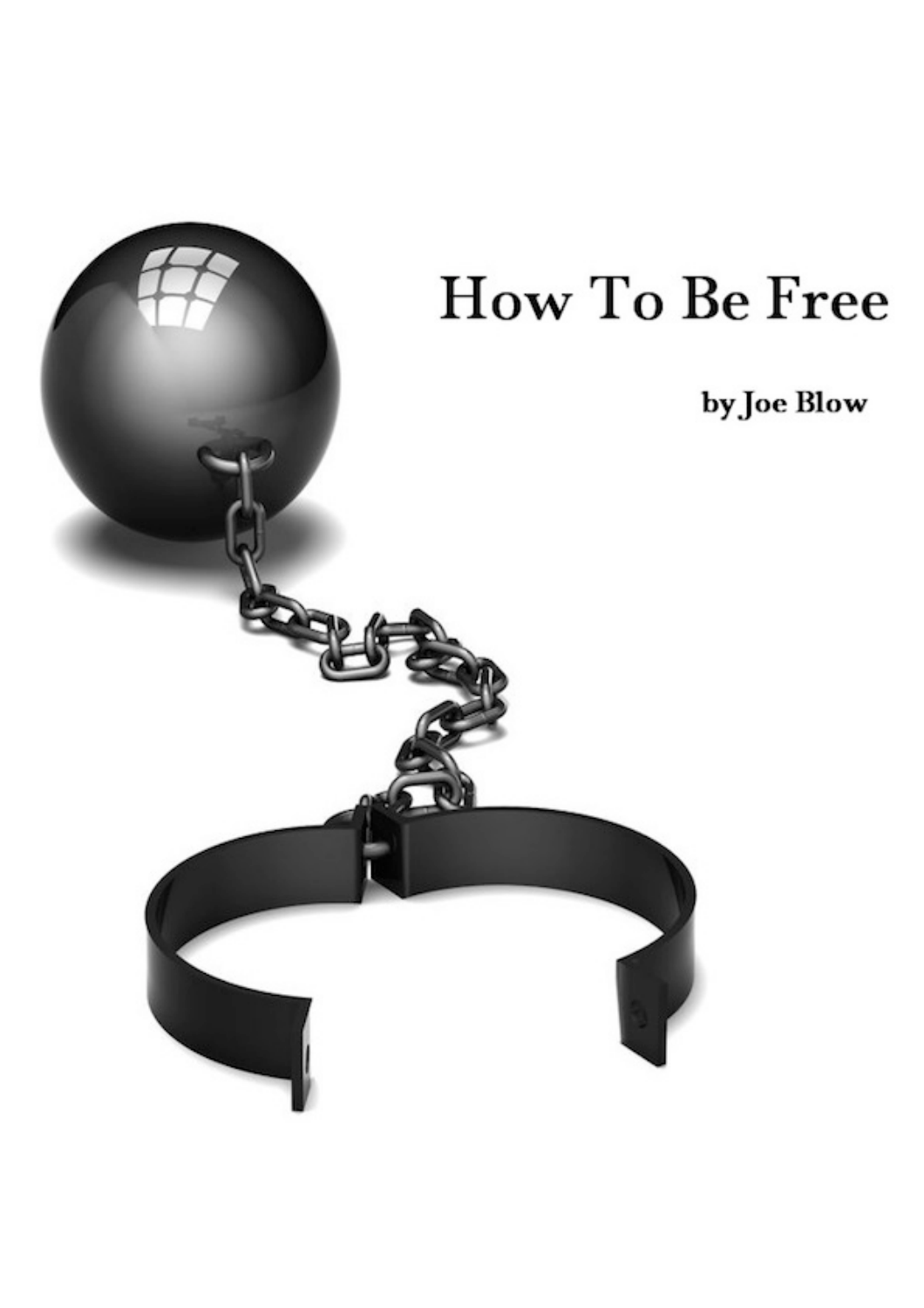How can we free ourselves from mental suffering? How can we unlock what the poet William Blake referred to as "the mind-forged manacles" - those unhelpful, unfounded and inflexible habits of thought which keep us from reaching our true creative potential?

This book provides practical advice on how to achieve this.

But it also offers an imaginative holistic theoretical framework for an understanding of the nature of the universe, the psychological history of the human race and the meaning of life.

# **How To be Free**

# **by Joe Blow**

[OBOOKO Edition.](www.obooko.comwww.obooko.com) Published by Aussiescribbler Copyright 2011 Joe Blow

Cover image from [http://www.123rf.com](http://www.123rf.com/),

This edition is available free of charge exclusively to obooko members: it may be amended and updated at any time by the author so please visit www.obooko.com to ensure you have the latest edition. Although free of charge, this work remains protected by Copyright and must not be sold in digital or printed form.

#### **The Author**

Joe Blow is the pseudonym for a man who, though currently happy and high functioning, has had a long history of mental illness, including endogenous depression, bipolar disorder and obsessive compulsive disorder. This book is the product of a lifelong struggle to integrate flashes of insight and powerful symbols which appeared to him, often during what we might define as psychotic episodes, with observable reality and a rudimentary knowledge of science by appropriating useful concepts from the work of such iconoclastic thinkers as Wilhelm Reich, R. D. Laing, Keith Johnstone, William Blake and Oscar Wilde.

If asked whether this approach and this conceptual framework have provided him with a secure foundation for emotional stability, happiness and flowering creativity, Blow would reply, "Well, so far so good."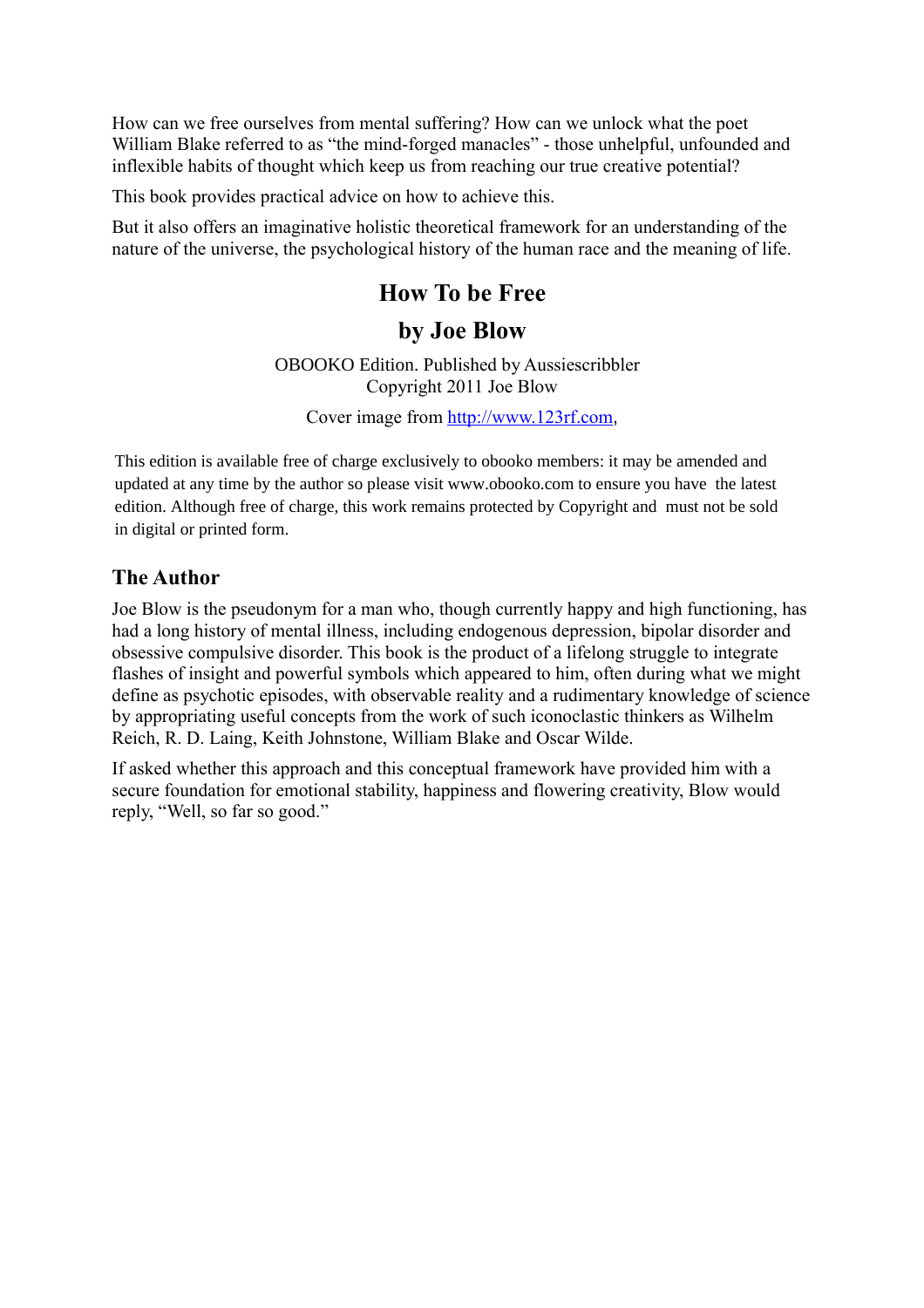# <span id="page-2-0"></span>**Contents**

[Introduction](#page-3-0) [What I'm Not](#page-6-2) [Why Joe Blow?](#page-6-1) [The Love of Perfection is the Root of All Evil](#page-6-0) [What Is God?](#page-7-0) [Radical Self-acceptance](#page-8-0) **[Armouring](#page-9-1)** [What Is The History of Human Neurosis](#page-9-0) [Our Individual Experience](#page-14-0) [My Own Journey](#page-16-0) **[Sexuality](#page-18-0) [Sexual Fixations](#page-21-0)** [What Is The Imagination?](#page-22-1) [The Scary Side of The Imagination](#page-22-0) [Degrees of Being Alive](#page-23-0) **[Depression](#page-24-0)** [Self-Acceptance and a Troubled World](#page-25-0) [Emotional Scars](#page-27-1) [Compassion is Projected Self-Pity](#page-27-0) [The Inner Child](#page-28-0) [What is Consciousness?](#page-29-0) [Impasses to Thought](#page-32-0) [Fight Against Only That Which You Wish to Become](#page-34-0) [Violence is Admission of Error](#page-35-0) [A New World is Rising](#page-36-0) [General Advice on Becoming Free](#page-37-0) [Keith Johnstone](#page-38-2) [A Closing Message](#page-38-1) [Feedback](#page-38-0)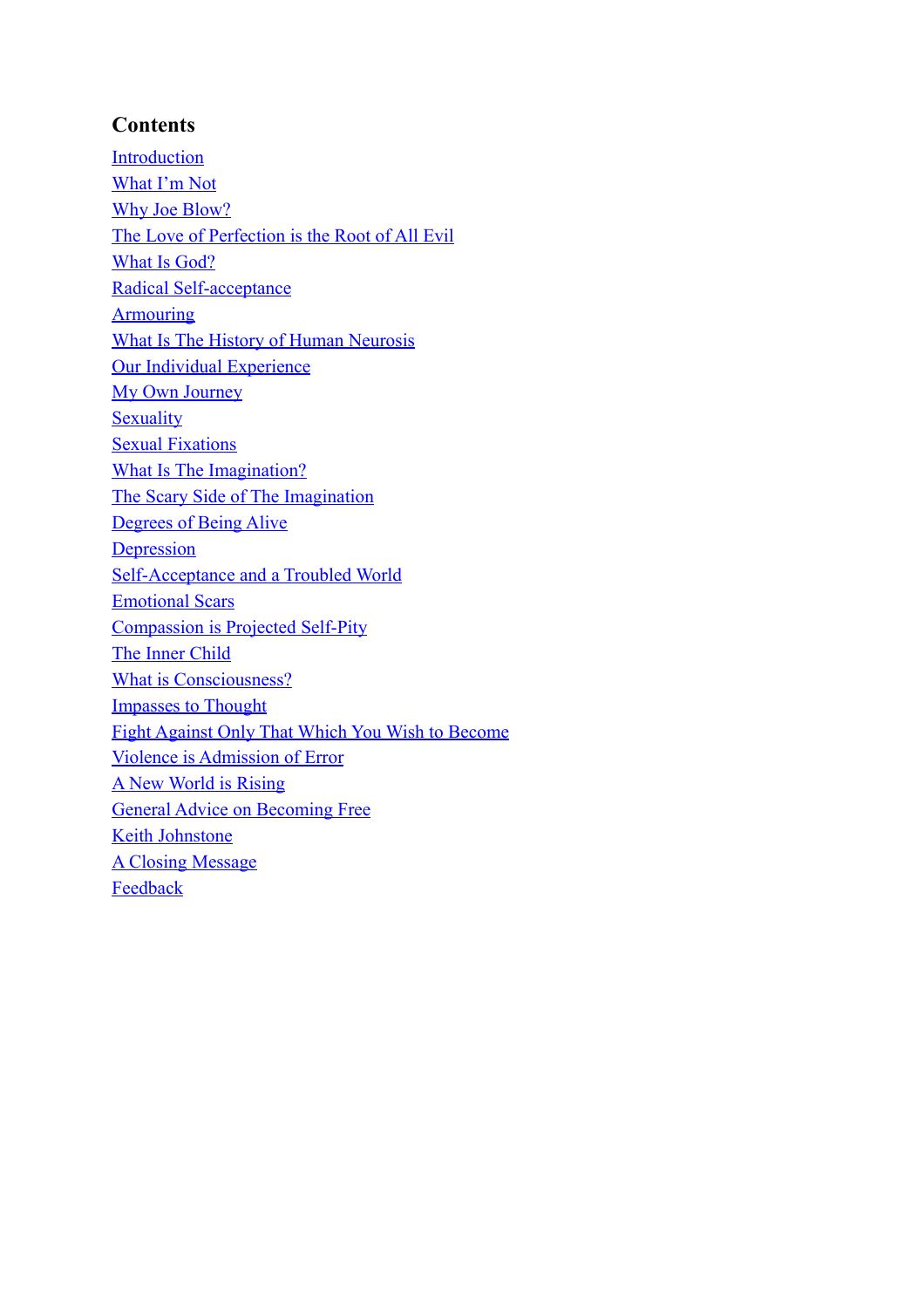# <span id="page-3-0"></span>**[Introduction](#page-2-0)**

The aim of this book is to set you free. But free from what? Free from neurosis. Free from the feeling that you have to obey authority. Free from emotional intimidation. Free from addiction. Free from inhibition.

The key to happiness, mental health and being the most that we can be is absolute and unconditional self-acceptance. The paradox is that many of our problems are caused by trying to improve ourselves, censor our thinking, make up for past misdeeds and struggling with our negative feelings whether of depression or aggression.

But if we consider ourselves in our entirety in this very moment, we know these things :

1. Anything we have done is in the past and cannot be changed, thus it is pointless to do anything else but accept it. No regrets or guilt.

2. While our actions can harm others, our thoughts and emotions, in and of themselves, never can. So we should accept them and allow them to be and go where they will. While emotions sometimes drive actions, those who completely accept their emotions and allow themselves to feel them fully, have more choice over how they act in the light of them.

Self-criticism never made anyone a better person. Anyone who does a "good deed" under pressure from their conscience or to gain the approval of others takes out the frustration involved in some other way. The basis for loving behaviour towards others is the ability to love ourselves. And loving ourselves unconditionally, means loving ourselves exactly as we are at this moment.

This might seem to be complacency, but in fact the natural activity of the individual is healthy growth, and what holds us back from it is fighting with those things we can't change and the free thought and emotional experience which is the very substance of that growth.

Divide and conquer - that is a key philosophy in military campaigns. And the same applies to the individual. An individual at war with themselves is easily dominated or controlled by others. If we want to become a free individual the way to do so is through individuation, allowing the divided parts of our nature to integrate into a unified whole.

We may feel that there is within us a battle between the desire to do things we feel are right and the desire to do things we feel are wrong. The battle of good and evil.

But what are good and evil?

Good is that which contributes to the health of the individual or the society or wider ecological system of which they are a part.

So what do we mean by evil? We could say that evil is anything which adversely effects the health of the individual or the system. But the term "evil" is a very strong one. Selfishness has a negative impact on the health of the system by interfering with the free flow of material, information or energy. But we wouldn't consider minor acts of selfishness, like eating more than our share of a piece of cake, to be evil. Evil is a term we use to describe those acts which cause significant suffering or otherwise do major harm. The essence of evil is the imposition of the will. If we take something from somebody against their will - their life, their property, their dignity, their humanity - this is clearly evil. But also it is an act of evil to try to control another's behaviour through fear or guilt or other forms of deliberate manipulation. The fact that such behaviour has a dire impact on the health of the individual and the social system can be demonstrated when we consider that the worst forms of socially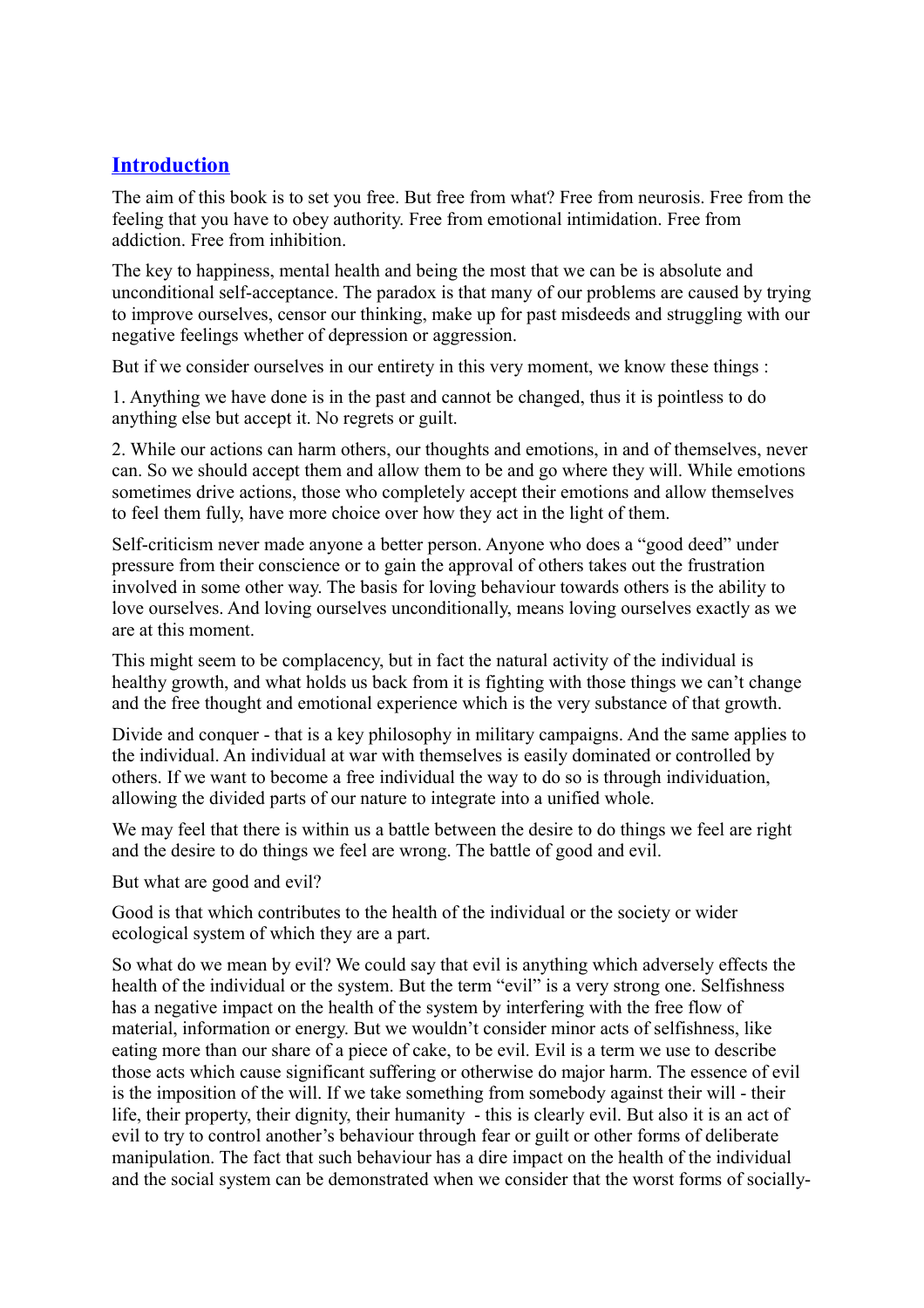sanctioned cruelty we know of - the Holocaust, the witch burnings, the Spanish Inquisition, the stoning to death of women by the Taliban - have been the work of societies in which the repression and control of the individual through fear and/or guilt were the norm.

Of course there is such a thing as necessary evil. We have to impose our will on those who behave destructively towards others, etc. But it must be recognised that this does not solve the problem of evil. At best it contains it. But, more often than not, even this is an illusion and the act of using our will to contain evil sows the seeds of more evil behaviour. Only the healing of individuals and of society can actually decrease the incidence of evil.

But what we need to understand, if we are to understand ourselves, is our own impulses to engage in destructive or dominating behaviour towards others.

If we have such impulses they originate in a lack of acceptance of some aspect of ourselves. Hostility towards others or the need to control others is projected self-contempt.

It is commonly acknowledged that the hostility of some heterosexual men towards gay men is due to a lack of acceptance of their own denied homosexual impulses. The same applies to all forms of hostility. Those who wish to hunt animals for sport, or otherwise mistreat them, don't want to accept that they are animals themselves and thus physically vulnerable in the same ways. Those who wish to harm children feel threatened by their disowned inner child. Men who wish to harm women are threatened by their disowned feminine side.

Anyone who is fully accepting of themselves feels no hostility toward others. They may be troubled by the hostility of others and oppose it, but they will not experience feelings of hostility themselves. If a wild animal attacks us, we may be distressed and do what we can to protect ourselves, even to the extent of killing the animal, but, if we are sensible, we feel no hostility towards that animal, recognising that it is behaving according to its nature. Our feelings about the hostility of other humans would be the same if we did not have in ourselves something of what they express in their hostile behaviour. Those who scream for the death penalty after a vicious crime, if not loved ones of the victim, are those who know that they have within them the same kind of rage as the criminal and feel the need for a harsh penalty for such crimes in order to feel secure in their ability to control themselves.

From this we can see that evil behaviour originates in our neurosis (our divided state) and is not an expression of our primary nature.

We also need to look at the phenomenon of selfishness. Historically we've criticised ourselves for being selfish. Sin is the religious term for selfishness and religions sometimes teach that selfishness should be a source of shame.

By contrast, some modern thinkers view selfishness as the essential nature of living things. They feel that the imperative for the survival and propagation of the genes is the driving force behind the behaviour of all animals, including humans.

Both of these ways of looking at the human phenomenon of selfishness are mistakes.

We humans are different from other animals in that we have the ability to connect with each other and the world around us through the use of our intellect and imagination. This brings into our emotional life priorities and drives of which other animals know nothing. Our egos are unchained from the necessities of brute survival, and the emotional rewards that guide our behaviour come not just from making babies, but also from finding out why apples fall out of trees or painting the ceiling of the Sistine Chapel. Many individuals express the meaning of their lives in emotionally satisfying ways but choose not to propagate their genes. As entities capable of higher reasoning we have a choice. Other animals generally do not.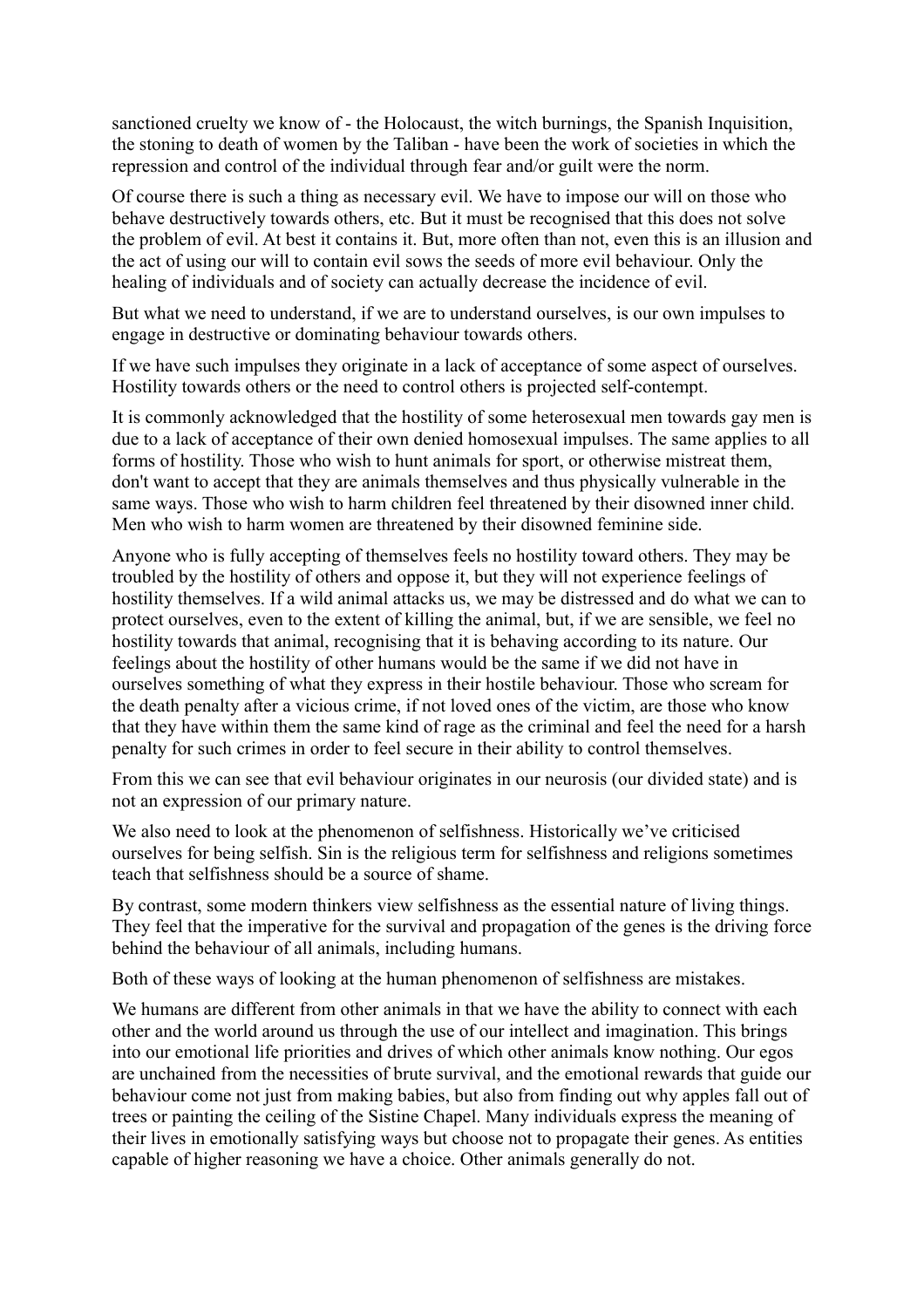So if the source of human selfishness is not a genetic imperative, what is it?

Quite simply it is the symptom of a system which is sick and, as a result, in pain. This is perfectly natural. Try hitting your thumb with a hammer, and then try to turn your attention to something other than the pain. It is very difficult. When a living system such as the human organism is sick or in pain the natural thing is for it to turn its attention towards itself. I know from my own experience that when I was suffering from depression it was very hard for me to pay attention to anyone else's situation or feelings. But when I am happy I forget myself much of the time and concentrate on the interesting phenomena of other people - their lives, their thoughts and their feelings.

It is important to emphasise that this healthy state of outward-directedness is not the same as selflessness. Selflessness if taken literally is a meaningless term. If we had no self we would not exist, since the term "self" is our expression for the totality of which we consist. But we use the term selfless as an opposite to selfish, i.e. to describe a state of mind in which the needs of others take precedence over our own needs. Such a state of mind can occur during an emergency when an individual will risk their life to save someone else. Or it can be a state of mind consciously cultivated through an effort to repress or transcend selfish impulses. But this is the problem with the concept when it comes to trying to understand the nature of the healthy psyche. We can understand the pathological nature of selfishness, but to assume that selflessness is the epitome of the psychological health of the individual carries the danger that we may feel that being healthy means repressing our personal needs or desires in favour of those of others. This would just be swapping one form of sickness for another.

Our selfishness is not wrong. It is appropriate when we are sick and suffering to concentrate on addressing our need for relief from this state. The only problem is that we don't know how to best help ourselves. We are able to give comfort to ourselves through distraction and materialism, and this is what we should do in the absence of a cure. This is the equivalent of taking aspirin when we have a fever. It won't cure the problem, but it will make us feel better in the mean time.

The aim here is to clarify the nature of the illness and identify practical approaches to treatment which address the root cause.

Any form of submission, including submission to any kind of ideal, is unhealthy. The healthy individual is one who does only what they wish to do. This is O.K. as the desire to do anything destructive is non-existent in the healthy individual.

The way to eliminate the desire to do anything destructive is through radical self-acceptance. And this is also the cure for selfishness. The pain of neurosis is that of the individual at war with his or her thoughts and feelings. The path to healing is to learn to accept our thoughts and feelings unconditionally.

We live in a society in which hostility and selfishness are the norm. We live in a profoundly neurotic society.

Now to say that our society is a neurotic one and that neurosis is the norm may seem ludicrous or even offensive. But there is a simple test you can use to discover whether or not you are neurotic.

Is your mind more like a playground or more like a prison? If it is more like a prison then you are neurotic.

But don't worry. This book is a "Get Out of Jail Free" card and a passport back into the playground.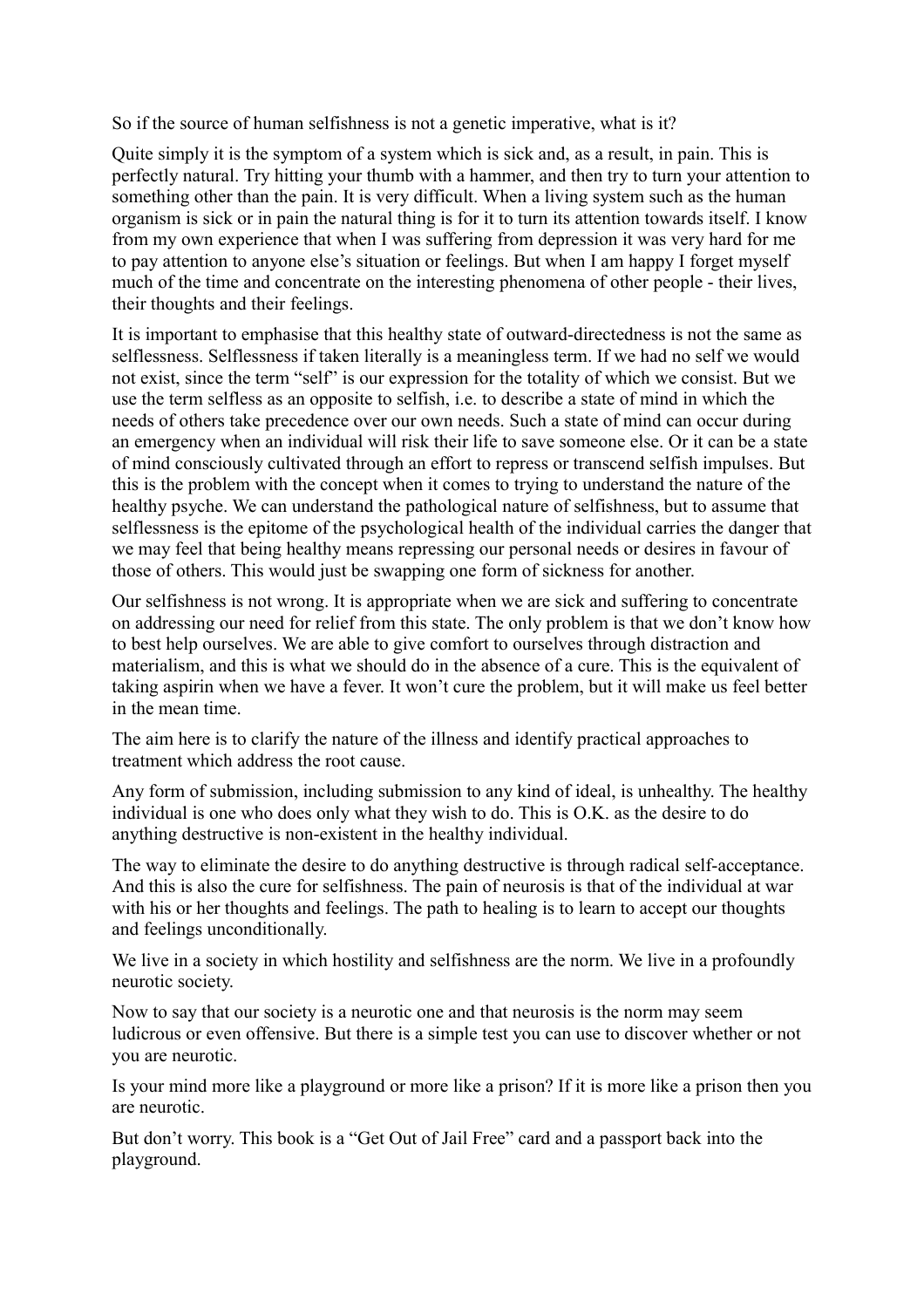# <span id="page-6-2"></span>**[What I'm Not](#page-2-0)**

Let me explain here that I have never done any academic training in the field of psychology. I'm not an expert, at least in that sense.

I'm an individual who has suffered greatly from depression throughout a significant portion of my life. And I've been diagnosed as being bipolar, having experienced several psychotic breakdowns.

The thinking which has lead to the ideas I express here has been driven by two things -

1. A desire to work out why human society functions so poorly and can lead to such terrible phenomena as the World Wars and the Holocaust. In my adolescence I began asking myself why, if at base what we most want is to be loved, then why don't we all just love each other. Are killing our enemies and accumulating wealth not poor substitutes for the kind of happiness we could have if we did that?

2. A desperate need to find a way out of a tangled state of despair so great that I twice tried to take my own life.

I offer these thoughts for what they may be worth. I trust that, if there is anything of truth in them, it will prosper, and if there is anything which is a mistake it will be seen as such and rightly dismissed.

All I can say is that these are the thoughts which, for me, have stood the test of time. For the last few years, as these ideas have become more clear in my head and I've overcome my reluctance to believe in myself, I've been free of depression and my creative abilities have flowered.

## <span id="page-6-1"></span>**[Why Joe Blow?](#page-2-0)**

Joe Blow is a name used for someone who is nobody special. This is an appropriate pseudonym for me to use because it emphasises that I take no credit for any useful ideas or insights that might be contained in this work.

Nobody creates ideas or truths. They simply exist. We either see them or we don't. And the fact that we may see them is not a sign of strength or achievement on our part. It takes an act of will to maintain a delusion, to cling to a belief in spite of any contrary evidence. But when we have useful ideas or discover truths it is often because we lack the will or the ability to protect ourselves against them.

I've never had a very effective ego, hence my history of depression and psychosis. I'm not a brave individual. I wouldn't have gone to those frightening places if I had known how not to.

I'm only moderately intelligent. And also only moderately well-read.

I haven't put much effort into any of this, beyond the effort we all put into keeping ourselves afloat emotionally.

So, to the extent that these ideas may be useful, it is a quality of the ideas themselves alone, and has nothing to do with the individual who gives expression to them. No doubt at this very moment many other individuals are expressing similar ideas, as any of us might if we learn to relax and be simply who we are and not who we think we should be.

# <span id="page-6-0"></span>**[The Love of Perfection is the Root of All Evil](#page-2-0)**

Most of us accept that it would be unreasonable to expect ourselves to be perfect, but we still see perfection as an ideal, something to be pursued. And yet to pursue perfection, if such a thing even exists, makes about as much sense as pursuing death.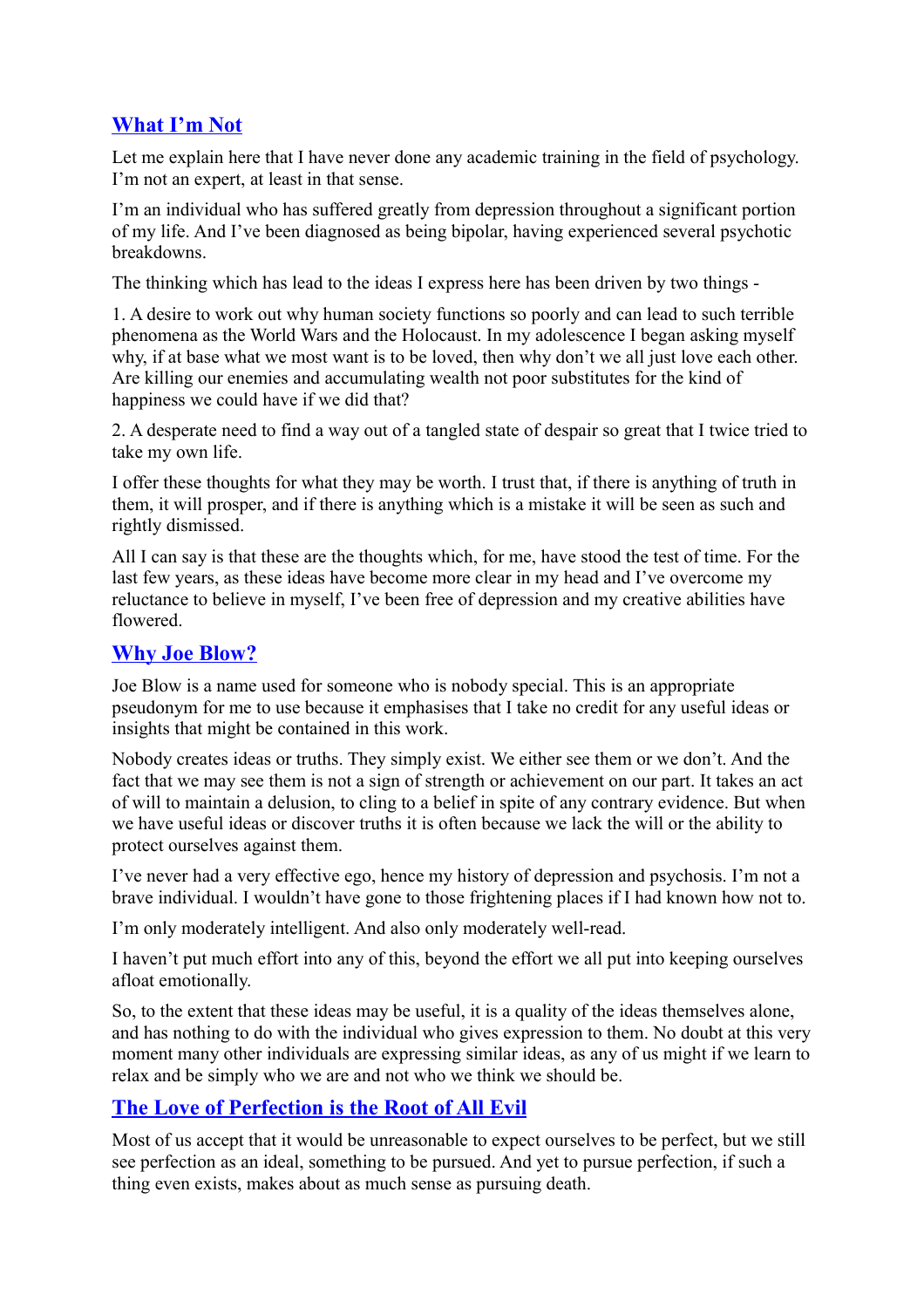If anything were ever perfect it would be sterile. It would be a dead end.

Everything wonderful in the whole universe has grown out of imperfection. That is how the creative principle of the universe works.

The universe is a system - a network of energy, some of which behaves in a particular kind of orderly way that we refer to as matter. This matter exists in a web of action and interaction with other matter and forms of energy. And some of that matter is alive and operating under its own internal direction as a subsystem of the whole. And the most complex form of that living matter is ourselves as we look out into the universe and try to understand it.

But how did we come about? Through a serious of mutations, i.e. imperfections. Perfection is a steady-state. But the creative principle operates through variation. An animal, for instance, is born which is not quite right, a mutation of some kind. If that variation, that imperfection, proves beneficial then something new and wonderful comes into existence, a new branch on the tree of life. And all of those imperfections led to us.

And yet we somehow became intolerant of our mistakes and imperfections instead of seeing them as an intrinsic part of the creative process of the universe.

How this unhelpful way of thinking about ourselves took hold is a mystery we can speculate about a bit later. To get an idea of what an insidious hold it has had upon us historically we need to examine the idea of God.

#### <span id="page-7-0"></span>**[What is God?](#page-2-0)**

We often have a tendency to personify the impersonal. We talk of Mother Nature or Father Time. Of course there is no actual Mother Nature, but the earth's ecosystem on which we may put this human face, does exist.

This is the case with the concept of God. There is no God, anymore than there is a Mother Nature, but the creative principle of the universal system is an observable reality. There are laws to the way the universe operates that allow for orderly phenomena and for the evolution of more basic forms into more complex and capable forms such as ourselves. And onto this reality, for our own comfort, we put a human face.

This may sound very cold. But we should remember that all the wonders of our world and the rest of the universe and ourselves are a product of the operation of these laws.

And when we realise that these laws operate within human society in the form of love then we can see that the identification of this mythical figure with a healing or comforting social phenomena is not inappropriate.

But what of the concept of an angry God who asks us to subjugate ourselves to him. This is where the concept of the love of perfection as the root of all evil can best be understood.

By the time the Judaeo-Christian concept of God (differing greatly from those deities of earlier times which often represented only certain aspects of nature or the human psyche) came into being, our society was profoundly neurotic. Civilisation (i.e. repression) had been going on for a long time. A neurotic society is generally controlled by its most neurotic members as long as they are still capable of functioning, because their insecurity makes the control of those less neurotic than themselves an imperative. When we are neurotic, we live in fear of the disowned part of our own nature, and, if unchecked, this fear can manifest itself as the desire to control those who express it or represent it in the external world. For reasons which will be explained later, the human neurosis first appeared in males. It quickly spread to women, but, in general, men tended to be more neurotic. And thus, as we and our society became more neurotic, men felt the need to take control and impose their will to an ever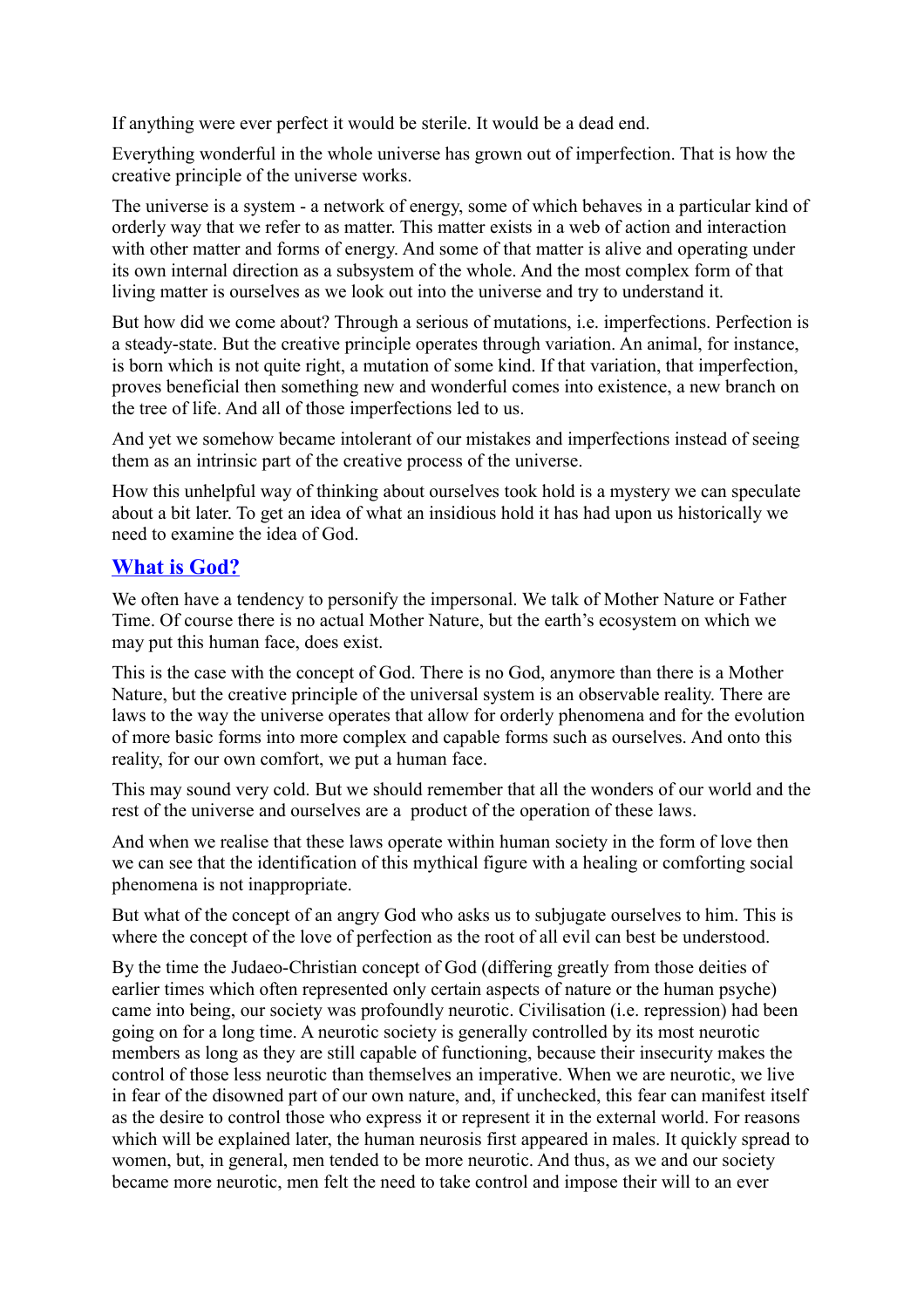greater degree. Our societies, which in the distant past had been matriarchal because of the primacy of the reproductive role, became patriarchal. This is why God was conceived as not only a man, but an angry, neurotic, intolerant man. Because of the phenomenon known as projection, we create our Gods in our own image, just as we see in the world around us a projection of ourselves.

Paranoia is an important symptom of neurosis. We have a tendency to project the disowned part of ourselves, which we fear, onto others. For example, during the Cold War, capitalists saw in communism a projection of their own conscience which told them that it was wrong to be greedy, and communists saw in capitalists a projection of their own unacknowledged awareness of the futility of trying to repress their greed through discipline.

In a practical sense, fear of God was a way of maintaining the neurotic order of society. One might feel that a sick, miserable, evil society was better than no society at all, a collapse into unstructured barbarism. After all some kind of structure was needed if we were to co-operate enough to develop science and learn to understand ourselves and our world better.

But the major problem was that the root of the sickness was lack of self-acceptance, and by holding God up as an ideal of perfection and preaching that humans needed to abase themselves before "him", the churches were making the sickness much much worse.

The view of God expressed depends on the individual. Since Jesus was clearly relatively free of neurosis, his concept of a loving, forgiving and tolerant God was more in keeping with an accurate understanding of the functioning of a healthy system.

## <span id="page-8-0"></span>**[Radical Self-Acceptance](#page-2-0)**

Let's take a look at what self-acceptance means in practice.

I'll use an example from my own life. When I was around 20 I went through a terrible depression. A new mother was staying in our house with her baby. At a point early in the depression an image occurred to me of myself throwing the baby down onto the floor and killing it. In my imagination those present didn't worry about the baby but turned their attention to me and asked what made me do such a thing. At first I dismissed this thought, but it just wouldn't go away and over time it came to obsess me, and I thought that I might actually carry it out. After the mother and baby left, when this was no longer a possibility, I continued to spiral deeper and deeper into depression. "How could I even think about such a terrible thing?" I asked myself. "Surely I must be evil. There must be some horrible sickness in me." And the more I tried to find a solution to this problem the worse it got.

Since then I've learned more about what we call Obsessive Compulsive Disorder and discovered that this kind of thinking and the accompanying anxiety and depression are incredibly common.

If I had simply accepted that this was something that my mind had thrown up, and that, since it was a thought and not an action, it was morally neutral, the problem would not have occurred. By "trying to be a good person" and struggling with this thought, I only made myself miserable, and, as a result, for the time I was depressed, a more selfish person, and thus someone who took more from those around him than he gave. So accepting these thoughts would have not just been doing the right thing by myself, but also by others.

We have limited control over what we think or feel. We do have some control. We can distract ourselves or learn disciplines such as meditation. But often this is not a good idea.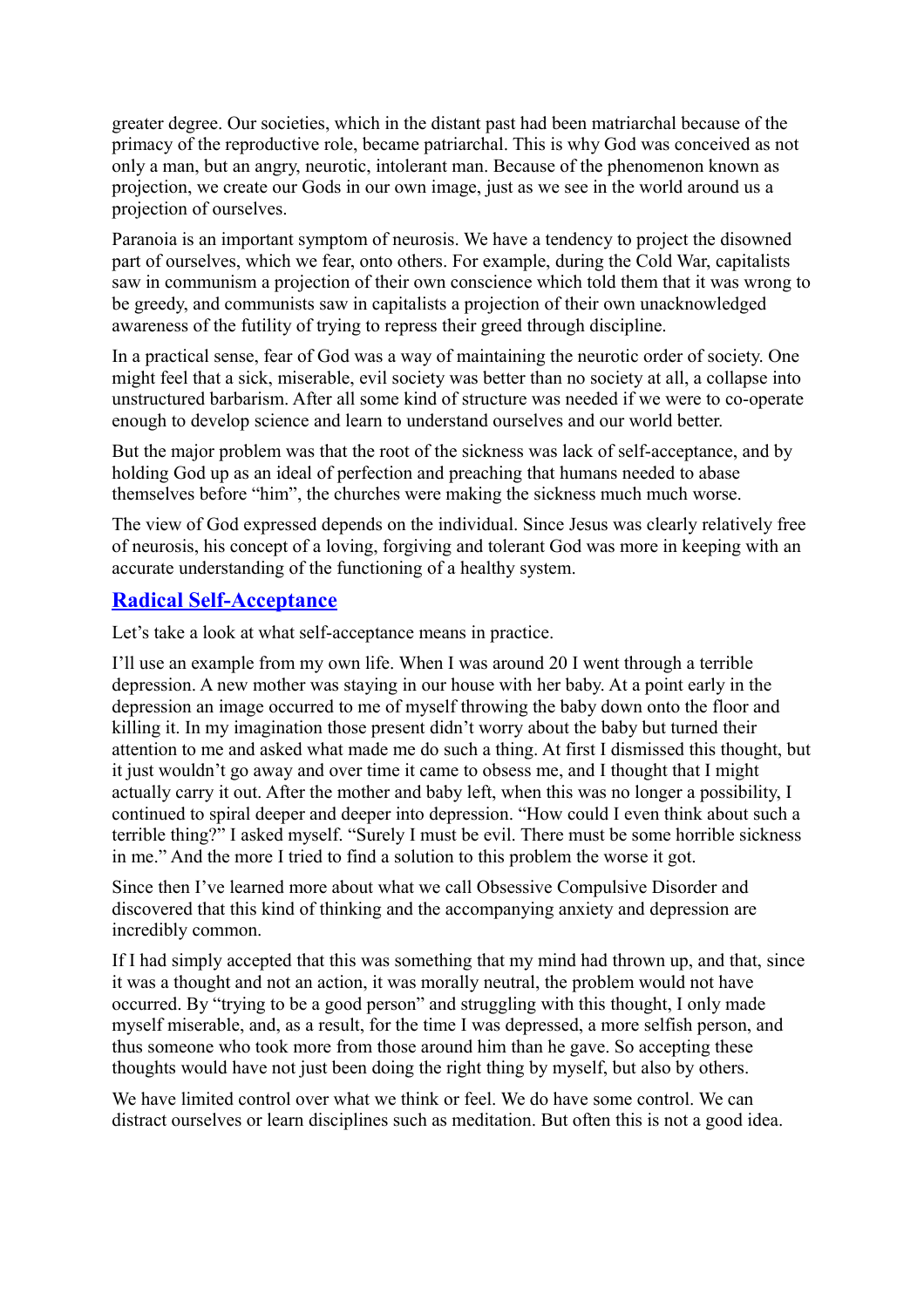The natural tendency in the mind is to seek wholeness. We can make ourselves miserable quite easily by clinging to ideas by an act of will or trying to fight against the ideas and feelings which come to us unbidden.

## <span id="page-9-1"></span>**[Armouring](#page-2-0)**

So what form does this human neurosis take?

The psychiatrist Wilhelm Reich wrote about a phenomenon he called "armouring". According to him there are two forms of armouring - body armour and character armour. The purpose of armouring is protection from what is inside and what is outside.

Body armour involves the storing of repressed emotions in the musculature of the body. A good example is the archetypal stiff upper lip. Reich found that, by observing the body, one could see the undealt with emotions, and massage of certain parts of the body could bring on a cathartic release of anger, tears, feelings of grief, etc. and free the body up to experience more pleasurable experiences such as sexual arousal.

Character armour is a fixed ego structure - an inflexible, defensive way of thinking about ourselves and similarly inflexible, defensive way of behaving. The behaviour of the armoured individual could be described as stereotyped or habit-bound. This is the opposite of the open, spontaneous approach to life which was our original nature.

Reich described this armour as : "a protection of the ego against external and internal dangers. As a protective mechanism which has become chronic it can rightly be called armour... in unpleasurable situations the armouring increases, in pleasurable situations it decreases. The degree of character mobility, the ability to open up to a situation or to close up against it constitutes the difference between the healthy and the neurotic character structure." *The Function of the Orgasm* (translated by T.P. Wolfe, Panther, 1968)

On the larger scale it is possible to relate this to forms of thinking exhibited by groups of individuals. In some groups we find the free expression and exchange of ideas, while others are bound up in unquestioned dogma. Such dogma, which we may find in religious groups or political organisations for example, is another form of armouring aimed at protecting the group against criticism from the outside and the insecurity of free thought and doubt within.

# <span id="page-9-0"></span>**[What Is the History of the Human Neurosis?](#page-2-0)**

I'm not a biologist or palaeontologist. This is just a loose theoretical framework which I've put together from pieces of other theories and my own imagination.

The process of evolution has expressed itself in a multitude of living creatures, each taking advantage of the potential of its own niche in the ecosystem. The natural system of which any animal or plant is a part places limitations on its behaviour. For instance a population which breeds too much might find itself exceeding the carrying capacity of its immediate environment and having to migrate or die off.

But within these limits, the vitality of the species resides in the fact that each individual tries to maximise its mating opportunities. This is how species become stronger. Since those who are healthiest can win the competition to mate, the stronger genes are propagated more often than the weaker ones.

This process is very effective, but it carries with it a serious weakness. It limits the capacity for co-operation and thus achievement through group effort. These forms do occur in nonhuman animals quite extensively, for instance in the case of a pride of lions co-operating to hunt an antelope, but the full potential for co-operative achievement is always compromised by competition for mating. Hive insects have a co-operative society which seems to have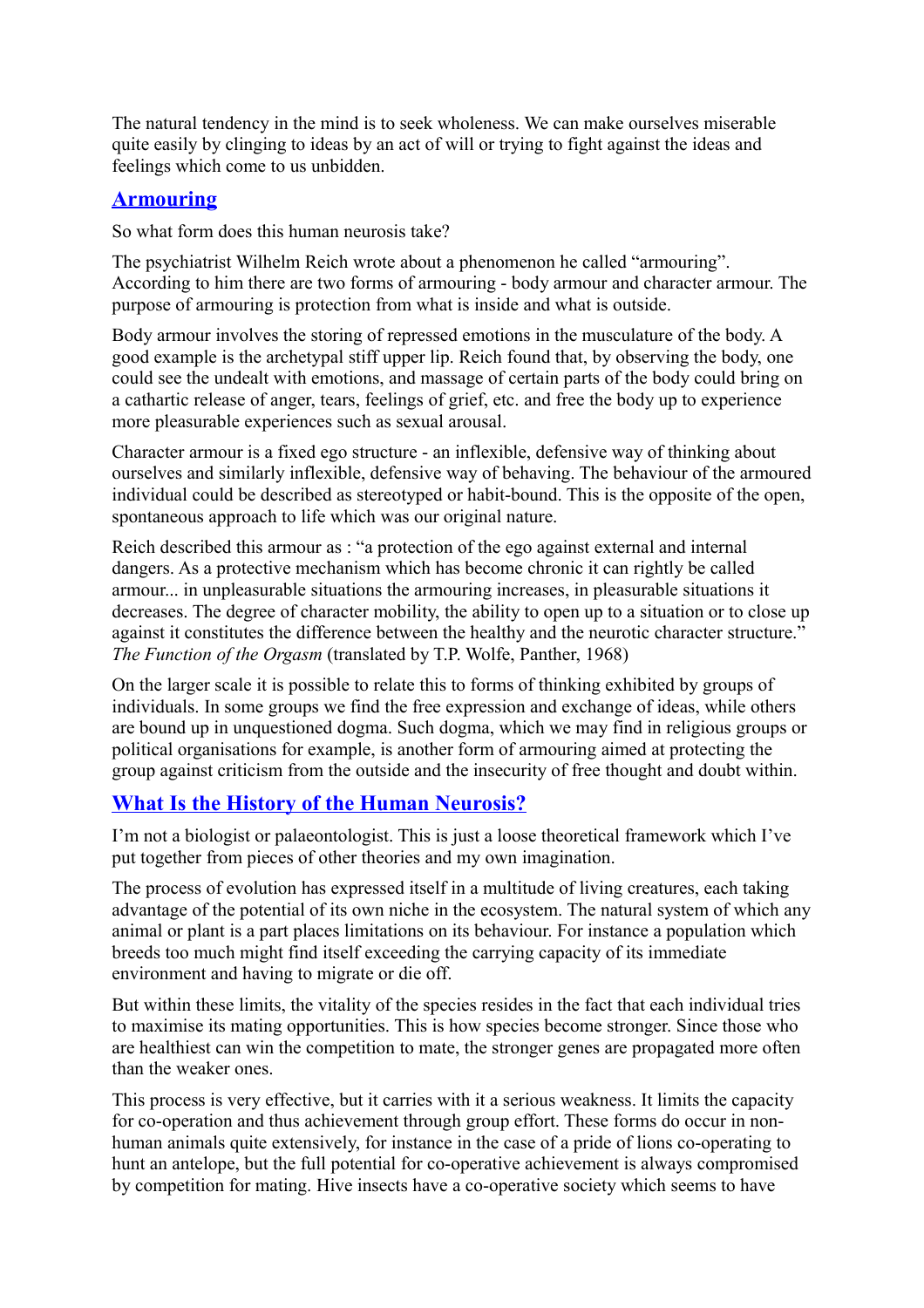minimal internal competition, but they also appear to be an evolutionary dead-end, although, unlike the dinosaurs, an environmentally sustainable one.

Humans breached this impasse.

In any animal species in which the infant bonds with the mother for any length of time after birth, the nature of the new-born infant is to be unconditionally loving. Love is simply open spontaneous communication and learning is absorption of information by observation. The infant, being a blank slate in terms of discriminatory thinking, will bond with the mother without discriminating in any way. This is what makes that bonding possible, and explains why some animals will bond with a human and act as if they were the mother. But, in most species, the period of this bond is short because the need to fight for survival in a harsh environment takes over. The individual's behaviour is determined by an interplay of instincts, which are a part of the physical operating structure of the animal and common to all members of that species, and learned behaviour, either directly competitive or co-operative when needed to meet short term ends such as pack hunting to provide a collective meal.

A capacity for imagination and intelligence are inherent in complex brains. Just as life is an experimental process in which more complex living systems can form over time and survive or not depending on fitness for interacting with, making use of and living within the limits of the environment, so thinking works the same way within the individual brain and the society of which it is a part. Imagination and insight are functions of open spontaneous unstructured information sharing within the brain. This is the opposite of stereotypical thinking, i.e. thinking which follows strict pathways. The brain function of most animals is dominated by stereotypical thinking because, most of the time, this is what works most effectively in meeting the challenges of the struggle for survival and the mating imperative. While there might be times when a little lateral thinking would be beneficial, stopping to think would generally be a liability to survival, so that potential in the brains of those species did not develop.

The longer the nurturing period the more of a chance the species has of developing a cooperative social culture and with it higher intelligence. The mother's instinct to nurture may be driven by the imperative to protect and foster her own genes, but it shelters the infant's original unconditionally loving nature, with its capacity for freely imaginative thought, and allows it to flourish rather than be subsumed by the survival imperative. Intelligence and imagination were potentials just waiting for the right environment in which to develop.

Our ape-like ancestors lived in the fertile Rift Valley of Africa, where there was plenty of food and relatively few predators, thus allowing the females to nurture their offspring for a longer time. (The nurturing period of humans is longer than that of any other animal.) This liberated our intellect and allowed us to form a co-operative, non-competitive society. Freed from the battle for survival, we began to look at the world around us and wonder how it worked and what it meant.

Some other species developed close co-operative social bonds and, with them, at least the rudiments of intelligence. One can see these qualities in the behaviour of some of the ape species and also sea mammals such as whales and dolphins. One major advantage that we humans have however is hands with opposable thumbs. The apes are not as intelligent as us, but even if they were, they would not have been able to develop technology with their clumsy hands and thus they couldn't make full use of that intelligence. And whales and dolphins are stuck in the sea and have no hands with which to manipulate their environment.

So if our origins were idyllic, what went wrong?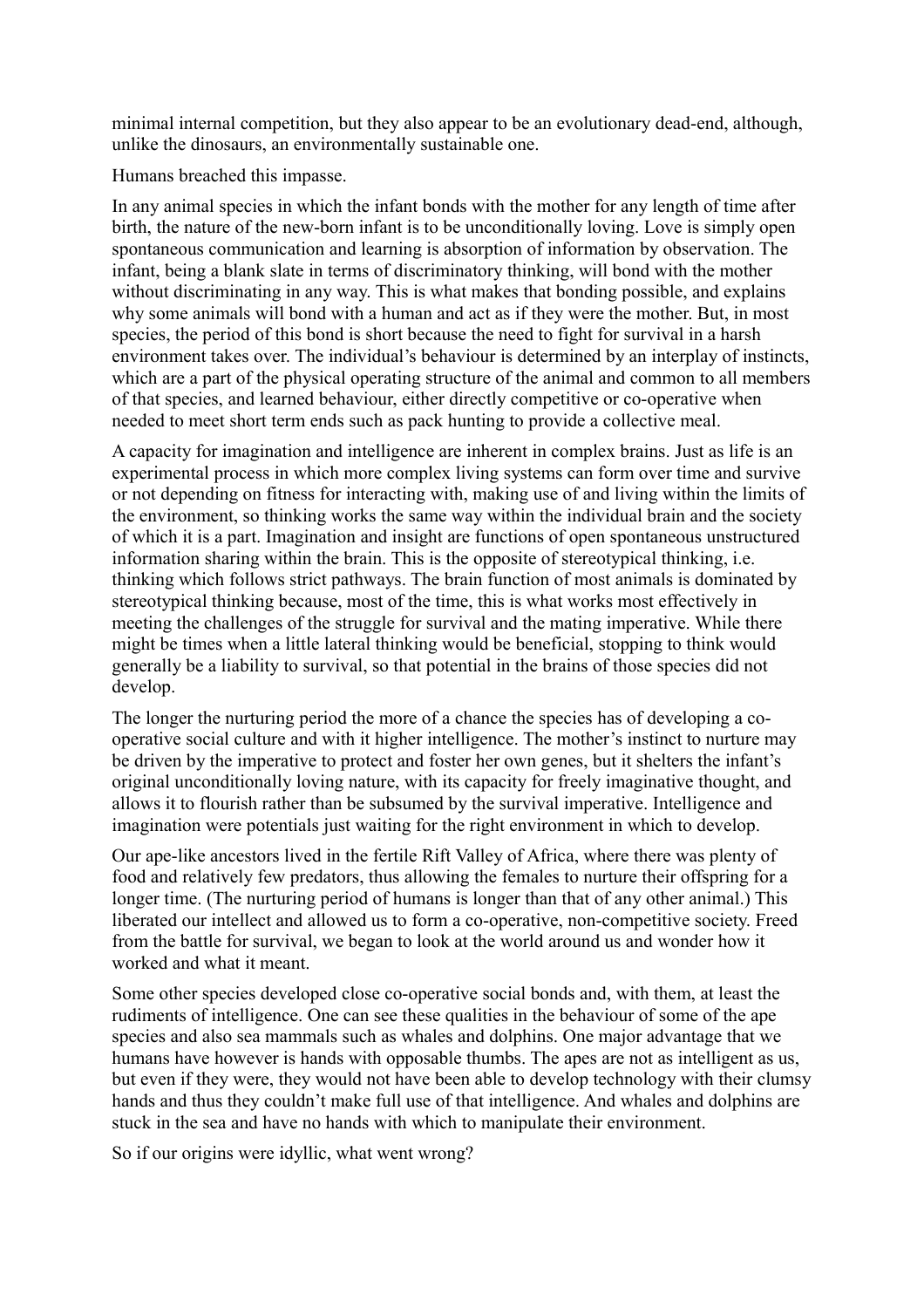There was a problem. While predators were less prevalent they were not nonexistent. The group was vulnerable to animals such as leopards which might find us easy pickings.

The women had to concentrate on rearing the young, so the job of protecting the group from leopards fell to the men.

We are learning machines and thus we adapt to our environment and the nature of the tasks we undertake. Within the tribal home openness and love and spontaneity were the order of the day. But once we went out to kill the leopards which threatened us we had to adapt to a different kind of environment - a hostile one - and a different kind of task - one which required discipline and hostile behaviour from ourselves. If we were to effectively protect the tribe from leopards we had to become like leopards.

Now if this behaviour had been limited to the hunt, everything might have been fine. But it is hard to entirely successfully divide oneself into two separate mindsets, one for home and one for work. The men would have been bound to bring some of the aggressiveness and competitiveness they learned on the hunt back into the previously harmonious tribal home.

All of us were new to this. Our understanding was limited, and what mattered was maintaining the stability of the group. The women were worried that this aggressive behaviour would compromise the harmony of the tribal home and thus have a detrimental influence on the infants. And so they criticised the behaviour of the men. In this harmonious society, criticism of one individual by another had rarely been necessary.

At first this would not have been a big problem, we were still very healthy and thus very flexible. What made it a big problem is that there was no solution. Gradually, over time, it would increase. The more the men felt criticised at home the more time they would want to spend on the hunt. And they went from hunting only predators, to hunting animals for food. Previously we had been vegetarians.

There was one powerful approach to this problem, but it was not, in itself, a solution, and that was sex.

Sex is clearly necessary for reproduction. It fulfils that function in all mammals. But, in more social mammals, it fulfils a second function, that of social bonding. We can see this particularly in the behaviour of very social mammals such as the bonobos and dolphins.

One way to bond with another individual or ease the tension of any form of emotional conflict, is through the mutual exchange of pleasurable sensation. While reproduction requires sexual contact between the male and the female, the use of erotic pleasure for social ends need not be restricted to male/female activity. And thus we find that, among bonobos, dolphins and other species, sexual activity occurs also between members of the same sex.

The bonobos, our nearest genetic relatives, spend a lot of time rubbing genitals. Adult males generally won't rub genitals with their mothers, but otherwise these genital exchanges are not restricted by age or gender or kinship. Bonobos do not form permanent relationships. And bonobo society is matriarchal. Male bonobos are bigger and stronger, but the females are more closely bonded with each other and thus the centre of power.

This gives us some clue as to what the life of the earliest humans might have been like matriarchal, no pair bonding to compromise the communal whole and sexual behaviour bisexual and largely indiscriminate, acting as a kind of social glue through shared pleasure.

It is important to point out here that this was pre-neurosis, pre-armouring, and therefore sexuality would not have taken any of the armoured forms that it did later. Armoured sex can be a conduit for anger and, in the extreme, can morph into rape.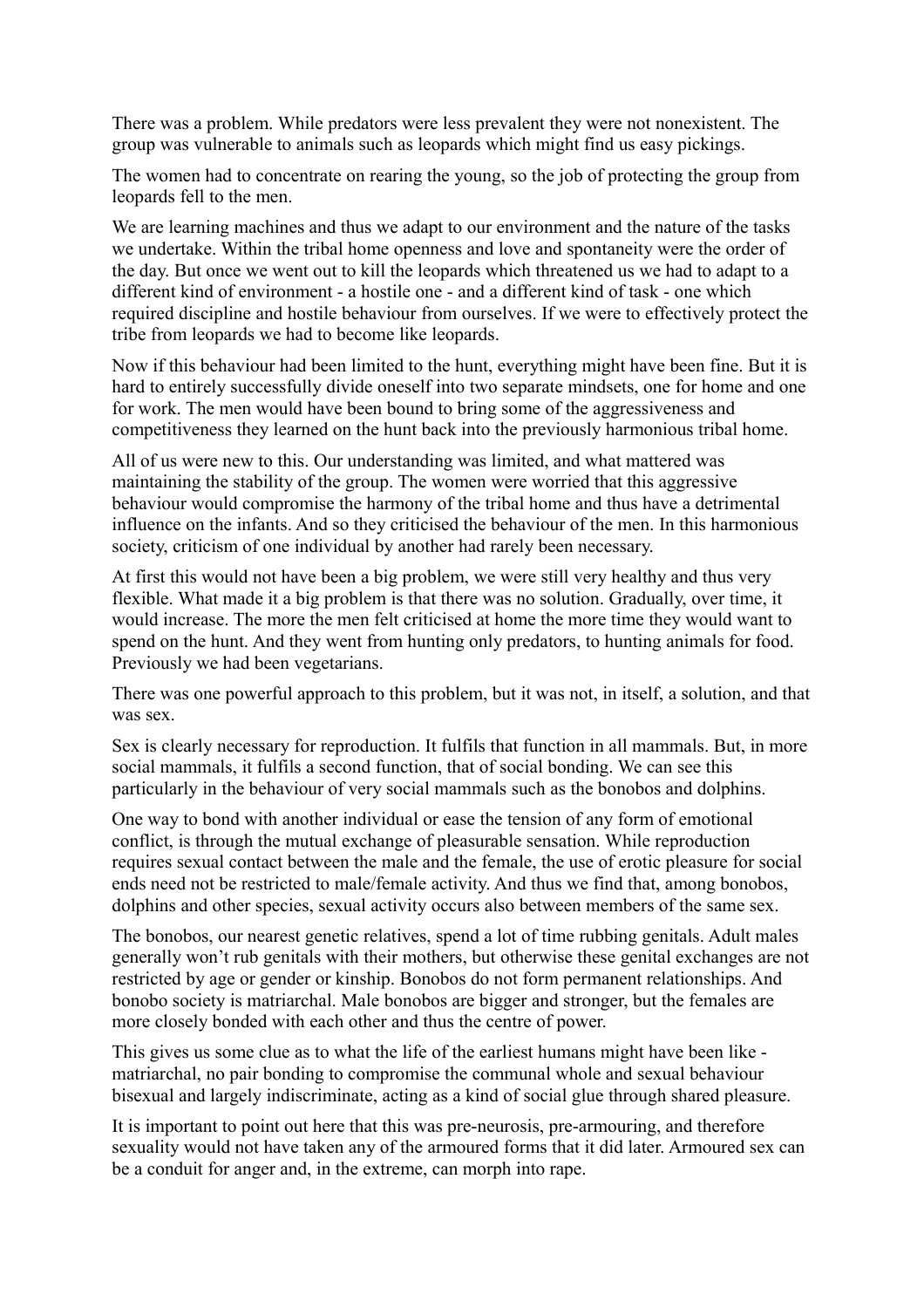The natural response of the women of the tribe to the increasingly rowdy behaviour of the men would have been to try to socialise them through sex. This was already something which was used to foster the bonding of the group, so when there was a threat to that bonding it would be natural to increase that behaviour and focus it on those members who were threatening the stability of the whole.

No doubt the men were also using sex to bond amongst themselves. But sex between the men and the women would have taken on a profound significance at this time.

We have to remember that the basic nature of the men was to be unconditionally loving. This was their nature at birth and was fostered by the nurturing process and the harmony of their society. To the extent that they had had to learn to suppress that nature and copy the behaviour of the leopards, they were no longer whole. They had laid a conflicting program over their original one and this would have compromised their sense of emotional security. While hunting provided an outlet for the frustration of living a divided existence, at base they longed for their new persona to be reconciled with their original nature.

Thus sex came to fulfil a third role. First it was about reproduction. Then it was about social bonding. In the third stage of its evolution it became about emotional healing through a physical union with an individual who represents the disowned part of our own nature. This is how the sexuality of most males became fixated on women and the sexuality of most women became fixated on males. Bisexuality was our first nature, this was our second nature, and soon I will consider the development of exclusive same sex fixations.

But sex, while very helpful in slowing down the process of men's developing neurosis, couldn't halt it.

It was around this time that we developed our conscience. The conscience is the code of the society internalised as a part of the individual's ego. So, at first, we would allow our behaviour to be guided by the criticisms of others. But, not wanting to be the subject of social approbation, at some stage we would start to second guess, we would internalise the rules and tell ourselves off for going against them before anyone else had the opportunity. The pain we felt when our behaviour conflicted with the rules of the conscience is what we call guilt.

The conscience, while it tended to cause us pain and thus make us more self-centred, did keep a lid on extreme expressions of hostility. Later in history there would be exceptions to this in which some individuals and societies developed consciences which saw some kinds of hostility as being in service of what they saw as the good. It was under these circumstances that most of the greatest human atrocities have been committed - witch burnings, The Spanish Inquisition, The Holocaust, "ethnic cleansing", genocide against tribal cultures and war. Here the concept that some group of people were evil, made it seem to the individual's conscience that any form of hostility heaped upon them was in the service of the good.

Because the rules of this society were principally those of the females who kept the home together, the men began to become more and more prone to feelings of guilt about their competitive hunting lifestyle. They weren't actually doing anything wrong (they were taking care of aspects of the needs of the group) but it felt wrong. And the more wrong they felt, the more insecure they became, and the more insecure they became the angrier they became and thus the more destructive they became, and then they really were doing things which they could see were doing harm to the group. And so on and so on. Stopping the process would have required either explaining to themselves and the women what was happening, which they didn't yet have the insight to do, or saying they were wrong which they knew was not the case. If they didn't defy the implication that they were in the wrong they would have collapsed into a state of inoperable self-contempt or depression. The more insecure and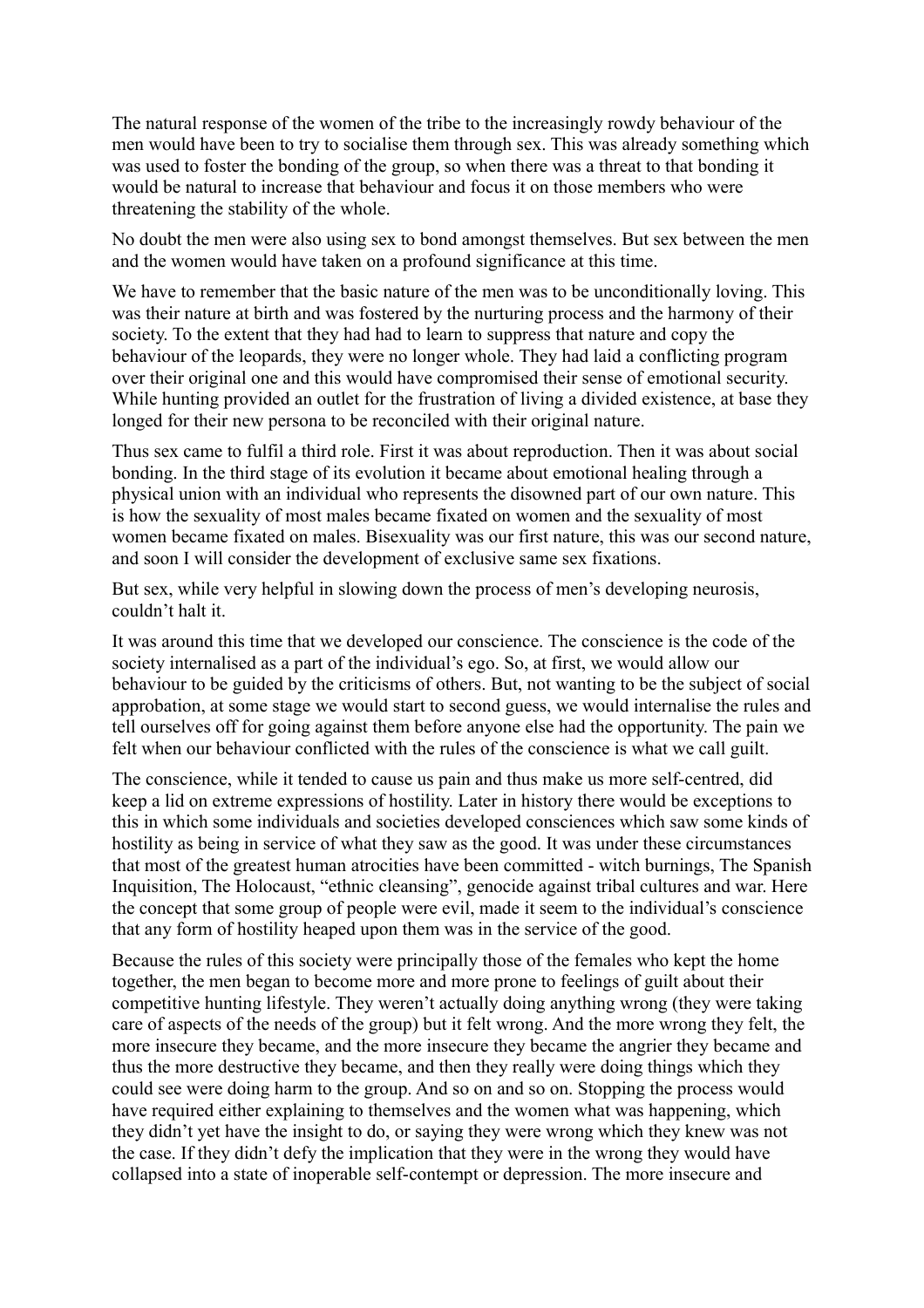condemned they felt the more angry and egotistical and defiant they became, and armouring was the form that this took in the shape of their personalities. The initial substance with which we built our armour was repressed anger. This is why, when the armour is compromised, a release of anger or even violence is the result.

Over time, the whole of the group became insecure and armoured. Hostility within the group and the strain of desperately trying to use sex to socialise the men put a strain on the women and compromised the nurturing of the children. We all ended up getting hurt. And, in our pain, we turned within and began to build a wall that we thought would keep us safe.

As we males became more and more egotistical and more fragile in our sense of ourselves, drastic changes in social behaviour had to take place in order to hold the group together.

This was the origin of monogamy. The only way to keep men from fighting over the sexual favours of women was to institute strict controls on sexual behaviour.

Of course this meant that both men and women had to adopt sexual repression. We could no longer simply do what we wanted when it came to our sexual behaviour. But the desires were not gone. We still wanted to have sex with different people, but we had to push those desires down and contain them. In this way, repressed sexual desires became a part of the substance of our armouring in the same way that repressed aggressive feelings had become before this.

This is when fear of sex became a significant part of our psychology and our society. When we were not armoured, sex had been an unthreatening and pleasant part of our lives, and something which was beneficial to our society.

But the armoured personality and the armoured society are built on sexual repression. Erotic feelings are essentially anarchic and could bring the whole thing down. And, unrestrained sexual behaviour in an armoured society leads to social conflict. We keep it all together by not sleeping with each other's partners and not confronting people with sexual arousing material which might make it hard for them to maintain their self-discipline.

Because our tertiary sexual drive is to reunite with the disowned part of our own nature, we came to select sexual partners whose appearance reminded us of our original state. This is how we developed our concept of female beauty. What we tend to think of as classical beauty is childlike features such as wide eyes, full lips, a slim build, and, in our originally hairy days, this included a shortage of hair. And so this is how we lost our hair. This is called selection for neotony and it explains why we look more like a chimpanzee foetus than we do like a full-grown chimp.

So eventually we became relatively hairless.

Primitive tribal societies often run around mostly or completely nude, but, as we became more armoured and found ourselves carrying around a powder keg of repressed sexuality, the wearing of clothes became a priority for us. They made us feel less personally vulnerable, but also they covered up the flesh of others which was a potential stimulus for our anarchic erotic feelings. If you are hungry, and you are on a diet, it is easier if all that yummy food is covered up. It helps you maintain your discipline.

Now we can see the significance of our myth about Adam and Eve in the Garden of Eden. They were naked and lived an idyllic existence. Then a predator (a snake in the story) inspired them to seek knowledge of good and evil (in this case the destructive behaviour of predators, which seemed evil to them in their idyllic state), and, as a result, they developed a sense of shame about their nudity. And they were expelled from the Garden, which is what ultimately happened to us. We became alienated from the natural world and condemned to a life in the wilderness of our own neurosis.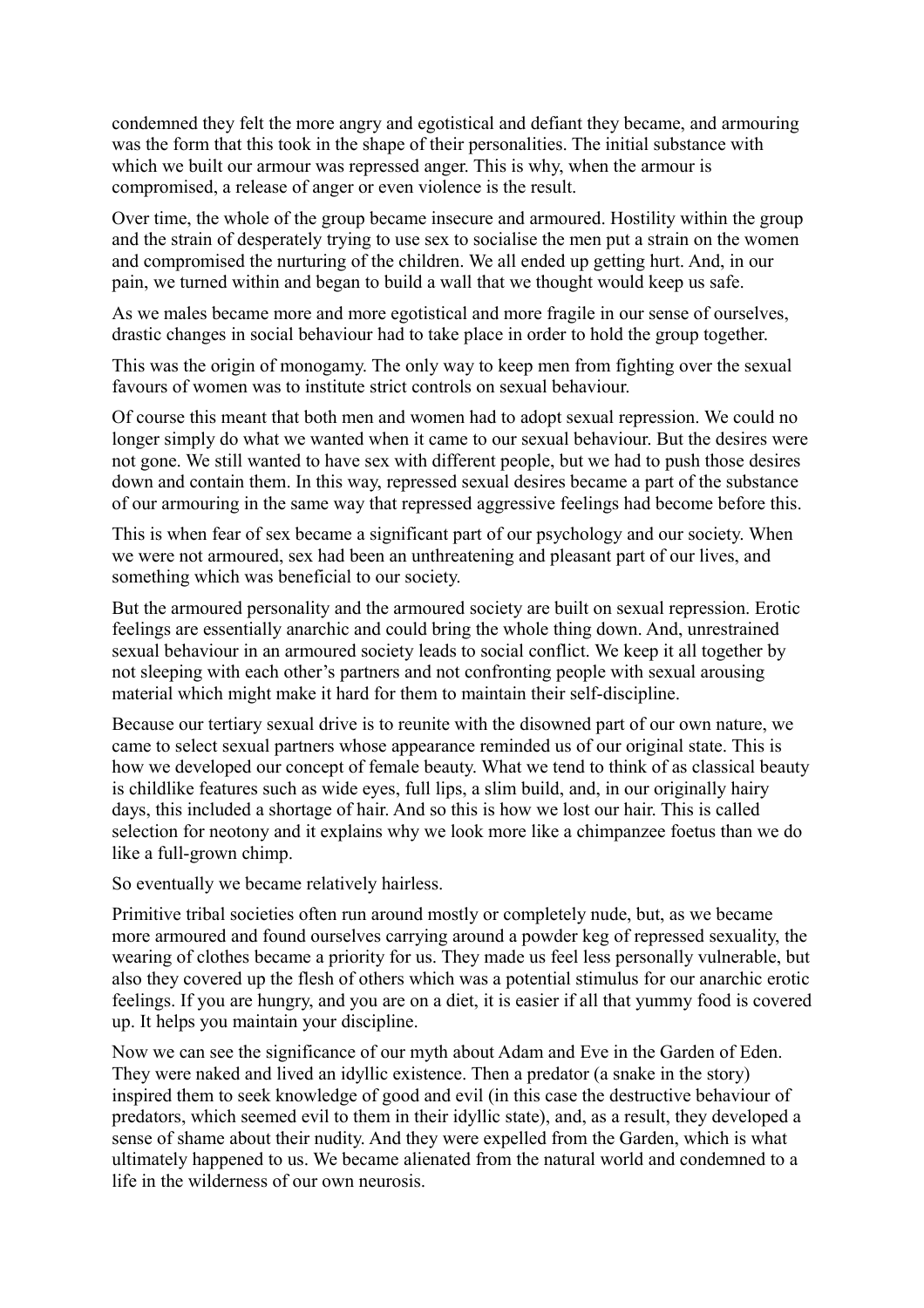Over time we would develop cities which were external expressions of our own armoured state in which we would shelter from the natural world of which we no longer felt a part. This had the advantage of allowing us to work together in larger networks on the problem of understanding the world and ourselves. On the downside it allowed forms of social alienation such as loneliness, crime and homelessness to flourish. The invention of the internet makes urban living no longer necessary for networking, but we have too large a population for most of us to live any other way. Psychologically this isn't a problem as the emotionally healthy individual can thrive in a somewhat artificial environment. The only problem is reorganising our lives in such a way that our cities are ecologically sustainable.

## <span id="page-14-0"></span>**[Our Individual Experience](#page-2-0)**

Our own early experiences in many ways mirrored what happened to us historically as a species.

When we were born we were an unconditionally loving bundle of physical needs.

We've touched on the meaning of love, but let's look at the phenomenon in more detail so that we know what we mean by the unconditionally loving nature of the infant.

It is all too easy to get love mixed up with adoration or compassion. Love is really a kind of communication. It is any communication which comes through the ego rather than from the ego. Love is when we are really with another person rather than somewhere else in our head. Love is characterised by paying attention and being spontaneous. When we are open to love every interaction with others changes us. We are closed off to love when our behaviour is stereotypical, when rigid character traits and ways of expressing ourselves interfere with open, spontaneous communication. This happens when our ego is insecure, caught up in attempts at self-justification, and when we feel the need to repress our feelings, whether of anger, grief, sexuality or whatever, and are afraid to be spontaneous lest it release those scary feelings. When we are able to really be with someone and open up spontaneous communication with them it can be accompanied by the deep feelings of warmth that we associate with the concept of love. But it is important here to concentrate on process rather than experience if we are going to understand the phenomenon. The reason why we generally experience love only for friends, sexual partners or family members, is that these are the people we know well enough not to be afraid to drop our defences with them. Our soul (or original self or inner child) loves everybody unconditionally, but when our ego is insecure it is too scared to open up to that love, except with those who reassure it with their indications of acceptance. This also explains some of the experiences which are common in charismatic religious gatherings. Provide a context in which people feel accepted and united with others and the capacity for experiencing love can surface, giving usually chronically ego-bound individuals a sense of something that seems totally magical and otherworldly. They see it as proof of the existence of a supernatural God and a confirmation of the philosophy of that particular church, while others might realise that the same kind of experience could come if the armouring of their ego had been compromised by the consumption of LSD.

Let's imagine ourselves first entering the world. We are unconditionally loving and we have needs - to be fed, cleaned, cuddled, etc. We interact with those around us in an open and spontaneous way. At first this may mainly be communicating about our needs - crying when we are hungry, etc. As we learn to walk and talk our ways of communicating, as well as the things we want to communicate about, increase.

The only problem is that we soon learn that not everyone wants to communicate openly and spontaneously with us. Maybe other children do, and our parents when they have the time to relax and play with us, but much of the time we find that adults are not really with us. They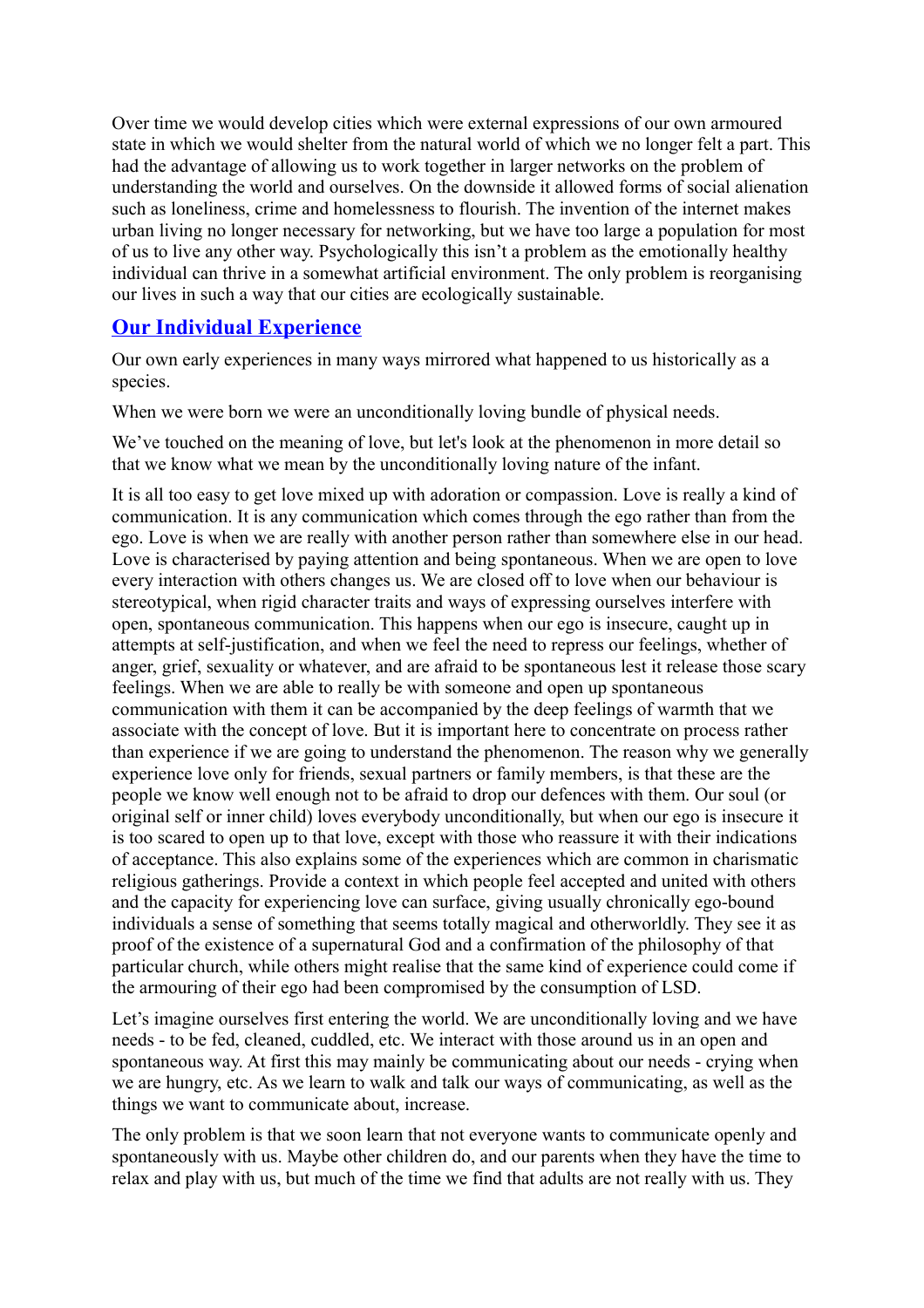don't listen, or if they do they don't respond in ways which make sense to us. The feeling for us is like that of a child who enters a playground but finds that most of the other children don't want to play with him.

One of the most important things to understand about the mind of a child is that children always think it is their fault. This makes sense. If you come into a world, of course you are going to assume that those who already live there know what's what. To say, "I'm sane and they are all crazy!", would seem pretty desperate. How were we to know that that was the case? And this is why so many traumas happen in childhood which can warp us for life. "It must be my fault my parents got divorced," we tell ourselves, or, "I must be to blame for Uncle Pete going to jail, because it was my genitals he was caught playing with." If all we were dealing with was the thing itself, the effects of most misfortunes and abuses would pass away much more quickly. What causes the really deep scars is self-blame and the ego insecurity and thus obsession with self-justification and questions of self-worth that it engenders. This is what is meant by "the sins of the fathers are visited upon the sons". Sin is just a judgemental religious word for neurosis - for the self-obsession of the insecure ego.

Of course, if our parents were able to explain to us that they were fucked-up and insecure, and that it was nobody's fault, least of all ours, things would have been much easier for us. If we had parents who were blind or deaf or physically crippled, we wouldn't have felt bad about the fact that we could see or hear or run. It is not a case of our needs not being met. We didn't need our open and spontaneous communication to be responded to in kind. We were resilient beings who could be happy with however the world worked. The only problem was the conclusion that something was wrong with us.

This feeling that something was wrong with us meant that more and more of our thinking was taken up by attempts to find a way to prove it wrong. Our ego became insecure. This is the time in our development when we would start to "act naughty". The more we doubt our own worth the more we feel compelled towards acts of defiance. We project our insecurities onto the outside world and then fight against them in that arena. Later in life we may try to prove our worth by scrawling graffiti on a public building, fighting in a war or climbing Mount Everest, but when we are still in diapers we have to be satisfied with stealing candy bars in the supermarket or pulling the cat's tail. It was at this stage that we became angry. Anger is the emotion with which the insecure ego tries to defend itself when challenged.

This is when our parents had to start teaching us right from wrong. They gave us the blue print for our conscience. At first we might try to obey the rules our parents set in order to avoid punishment, but eventually they would become incorporated into our thinking about our own self-worth. We would feel any failure to live up to these standards was evidence of our worthlessness. We learned to feel guilty.

Two factors in our upbringing contributed to how neurotic, i.e. armoured, we ended up. First was how positive our early interactions with others were, that is how little sense of blame we took onto ourselves to make us feel insecure. And the other was how restrictive the value system was which formed our conscience. (Although this normally happens in childhood, some of us adopt an ideology or religion later in life, thus changing the nature of our conscience.) If our experiences are bad, leaving us angry and insecure, but our conscience is not too restrictive, we needn't repress those feelings entirely. We might go out to heavy metal rock concerts, take drugs and fuck around, and thus not entirely loose access to our capacity for love, but, if we were born into a fundamentalist religious society, for instance, we would have to repress our rebellious expressions within a very restrictive form of social discipline (not to mention that the strict moral code would be a constant source of criticism to our insecure ego, thus increasing its anger), so we would end up very alienated indeed from our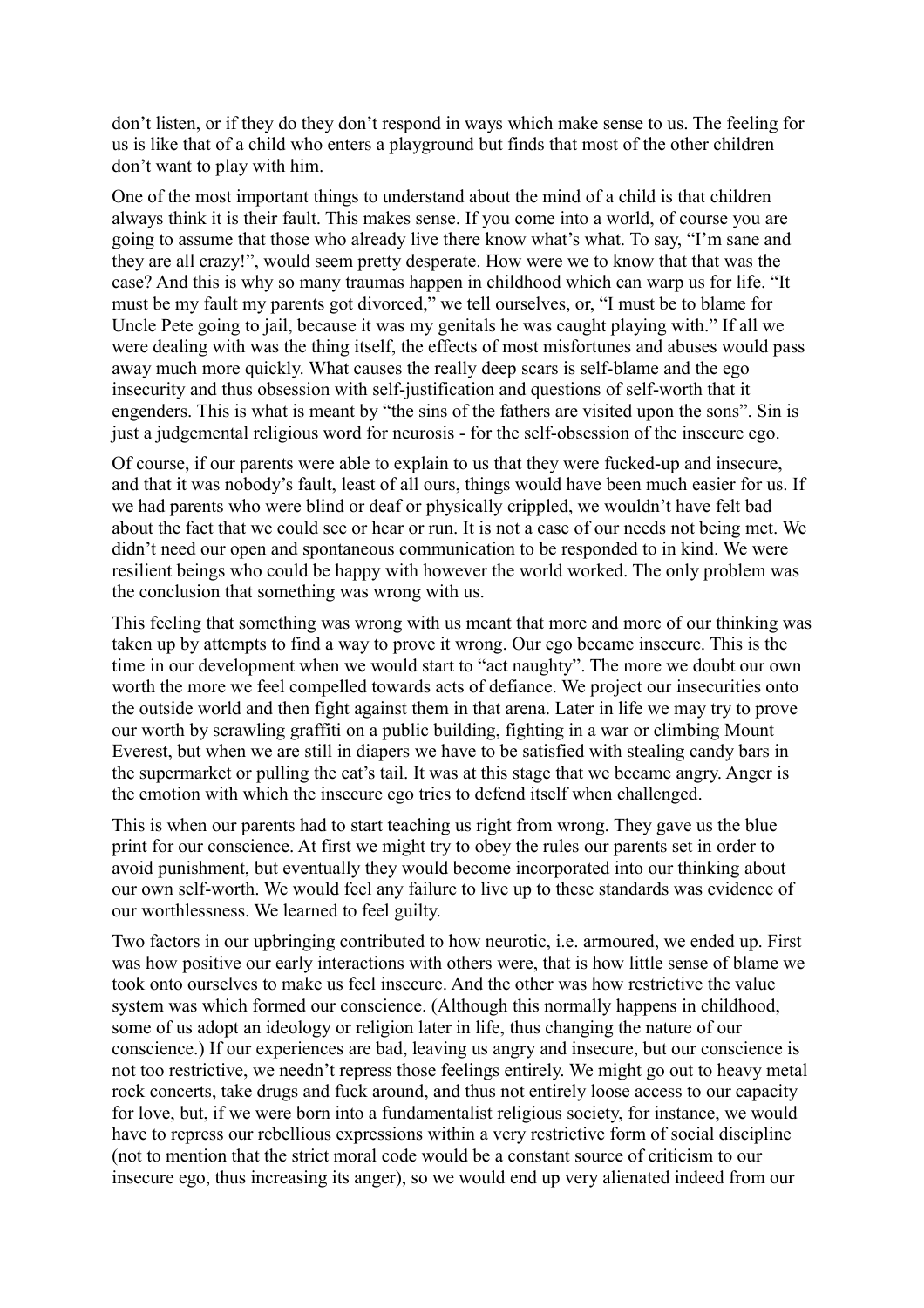capacity for unconditional love. We could still feel love within the security of our own kind, but that is all.

# <span id="page-16-0"></span>**[My Own Journey](#page-2-0)**

Sometimes we have a somewhat faulty concept of the nature of childhood innocence. We may think that the innocent child has an angelic nature. This is not true.

At the age of ten I asked my mother if we could go to a Grand Prix because I hoped to have the opportunity of witnessing a racing car driver die in a car crash.

This isn't the sort of thing most of us associate with the healthy child, but at that time I was psychologically healthy.

I was motivated by curiosity. I felt no hostility towards race car drivers. But I knew that they sometimes died painful deaths in car crashes on the speedway and I was curious to see what someone dying in that way would look like.

As I've said elsewhere, our original nature when we are born is one of unconditional love, i.e. we are open to the world and non-judgemental of what we find there. However we have no morality. A moral system is something we learn from adults. And we have no compassion. Since compassion is nothing more than projected self-pity, we do not develop the ability to feel compassion until we become a neurotic adult.

As a child I was emotionally strong, resilient and not easily hurt. I was often bullied, but I don't think I blamed the bullies for being bullies any more than I would blame a bee for stinging me. I was non-judgementally accepting of others.

One day in primary school, when I must have been about 6 or 7, one of the bullies got me in the toilets, told me to lay down on the floor, pulled down my pants and stuck wet wads of toilet paper up my arse. He told me that, if I didn't come back and let him do it again the next day I would die. Since I hadn't found the experience particularly pleasant, I decided not to come to him the next day. "If I die, I die," I told myself.

This was a temporarily uncomfortable and scary experience, much like a trip to the doctor to have an inoculation, but, in itself, it was of little significance to me.

Now if the same thing had happened to me when I was a neurotic teenager, full of self-doubt because of all of the aggressive feelings I'd been repressing and desperately uncomfortable about my own body because of the extreme form of sexual repression I'd been practicing since shortly after the onset of puberty, the experience might have been an almost rape-like ordeal. I was much more fragile emotionally in adolescence and adulthood than I had ever been in childhood.

I think that what makes childhood a vulnerable time and a time when the seeds of adult neurosis are sown is that it is the time when we are learning the lessons we will try to apply as an adult. We are building a conceptual framework about ourselves and the world. If we learn a lesson which is unhelpful it can warp our adult life up until the point at which we may unlearn it and thus free ourselves from our neurosis.

I think the lesson I learned which made life painful for me as an adult was to turn inwards. I always held onto the concept of accepting others unconditionally, and I wanted to understand them, but I think it must have been made clear to me early on that simply asking a bully why he is a bully was not going to work. I'm not sure if I ever tried it. I think not.

But if there was conflict in the world and I wanted to understand it, I think I must have decided to keep my head down, keep my thoughts to myself and take a passive approach to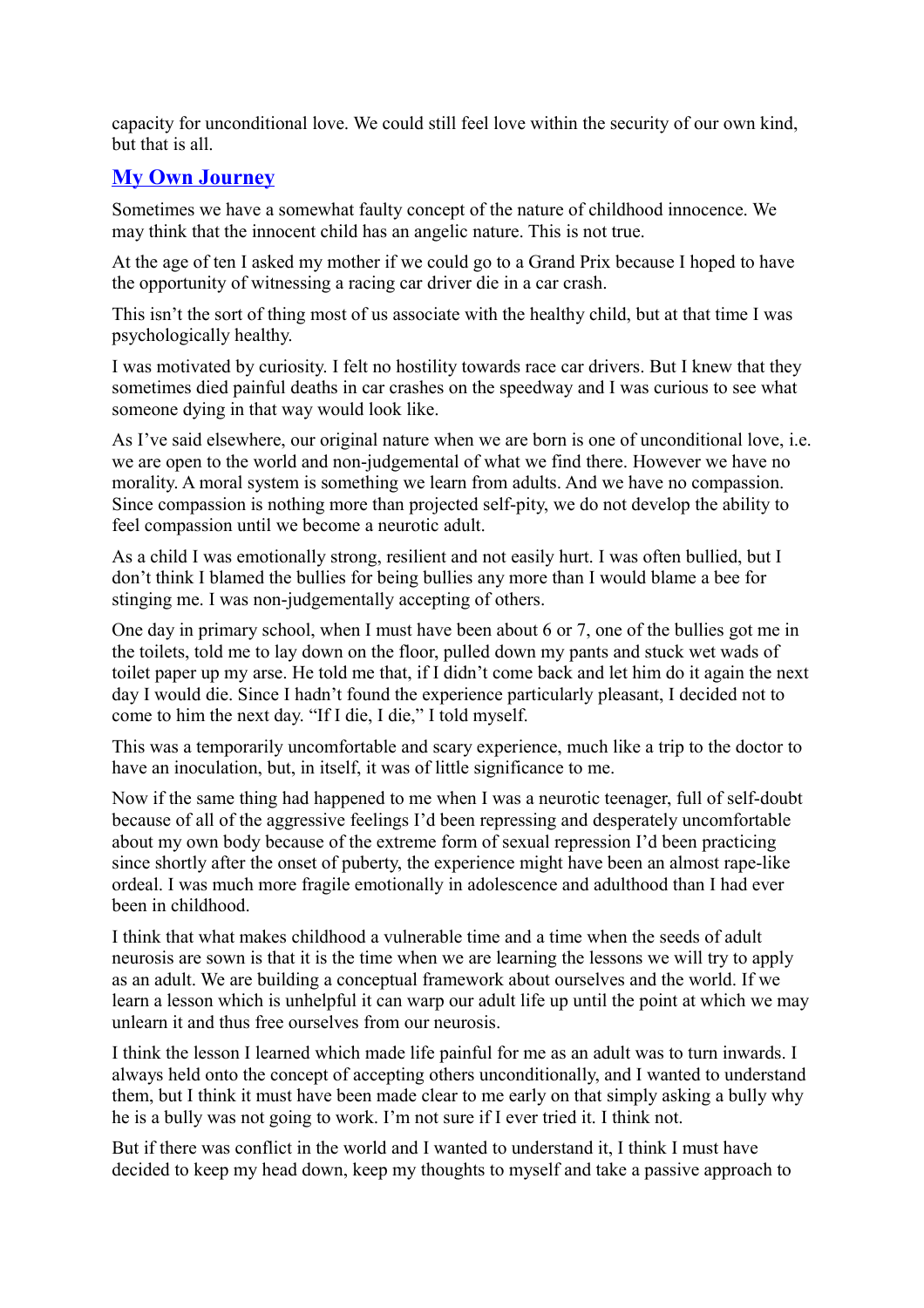that conflict outwardly. If I hadn't been bullied I might not have taken this approach. The bullying itself didn't inflict all that much pain, but the lesson I learned from it led to me adopting a strategy which would almost kill me. (Perhaps if an adult had been able to perceive what I was doing to myself and give me guidance about it this wouldn't have happened. But when I've sought help for my problems throughout my life I've found that those who've tried to help me have their own problems and are often pretty clueless. Those who helped me the most were those like my mother and my psychiatrist who provided me with space and acceptance in which I could help to formulate my own self-understanding.)

The big problem with the introverted approach to life is that one tends not to allow oneself an outward expression for frustration, in the form of competitive activities or angry outbursts or whatever. If we bottle up our feelings of frustration then we are liable to take them out on ourselves. In my case, toward the latter part of my teens I became severely depressed and developed an obsession that I might gouge my own eyes out.

This can't be explained simply by the inward directing of anger. I think another factor was sexual repression. Soon after puberty I became mysteriously ashamed about masturbation. This had nothing to do with anything any adult had said to me as my parents had a laid back, healthy attitude about such things. But I went for several months without masturbating during which I felt a heavy cloud of condemnation hanging over my head. Later, during my twenties, the comfort and sense of connection to my repressed healthy self which I got from masturbating to pictures of naked women, was one of the few things to make my life bearable. But, at the same time, I felt this erotic element as something powerfully anarchic which could shake up my repressed state in ways which were very anxiety-provoking.

I think the third, and perhaps biggest factor, in my neurosis was the fact that I held on so tightly to the concept of unconditional love. The problem with it is that, the only way to keep this non-judgemental attitude alive in the absence of the resilient, flexible, amoral and noncompassionate innocent state is to, emotionally, take within oneself all of the conflict one sees in the world. If one can take sides one can get some emotional catharsis out of conflicts, but if one identifies with both sides tremendous internal stress is liable to occur. And, in a neurotic state we feel compassion, thus we feel a lot of pain about the state of the world.

While I was non-judgemental that doesn't mean I wasn't critical of others. I was always critical of dishonesty and hypocrisy. I could accept that there were people in the world who raped, killed and tortured the innocent. I didn't see this as a good thing, but it was at least honest. But it seemed as if dishonesty and hypocrisy caused more suffering in the world than violence, especially since they often led to violence.

And this is what I mean when I talk about our tendency to project the disowned part of ourselves onto the world around us and then fight against it. The reason that the one thing in the world I couldn't stand was dishonesty was because my own dishonesty was the thing I was trying to disown. At the height of my neurosis I was going around being an idealistic dogooder, working for an environmental organisation, but deep down I was just a pit of seething repressed hostility. My colleagues were praising me for my selflessness and generosity while my OCD was asking me whether they would still think so highly of me of I raped and killed their teenage daughter.

This is the nature of Obsessive Compulsive Disorder. Everyone I've come in contact with who has it is scrupulously considerate of others, polite and concerned about always doing the right thing. But at the same time plagued by thoughts about doing things like killing babies or putting puppies in the microwave.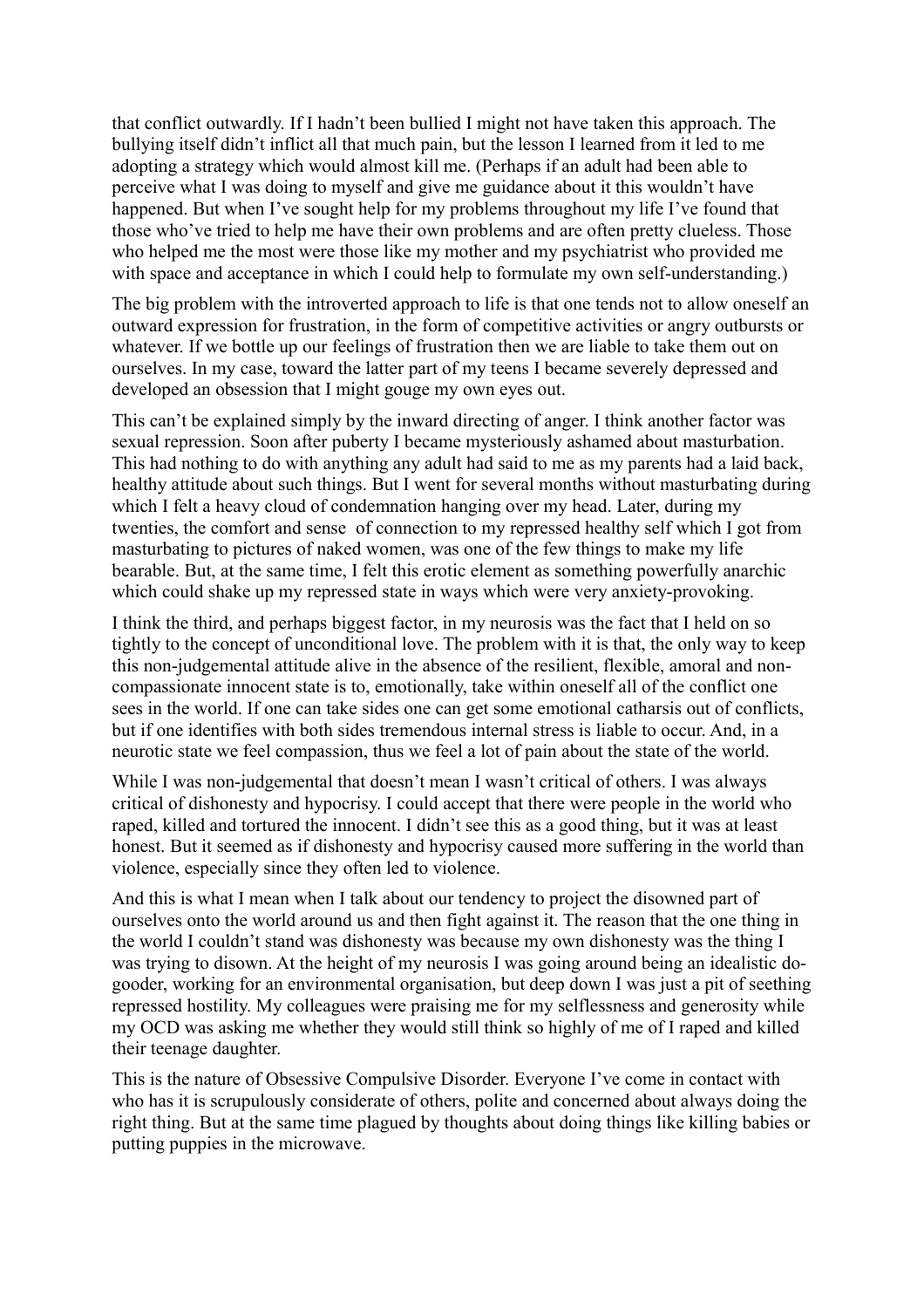How I've come out of that situation is through finding insight into myself and others, which I'm presenting in this book, and learning to express any repressed hostility through sick humour rather than keeping it bottled up. I think that the only reason that these hostile feelings build up for those of us who don't allow ourselves an outlet is because of an unhelpful framework of thinking about ourselves and the world. Once we have a framework which works, we feel little frustration and thus little hostility.

## <span id="page-18-0"></span>**[Sexuality](#page-2-0)**

In discussing the nature of sexuality it is necessary to simplify things to a degree. There are qualities that we can reasonably associate with one gender or the other based on probability. The fact that Margaret Thatcher manifests a patriarchal mindset does not alter the fact that patriarchy is an expression of the masculine. Similarly it is helpful to speak about homosexuality without getting into the finer technicalities of Kinsey's sliding scale of sexual orientation. Homosexuality, like the masculine and the feminine, is something which exists in degrees of purity, but I think the fluidity inherent in the thesis I put forward here is consistent with that variability.

But first we need to examine what we mean by sex. We can forget about the role of sex for reproduction. There is nothing new that I can say about that. The mystery that needs to be explored is that of recreational sex. Why is it important to us? What do we get out of it? Why are the sexual desires of many, if not most, of us gender specific? And what determines to which gender we feel most attracted?

The non-reproductive sexual behaviour of humans exists along a sliding scale. At one end is what we can truly describe as the act of making love. At the other end is rape.

The act of making love is a physical union between equals characterised by the sharing of physical pleasure and in which all party's are paying full attention to the other participants. This definition allows for the possibility for an act of genuine lovemaking to include more than two participants, but I do feel that such an act is hard to achieve because it is hard to truly focus one's physical affections on more than one person at a time. Love divided is love diluted.

Next on the scale would be sexual acts in which one or both parties are not really concerned about the pleasure their partner is receiving as long as they are getting what they want or where one or both partners are thinking about someone other than the person with whom they are having sex. Love is still present here as long as one person is giving pleasure to another, but it is one way. It is important to emphasise that there is nothing wrong with this if the nature of the transaction is understood by both parties. Love is a healing force and the more we are unwell the more we need love. To gratefully accept the physical love of another person when we feel unable to fully return it is no different to accepting the care of doctors and nurses when we are in hospital.

Then there are sexual acts engaged in for financial reasons. The need for something that at least feels like love is here on the part of the purchaser, and a degree of genuine affection is by no means uncommon on the part of the provider, but this is clearly not on the same level as an act in which physical love is being freely given.

Then there are various kinds of sexual relationship which are coercive or exploitative. Mutually exploitative relationships needn't be destructive, for instance a prospective starlet having sex with a producer in return for a job is often an equal exchange in the same way that any form of prostitution can be an equal exchange. But if the situation is not one of equality it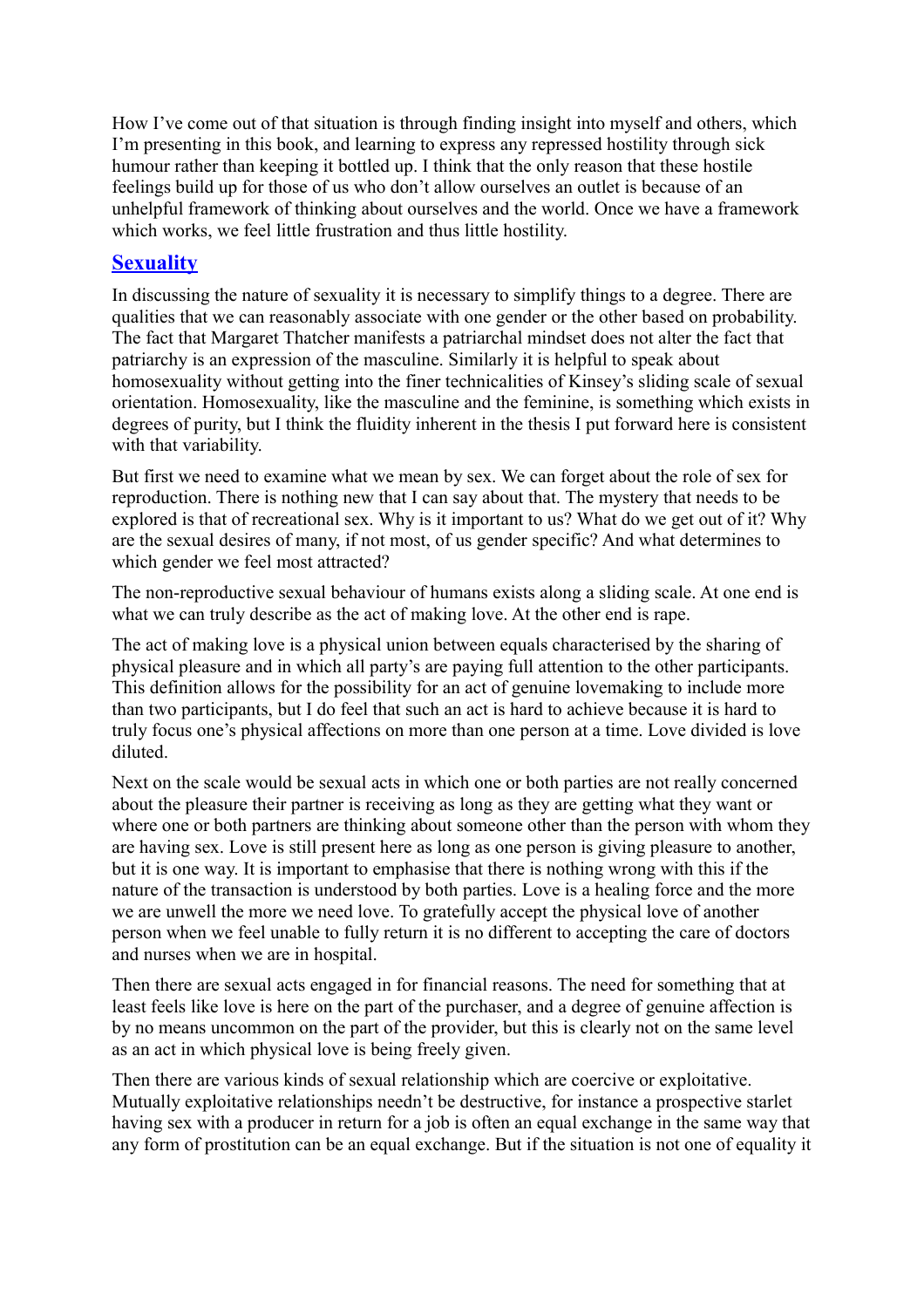becomes true exploitation and is a destructive act. Accepting a blow job from a crack addict in return for some small change is an act devoid of love.

Love is a process of opening up, reaching out and seeking union. It is the opposite of repression or control. We long for wholeness within ourselves and we pursue that wholeness by embracing in the outside world that which corresponds to our suppressed self. Most of us men need to reconnect with the feminine part of ourselves that we have had to repress. So we seek loving union with women. But if we are too extremely neurotic to be able to open up to love, but rather fear the threat it poses to our ego's fixed state, we may repress our loving instincts further by turning the act of love into an act of violence and attacking the individual who might otherwise be seen as a love object by raping them.

But, if we began our lives by being bisexual as Freud asserts, how do we come to be fixated principally on one or the other gender? And what determines which gender it is?

First we have to return to the story of our origins.

We left off with the establishment of monogamy and sexual repression generally. From here the split between men and woman continued. The angrier and more insecure the men became the more they felt threatened by the women who represented their disowned selves. And the more insensitive the men's behaviour the more the women would criticise them and so on.

For a long time society remained matriarchal with the nurturers ultimately calling the shots. But as the men became more and more embattled and had to repress their original nature further and further down into their unconscious, they became more and more angry towards that nature and anything that might represent it in the outside world. This was the beginnings of misogyny. Men's anger at women, arising from their resentment that women could still live at peace with their instincts and be relatively happy while they themselves were in an embattled state of self-doubt, threatened to tear society apart. The only answer was a compromise. Men would not destroy women, but they demanded the right to enchain and control women in the same way that they had to enchain and control their original nature. As long as what was outside mirrored what was inside, psychological stability and thus the stability of society was possible. And a stable society was needed if we were to find understanding. The price that was paid, however, was enormous. Women, the nurturers of the children, were spiritually crippled by their enslavement and became nearly as unhappy and neurotic as the men.

This is the furnace within which our sexuality is forged. Our sexual desire is a pull toward wholeness. The man wants to experience loving acceptance from the original source of criticism of his newly aggressive and competitive behaviour. The woman wants man to come back to her. In her heart of hearts she is still sitting around that campfire looking in heartbreaking sadness at the man who has lost his soul fighting leopards. She wants to love away the pain.

Our sexual love object is a symbol for that with which we want to reunite inside ourselves. Men often are attracted to young pretty women. The features we identify as pretty are childlike features - slim build, wide eyes, full lips and smooth skin. Men's predilection for such women is so great that, over the process of a couple of a million years, it has led to us becoming more childlike in appearance as a species. We have lost most of our body hair as well as our sloping foreheads. The adult human looks remarkably like a chimpanzee foetus. The reason for this preference is that we associate youth with lack of neurosis, with innocence if you like, with a generosity of spirit, a uninhibited capacity for love. Of course what ignites our sexual arousal is here a symbol and may not reflect the psychological reality of the individual. There is also the MILF (mother I'd like to fuck) archetype. Here once again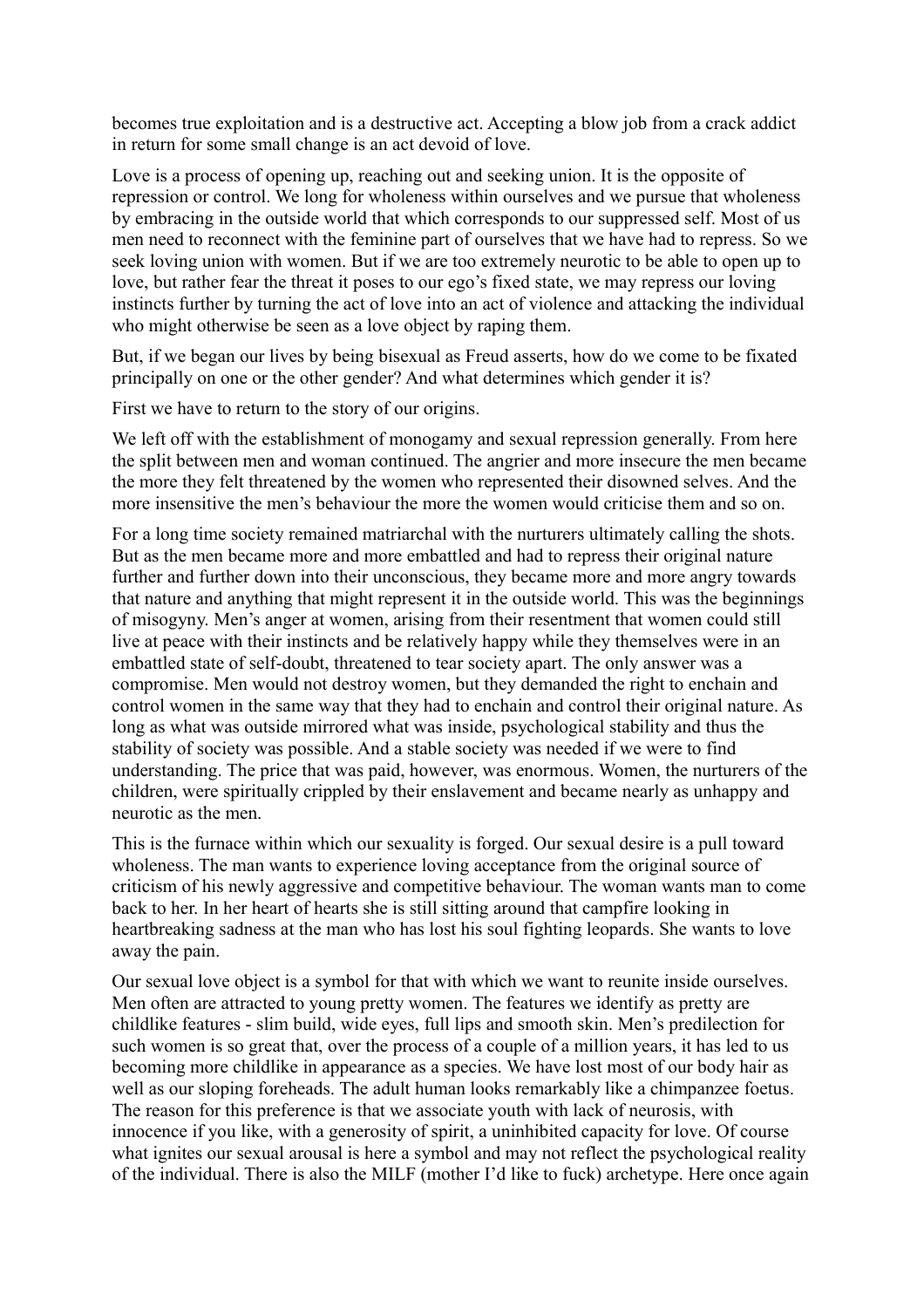there is a desire to reunited with the instinct for love but now in the form of the nurturing mother.

One complaint that many men make is that women aren't attracted to nice guys. Of course this isn't true. Women's taste in sexual partners varies greatly. But the complaint arises because of the mystery that many women love men who are not good to them. And in the extreme we see the case of women falling in love with jailed serial killers. But this makes sense if we remember that the origins of modern sexuality are to be found in women's use of their sexuality as a way of soothing the aggression of men and thus re-socialising them. While the pleasurable sensations of sex can be reason enough to seek it out, it can also be an expression of our deeper selves, and since our deepest nature is one of unconditional love, the desire to use sex as a healing force is very strong in us.

Now we come to the mystery of homosexuality. Bisexuality was our original orientation. A focus of attraction on the opposite sex is explained above. But why do some of us move from bisexuality to an exclusive attraction to the same sex?

I believe the key here is patriarchy - the male-oriented society. Sexual love is driven by a desire to be welcomed back into that from which we feel we have been excluded or to welcome another back. For most of us this desired return is a return to the primal state. But a patriarchal social order has the potential to form another split within males. We can be doubly excluded. First we were excluded from the loving tribal family, now we can be excluded from the patriarchal brotherhood. Now I'm not suggesting that anyone who is not a man's man becomes a homosexual, far from it. In tribal societies some men did not pass the initiation ceremonies and remained living with the women, but they were not necessarily homosexual. What I'm suggesting is that the underlying reason for a man's fixation on sex with another man, as opposed to a propensity to be sexually attracted to either sex, is a deep unmet desire to be accepted into the brotherhood of men.

On the surface this idea seems ridiculous. For a start, having sex with other men is no way to gain acceptance into a social order that tends to despise homosexuals. Secondly, many homosexuals vehemently reject the patriarchal order. And thirdly, many homosexuals are accepted in the patriarchal order when they don't advertise their sexual preference.

But imagine you are a young boy. You want to fit in with the other lads, but for some reason they reject you. If you are very secure in yourself, perhaps you go your own way resigned but not fixated on the rejection. But if you are truly hurt by the rejection you may react in a number of ways : you may express your pain by mocking those who rejected you (essentially saying, "I didn't want a be a member of your club anyway!") ; you may become introverted, hiding your pain and trying to not be rejected further by outwardly conforming to the expectations of those who initially showed you signs of rejection ; or you may overcompensate by assuming a persona of super masculinity. This is what happens on the surface, but deep down, where your sexual drives lie, rejection by men has superseded rejection by women (and our original nature) as the rift that your sexuality longs to heal. Your psychological response to the original rejection may determine the type of men you want to make love to, but it is only a man who can answer your principle need for healing.

To clarify the different types of reponse :

1. Mocking those who reject you. One of the most common forms this takes is flamboyant effeminacy. Since aggressive self-discipline is so important to the patriarchal order, to act in an effeminate and unrestrained manner, is an act of rebellion against that order.

2. Introversion. This is simply remaining in the closet, living in a miserable state of conformity lest you suffer further rejection.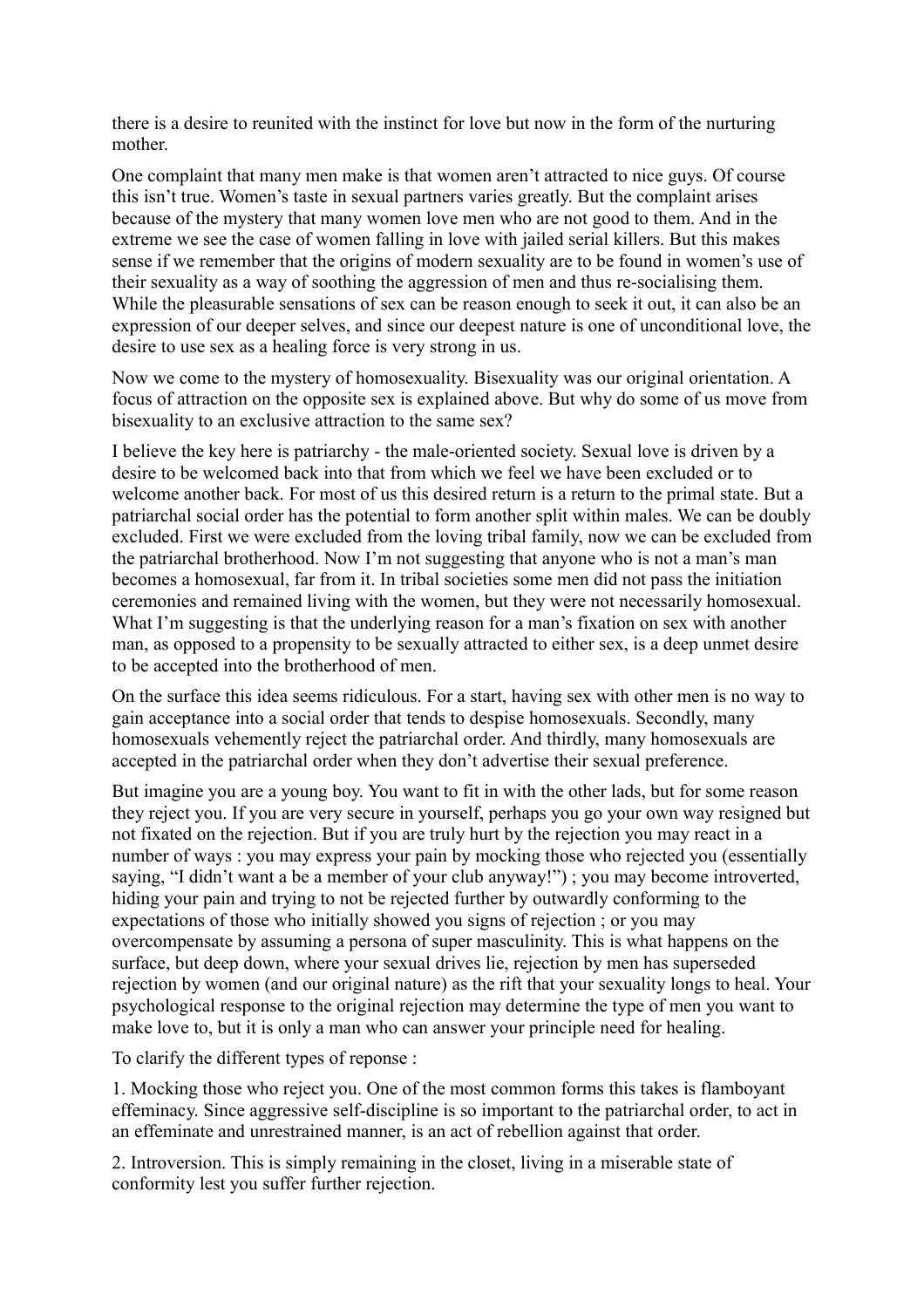3. Super masculinity. An obvious example is the macho leather-clad gays.

In recent times, with intolerance towards homosexuals still being rife, many look to biology to provide a rationale for tolerance. But this is a risky strategy. It is unlikely we will ever find a gay gene. Common sense suggests that such a gene would be self-eliminating anyway. If we rest our arguments on science and then science fails to come up with the desired result our position is seriously compromised. As for those who talk about a "cure for homosexuality", the best argument arising from my hypothesis, is that, if homosexual sex is therapy for childhood trauma, the only thing that might eventually change the homosexual's orientation would be having far more homosexual sex than he is at the moment.

As for lesbianism, that is fairly easy to understand. Men can be very difficult and loving them can be a painful process. Since the sexual drive is a drive toward wholeness, and the feminine, unlike the masculine, is not divided against itself, a woman does not need a man to find wholeness through sexuality.

The battle for sexual tolerance requires a strong and unequivocal stand. As long as we are careful not to do damage to ourselves or others, all sex is good for us. Sex can heal us. Sex can make us better people.

Acknowledging the neurotic roots of our sexual desires does not demean those desires, it ennobles them. And it ennobles us. We are not shameful deviants, as some like to claim. We are the wounded soldiers of society's struggle for self-knowledge taking the time to lick each other's wounds.

#### <span id="page-21-0"></span>**[Sexual Fixations](#page-2-0)**

As children we naturally were interested in finding out what feels good. (Even foetuses in the womb often discover the pleasure of masturbation.) But sometimes these forms of exploration would bring a negative response from adults.

If we got the message that some aspect of our behaviour was unacceptable, we might become fixated on it and carry this fixation into adult life. For example a little boy who wanted to see whether it felt good to put on his sister's dress and panties might meet with the censure of his parents and feel that he was unacceptable because he had carried out this experiment.

Like a sore tooth that we can't seem to stop poking with our tongue, the memory of rejection keeps us going back and re-enacting the moment, preferably in some context in which we can feel accepted. So the little boy, now a transvestite, will dress up as a woman in a community with others who do likewise, basking in a mutual show of acceptance of that which deep down they still do not fully accept.

Where this must be a particularly difficult problem is where the fixation is on something which can be genuinely destructive and thus carries a social taboo which is not merely intolerance of difference.

Such is the case with pedophilia. It is normal for a child to feel an erotic attraction to other children, but if we fixate on this kind of attraction in a way which causes us to carry it into adulthood then it becomes a serious problem, especially if we act on these feelings and, as a result, harm children.

Even in such a case the principle still applies that the past cannot be changed and that the thoughts and emotions are, in themselves, morally neutral, but the individual could not use the argument, as with the transvestite, that acting on the desire was harmless.

Luckily, for most of us, if we find ourselves fixated on something it is something far easier for us to learn to accept and thus move on from.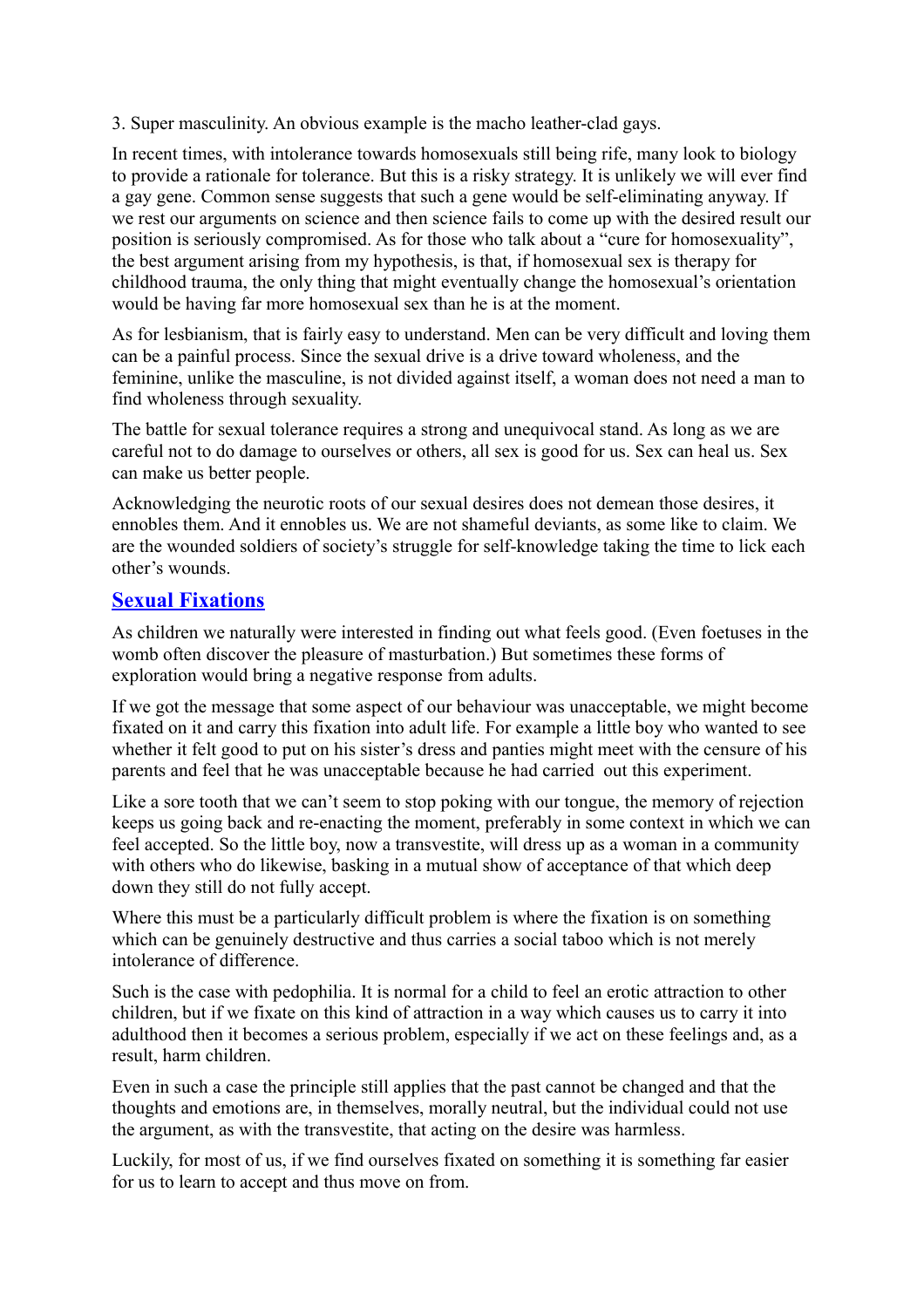This shouldn't be taken as meaning that sexual fetishes are necessarily a bad thing, only that they are a limiting thing. There are advantages in being able to enjoy a wider range of sexual experiences.

## <span id="page-22-1"></span>**[What is the Imagination?](#page-2-0)**

Our mind has two basic modes of operation - reason and imagination.

Reason gathers information and applies logic to try to draw conclusions from it.

Imagination is the free operation of the mind unrestricted by reference to external reality.

Imagination serves a number of functions. Since the nature of the universe is such that patterns reoccur, patterns which are discovered by the free operation of the imagination may prove useful to the reason in making sense of similar patterns observed in the environment. This is what we call intuition. An example of this function of the imagination is the formation of myths. The story of Odysseus returning from the battle of Troy was no doubt built upon the seed of a real man's experience, but the imagination added details about witches and sirens and a cyclops. While these might have been created for sheer entertainment, they expressed patterns which resonated with aspects of individual human experience and the nature of the human journey in search of self-understanding. It is because of these resonances that the myth has been treasured over the centuries. But the imagination is inescapably prophetic. To the extent that it is allowed to depart from conventional paths it will symbolically express something significant about the individual and their society. This is why dreams, in which the mind's imagination is at its freest, are so open to rewarding interpretation. So imagination can be used for self-exploration also. And lastly it can be used in a directed sense to provide emotional compensation for things missing in our lives. If we feel frustrated and powerless we may fantasise about being Rambo. If we are unable to have the sexual experiences we long for we can experience them through fantasy. And imagination can also be an arena for healing in which we allow the separate parts of our being to have their own voice and find their way to reconciliation.

## <span id="page-22-0"></span>**[The Scary Side of the Imagination](#page-2-0)**

When we allow the imagination to run free we may find that it throws up some frightening ideas.

In our repressed, i.e. armoured, state we repress most of our angry feelings and much of our sexuality. So when the imagination wanders off the safe path of our disciplined ways of thinking about ourselves, it is bound to bump into aggressive and sexual images and thoughts. The higher our standards of behaviour, the more of these things we will find. We all experience frustration when things don't go our way. Either we express ourselves angrily or we repress those hostile feelings. Likewise, we all have erotic feelings. Since our original sexuality was unstructured, these feelings won't necessarily be limited to those that fit with our concept of proper behaviour for a person of our sexual orientation. We try to live out any sexual feelings we feel are appropriate. It is the inappropriate feelings which get repressed. So finding thoughts in our imagination which we might consider to be depraved or monstrous, is not an indication that we are depraved or monstrous, but an indication that we are not. A depraved or monstrous individual would have done those things.

What can make these thoughts particularly scary is that they tend to crystallise lots of repressed feelings into something extreme. So restraining ourselves from punching someone in the nose, if repeated twenty times, might crystallise in our imagination as a thought of taking a machine gun and committing mass murder. And repressed anger and sexuality could cross-fertilise into violent sexual fantasies.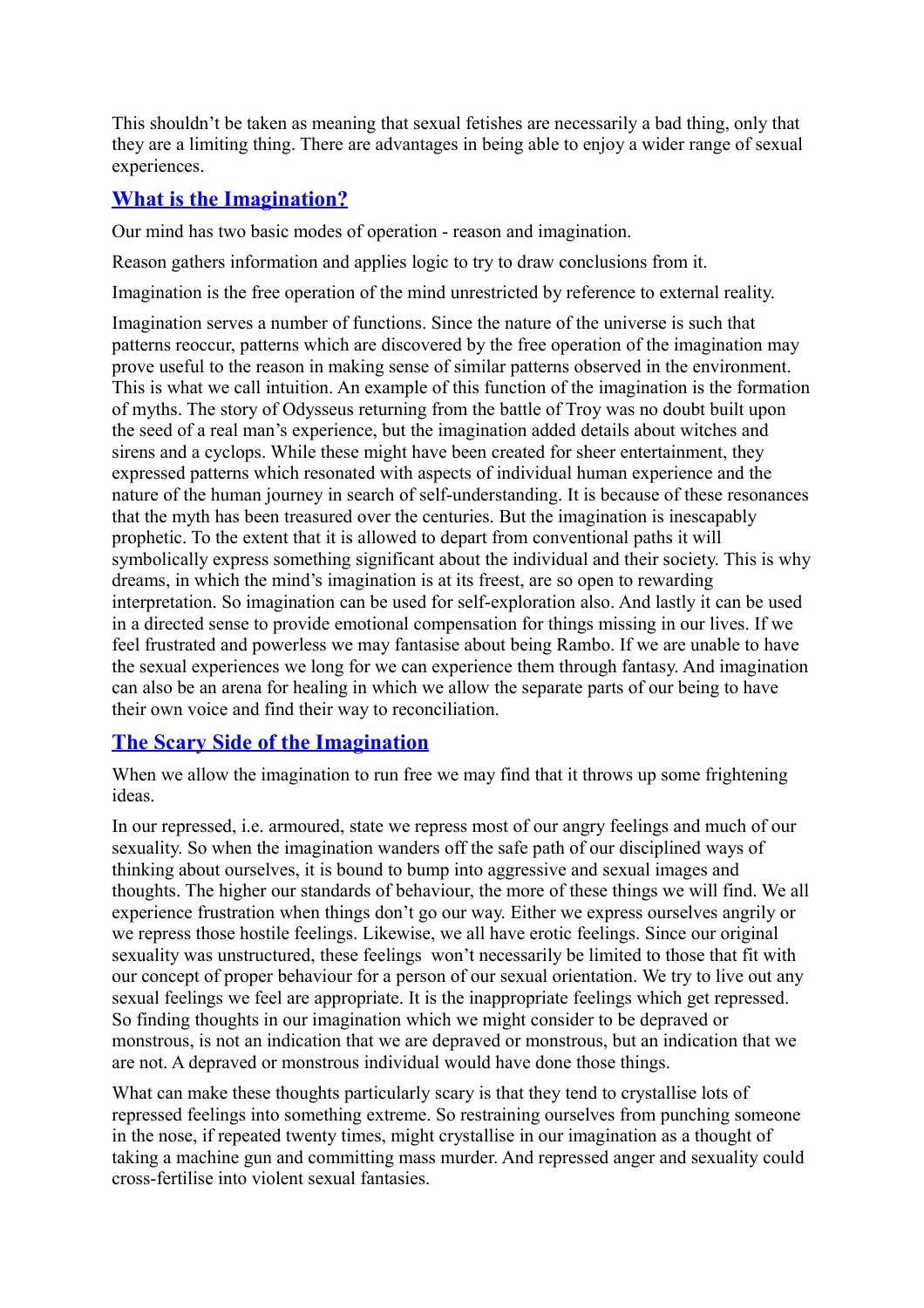As I mentioned earlier, one of the thoughts that arose unbidden in my mind which gave me the most trouble was that of killing a baby. Clearly I had been repressing a lot of anger at the time. My conscience was particularly oppressive, so this is likely.

But the solution to this problem is to learn to accept that even terrible thoughts are only thoughts. Humour can be very helpful in achieving this. Now I can imagine playing football and using an infant as a ball. This is so ludicrous that it makes me realise the difference between thoughts and actions.

## <span id="page-23-0"></span>**[Degrees of Being Alive](#page-2-0)**

A living system is characterised by the free flow of materials, information and energy and an efficient spontaneous interaction with the environment. In our bodies, blood flows constantly, a constant stream of information is carried through our nervous system, oxygen flows into the body and waste products flow out. And we interact relatively spontaneously with our environment. If someone throws a ball at our head we either duck or try to catch it. When we are dead, these flows will not occur, and our body will not respond to its environment. If you throw a ball at a corpse, you'll hit it quite easily as long as your aim is good.

While some of us may be affected by ailments which impede our full efficiency as a living system, there is only minor variation in the aliveness of our bodies, until we are dead.

It seems fair to apply this same concept of aliveness to our emotional and intellectual selves. Here we find a great deal of variation in states of aliveness depending on how armoured we are.

Character armour impedes the free flow of ideas in the mind, and body armour impedes the free flow of emotion. Dogmatic, stereotypical forms of thinking keep the mind closed down and interfere with the individual's ability to think clearly and respond to evidence that might challenge preconceived ideas. And body armour deadens the organism's capacity for bodily sensation - this includes the relief that comes with cathartic expressions of sorrow, joy or anger, as well as the sensory pleasure which can come from the apprehension of visual or aural beauty, the taste of delicious food or the ecstasy of erotic sex.

And, when armouring is in place, the individual cannot interact truly spontaneously with their environment. Much concentration is needed to maintain the armouring and this concentration is not available for acknowledging outside factors. And the armoured individual can only respond within the bounds of their stereotyped behaviour. To get an idea of the disadvantages of character and body armour, imagine a team of mediaeval knights in full body armour trying to play a game of football.

It is said that most of us only use 10% of our brain's capacity. This is because our thinking is impeded by our character armour. Since thinking truthfully would destroy our armoured ego structure, we have to spend a huge amount of our intellectual ability on finding ways to function *without* thinking truthfully.

A good example of this is the theory in evolutionary biology which interprets human behaviour in terms of the genes need to reproduce. (See *The Moral Animal : Why We Are the Way We Are : The New Science of Evolutionary Psychology* by Robert Wright (Vintage, 1995).) Unable to think truthfully and acknowledge that we are suffering psychologically and that self-directed awareness is the natural response of an organism to suffering, some of us had to find another way to explain (i.e. justify) this aspect of our behaviour. But if one tries to explain human behaviour by reference to animal behaviour in this way one ends up with a complex unwieldy theory which strives to explain everything from Shakespeare writing his plays to the Pope wearing a ridiculously large hat as outgrowths of the genes' struggle to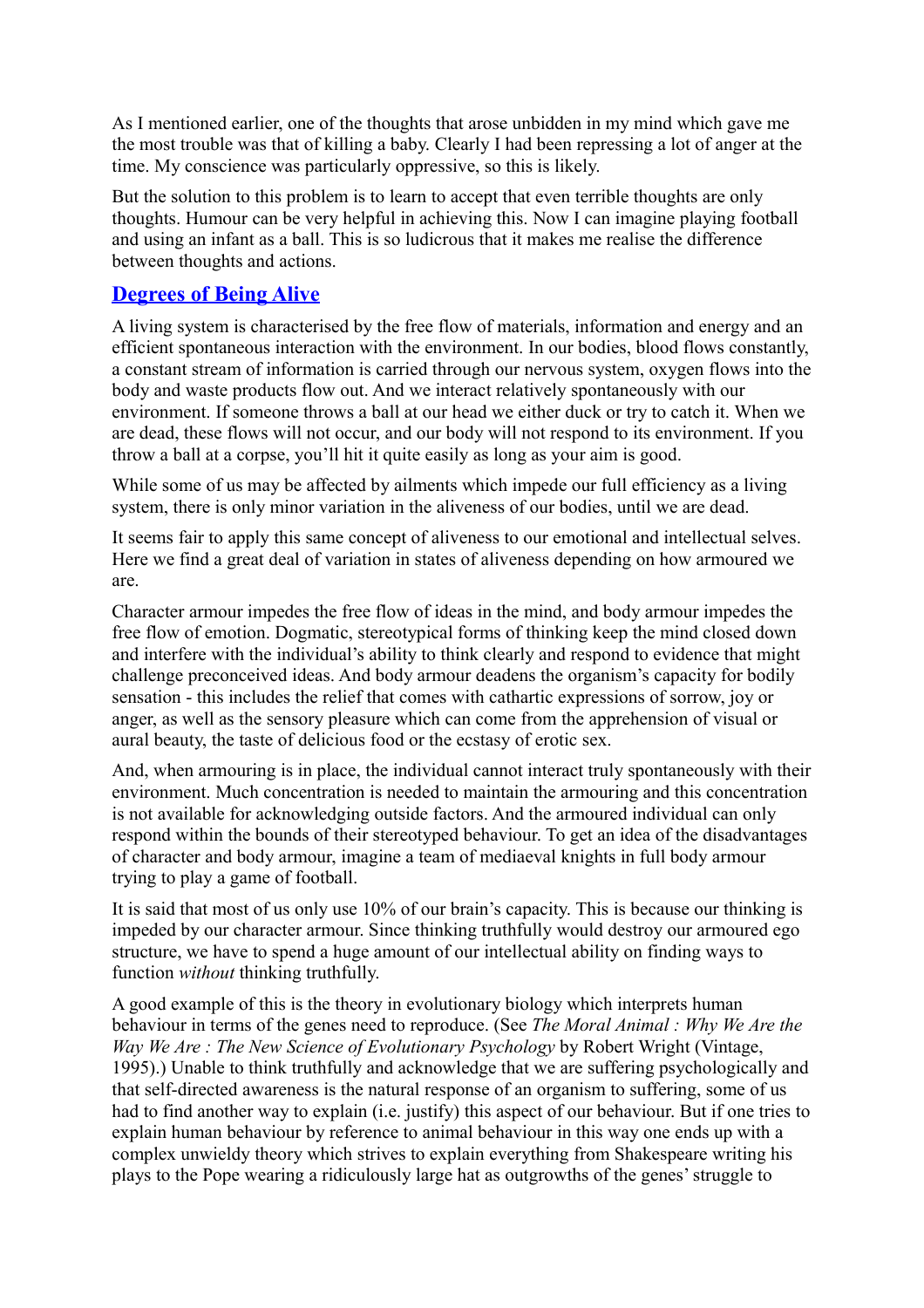proliferate. It takes a huge amount of intellectual effort to build and maintain such a complex alternative to admitting that we have become sick. And, of course, the only individuals who pay any attention to such ridiculous theories are intellectuals.

So it is not unfair to speak of the armoured individual as being less alive than the unarmoured individual, if we judge aliveness in terms of sensory awareness, freedom of thought and capacity for spontaneous interaction with others and the environment.

I'm not a religious person, so I don't believe in a life for the ego after physical death. But I look for associations and patterns where I can find them. And it has struck me that a lot of what Jesus is quoted as having said about life after death and not having to die, would make a lot of sense if what was being referred to was not physical death, but the living death of armoured existence, especially given the emphasis he placed on sin (i.e. selfishness) as being a problem to be solved and forgiveness (i.e. acceptance) as key to that solution. I wouldn't claim that this is what he was talking about. It may simply be another example of the way in which the systematic nature of life and the universe is manifested in repeated patterns.

## <span id="page-24-0"></span>**[Depression](#page-2-0)**

When we are depressed we are cut off from reality, trapped within the tiny world of our own withdrawn ego. This is a bit of a paradox. If reality were an unpleasant place and we withdrew into our own ideal dream world, that might make sense. But reality is a beautiful place and when we are depressed we retreat from it into a place which is truly horrible. Why?

Thoughts are the body of the ego, whether it is a free ego thinking spontaneously and laterally, or an obsessed ego running around in circles.

Though it has many variants, the central thought of the depressed mind is, "I'm a bad person." This thought makes us think that we deserve to be cut off from the beauty of reality and, ironically, our attempts to fight our way back out again are what keep us where we are. We become like the man who is so anxious to escape the burning building through the revolving door that he runs too fast and ends up constantly revolving back in again.

What keeps us cut off from healing reality is that we keep thinking about ourselves. There is a simple trick we might try to short-circuit this process. If we fear that we may be a worthless individual, then we might ask ourselves : "How bad would it be if that were the case?" What would it mean if we had no worth? Nothing could be expected of us. The world would not cease to exist. We would still be capable of experiencing pleasure. To be worthless would simply be to be insignificant or unimportant. (Of course this isn't the same as being bad, but it is still worth a try.)

If we can accept that, even if we were worthless, it would not be such a bad thing, then we can stop the self-justification merry-go-round that keeps us cut off from our capacity for unconditional love. Our inner child is capable of loving us unconditionally as much as anyone else.

There are two major kinds of depression - reactive and endogenous. Reactive depression is depression which is triggered by an outside event. This could include the break-up of a relationship, a death in the family or giving birth. Endogenous depression seems to originate spontaneously without an outside trigger.

Given that the central thought of depression is "I am a bad person" we can see that the most likely cause for endogenous depression is self-condemnation based on "sick" ideas formed from repressed emotions. Very often those most prone to depression are those whose behaviour is impeccable. So why should such individuals come to believe that they are bad? The well-behaved person is someone who represses any antisocial impulses. This means that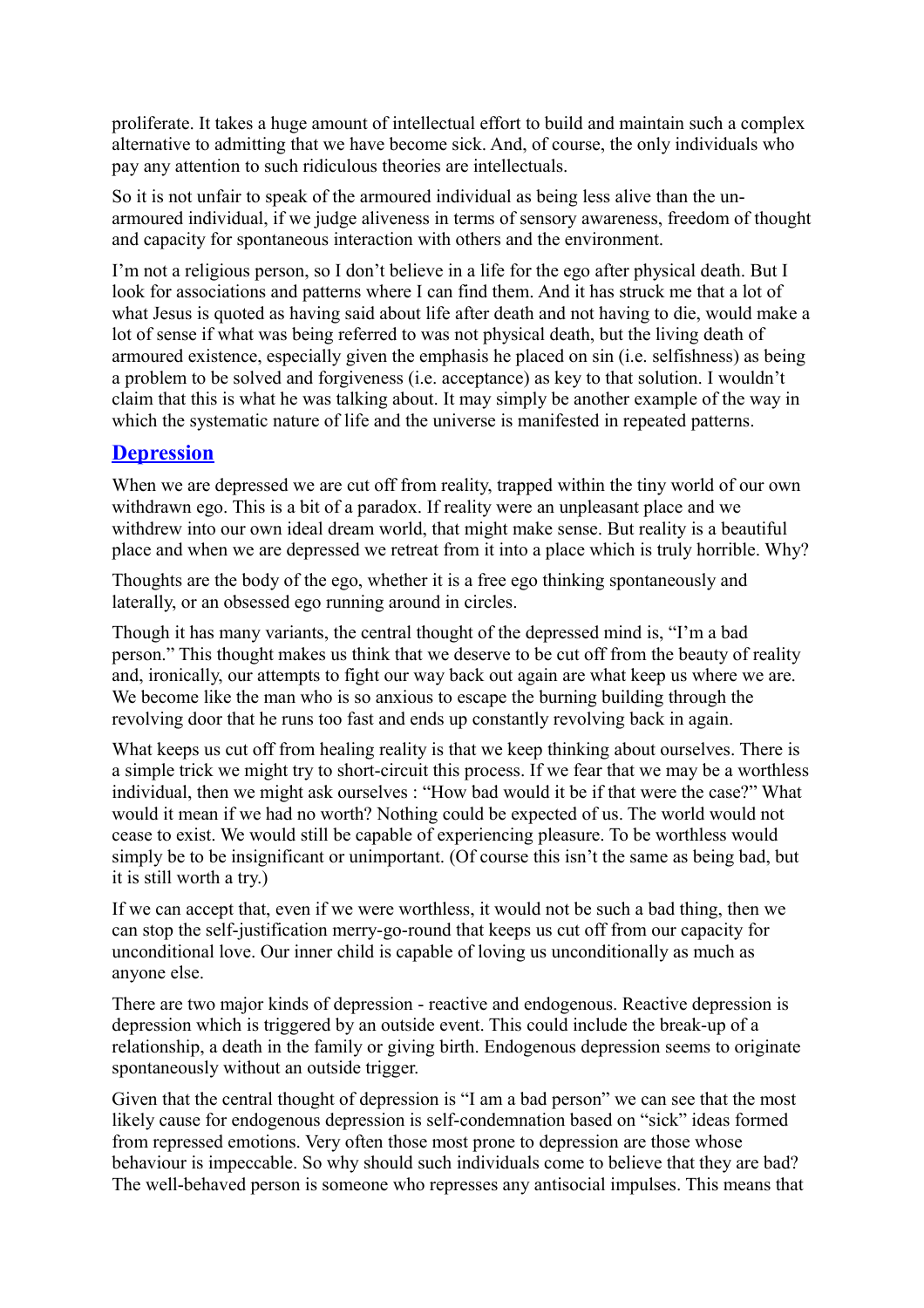the subconscious of the well-behaved individual is more likely to contain "evil" thoughts. Not realising that the existence of such thoughts is a sign of moral rectitude rather than the opposite, the endogenous depressive condemns himself when he comes in contact with such thoughts.

One of my early depressive episodes, as I've mentioned, was exacerbated by the thought of killing a baby. Such a thought is a fairly typical one for the individual who keeps a very tight reign on his anger. When we are feeling unhappy it makes us selfish. A new baby gets all the attention, so we feel jealous. Our mind throws up the idea, "If I killed that baby, then they would pay attention to me." It is just a passing thought fired off by the brain. But the conscience comes into play. The conscience, as I've said, is another part of the ego which contains our ideas of right and wrong. The conscience condemns us for such a though. We try to think of some way of proving we are not really bad, but even the best defence is, in itself, a jail cell, because it is thinking obsessively about ourselves which keeps us cut off from the healing power of our deeper unconditionally loving self.

With reactive depression the process is exactly the same. It is not the event which triggers the depression which is really important to understanding it. What is important is understanding that the event leads the individual to feel that they are a bad person. In the case of a relationship break-up, "If I'm a good person, why did she dump me?" In the case of a death there is no doubt some regret involved for the person who becomes depressed, "If only I'd been a better son," or whatever. In the case of postnatal depression, there are two possible kinds of negative thought, "What a bad, screwed up person I am when I compare myself to a healthy, unspoilt infant!" and/or "I'm not a good enough person to be responsible for the care of this precious child."

Some claim that depression is all a matter of brain chemistry. While it may be true that the stress of depression brings about changes in the chemistry of the brain, from a close examination of the way that the obsessional thinking characteristic of depression keeps us trapped within ourselves and cut off from the healing potential of spontaneous and open communication with other people and the world around us, we can see that there are better approaches to releasing ourselves from depression than swallowing pills or having epileptic seizures induced by the application of electricity to our brains. These things have provided a limited amount of help to some individuals, including myself, but they are really the equivalent of providing air-conditioning in the prison cell instead of unlocking the door.

# <span id="page-25-0"></span>**[Self-Acceptance and a Troubled World](#page-2-0)**

There are many problems in the world which often seem insoluble - ecological collapse, poverty, war, political oppression and disease, to name some of the obvious ones.

Many have made a great effort to fight these problems, but, at times, it seems futile. As with depression, sometimes it seems as if the more we try to do something about the problem the worse it gets.

Psychology is a huge factor in these problems.

The key factor in our ecological problems is consumption, whether of food, manufacturing materials, living space or energy. Population is also crucial. It's a case of how many of us there are and how much we are using of which resources. Our basic physical needs are, for most of us, a very small subset of what we consume. Our psychological needs determine most of our consumption. And, similarly, how many offspring we have is a psychological decision, unless the condom broke.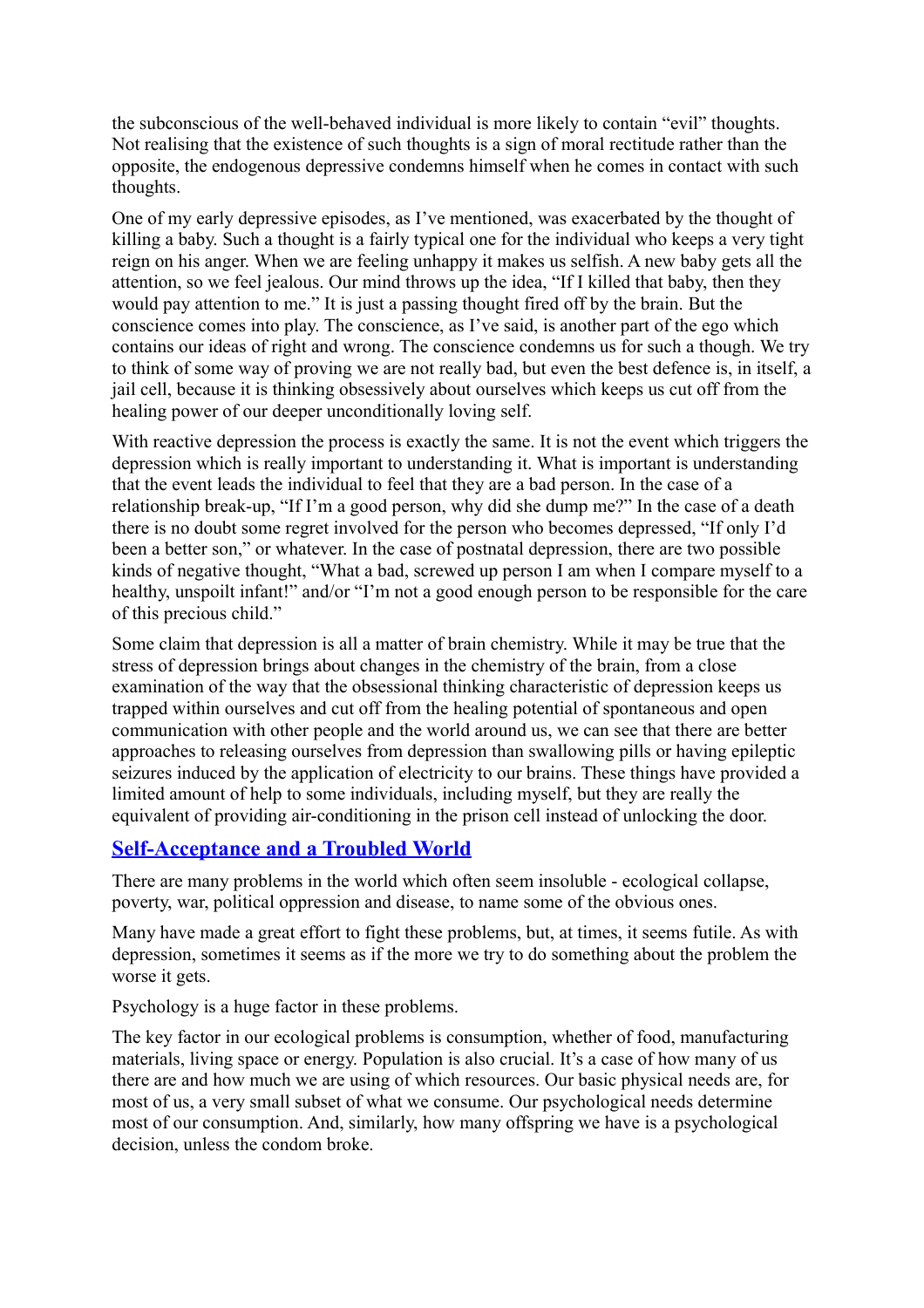Poverty is a symptom of a malfunctioning social system in which the basic physical needs of some are not met because the resources which could meet those needs are being directed towards satisfying the psychological needs of others.

So ecological problems and poverty are highly dependent on consumption, and this is something which varies according to our psychological needs. I'm not saying we should strive to consume less. But when we are armoured we can't get as much enjoyment out of the things that we have and therefore we need more. And we are less flexible in what we chose to consume. Materialism is a poor substitute for other more social forms of enjoyment. When we are not locked up within ourselves we will find that we can have more fun interacting with others - partying, creating, having sex - than we can polishing our trophies. When we felt worthless, our possessions told us that we were not, but when we no longer feel that way, we will have little use for many of them.

While there may be many specific contributing factors to war the underlying driving force is neurosis. The desire to use violence to change the behaviour of others is a symptom of a divided self. To directly protect ourselves when attacked is a natural function of the healthy organism. And it is natural to feel anger when we are treated unjustly. But to believe that we can improve our lot in life by invading Poland, that killing people in a foreign land will make us safer at home or that we can free ourselves from an oppressively hierarchical global political structure by flying planes into the economic centre of the nation at its peak, are irrational conclusions driven by the divided individual's need to find a target for his or her self-contempt. But, even if one does not accept this assessment, one has to admit that someone who is not in a healthy psychological state is not going to make good decisions in an activity as dangerous and prone to backfiring as waging war.

Political oppression is something which is only easy to maintain when the confidence of the majority of members of your society is compromised by internal psychological division. Tyrants may resort to murder and torture, but they are always outnumbered when the population doesn't consist mainly of individual's predisposed to submission. Wilhelm Reich, in his book *The Mass Psychology of Fascism* (Farrar, Straus and Giroux, 1933), put forward the theory that the phenomenon of Naziism could only occur in a society which was sexually repressive. If there is some part of ourselves which we are not accepting then this makes us vulnerable to manipulation and intimidation. This is also something which is understood by many leaders of religious cults. Encourage an individual crying out for acceptance to feel ashamed of masturbating or desiring material goods and you can get them to do anything.

Great progress is being made in fighting disease, but it is still with us. Now I would not claim that the emotional benefits of self-acceptance are going to cure diseases. But how well our bodily system can fight a curable disease or cope with an incurable one depends on how well it is functioning. And the repression of emotion through bodily armouring places immense stress on the body and decreases its ability to deal with problems. And there is evidence that mood plays a tremendous role in making us susceptible to some diseases and affecting our ability to combat them. There is much anecdotal evidence of "faith healing". While this can be a popular con job practised in some religions, in other cases the results appear to be genuine. Where this does occur the key is clearly not some magical intervention by a cosmic spirit, but evidence of the role of expectation on physical ailments in some individuals. In a case discussed by Laurens van der Post in his book *About Blady : A Pattern Out of Time - A Memoir* (Morrow, 1991), the faith was faith in a surgeon, rather than a deity. A doctor did an exploratory operation on a peasant and found him to be riddled with cancer. All he could do was sow him up again. But the peasant thought the doctor, who very much impressed him, must have removed the cancer. When the doctor returned to the village a number of years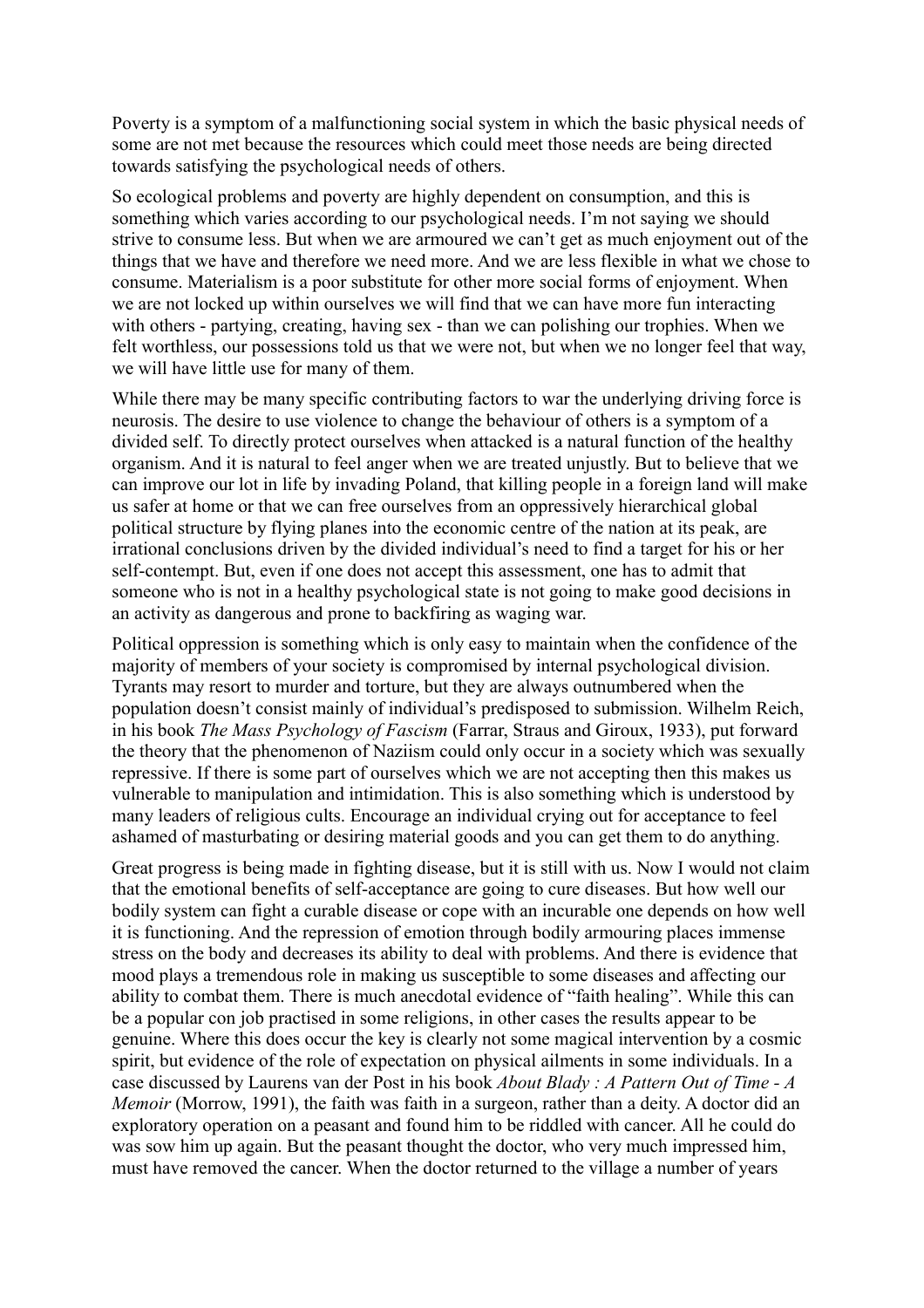later he found his patient still alive and now cancer free. And Wilhelm Reich, who believed that emotional and sexual repression caused cancer and that sitting in one of his orgone accumulators could cure it, found that it worked for some of his patients. Once again the results were probably due to the patient's faith in Reich rather than the effectiveness of his accumulators. The placebo effect, in which some patients get better when given a sugar pill and told that it is medicine, is another example. The point is that, while a positive state of mind may not cure an illness, it isn't going to hurt.

The other factor in dealing with all of these problems is our ability to co-operate. When armoured our ability to work together on problem-solving is limited. In our insecure state we are prone to find ourselves in conflict with others and the process can be frustrating. But in the non-armoured state, not only are we able to co-operate in problem-solving, it becomes the most enjoyable activity imaginable. What we really want is to be in a state of loving communion with others. We strive for something like this at parties by getting together when relaxed and maybe reducing our inhibitions with some alcohol. The results are pretty variable. But the point is that, in the un-armoured state, we are in a state of loving communion with our friends all of the time regardless of what activity we are engaged in. Life, even a life of problem-solving, becomes a non-stop party.

# <span id="page-27-1"></span>**[Emotional Scars](#page-2-0)**

Often we will have an experience which will leave us with painful feelings long after it is over in a physical sense. But if that experience was inflicted on us by a person who is no longer present or the result of a situation we are no longer in, then that individual or situation is no longer the source of our suffering. We are suffering because of the nature of our thinking about that event. We are torturing ourselves for no good reason, since the past cannot be changed.

We can see that the emotional scars inflicted by an experience are not based on how painful it was. I once lay strapped in a hospital bed begging the doctors and nurses to kill me. I felt that the whole of human history was going to come to nothing and that it was all my fault. I can't imagine much more intense psychological suffering than what I went through then, but that memory holds no pain for me now. That experience is in the past.

But if we are caught up in "if only" thoughts or self-recrimination, then we can prolong our suffering indefinitely.

An example of this might be if a guy left his baby to play unsupervised on the front lawn and it crawled out into traffic and was killed. The trauma of this is liable to be greater than if the baby were killed when a car crashed into the back of the car the father was driving. The death of the child is the same, but in one case the father is liable to blame himself, in the other case less so. Similarly, if a girl is raped, how much psychological suffering she experiences afterwards may depend on whether she thinks of herself as a victim or a survivor.

But in all cases the past in still the past. It can't be changed. Feelings of recrimination or regret are not required, but are almost certain to occur all the same. Like all emotions and thoughts they are best accepted. Thoughts ask only to be thought and feelings ask only to be felt. The path to letting go of them is to not fight them.

# <span id="page-27-0"></span>**[Compassion is Projected Self-Pity](#page-2-0)**

As neurotic armoured individuals we are still able to connect with the suffering of others by identifying it with our own suffering in some way. In our suffering state our attention is directed towards ourselves, but, if we can identify our suffering with that of someone else it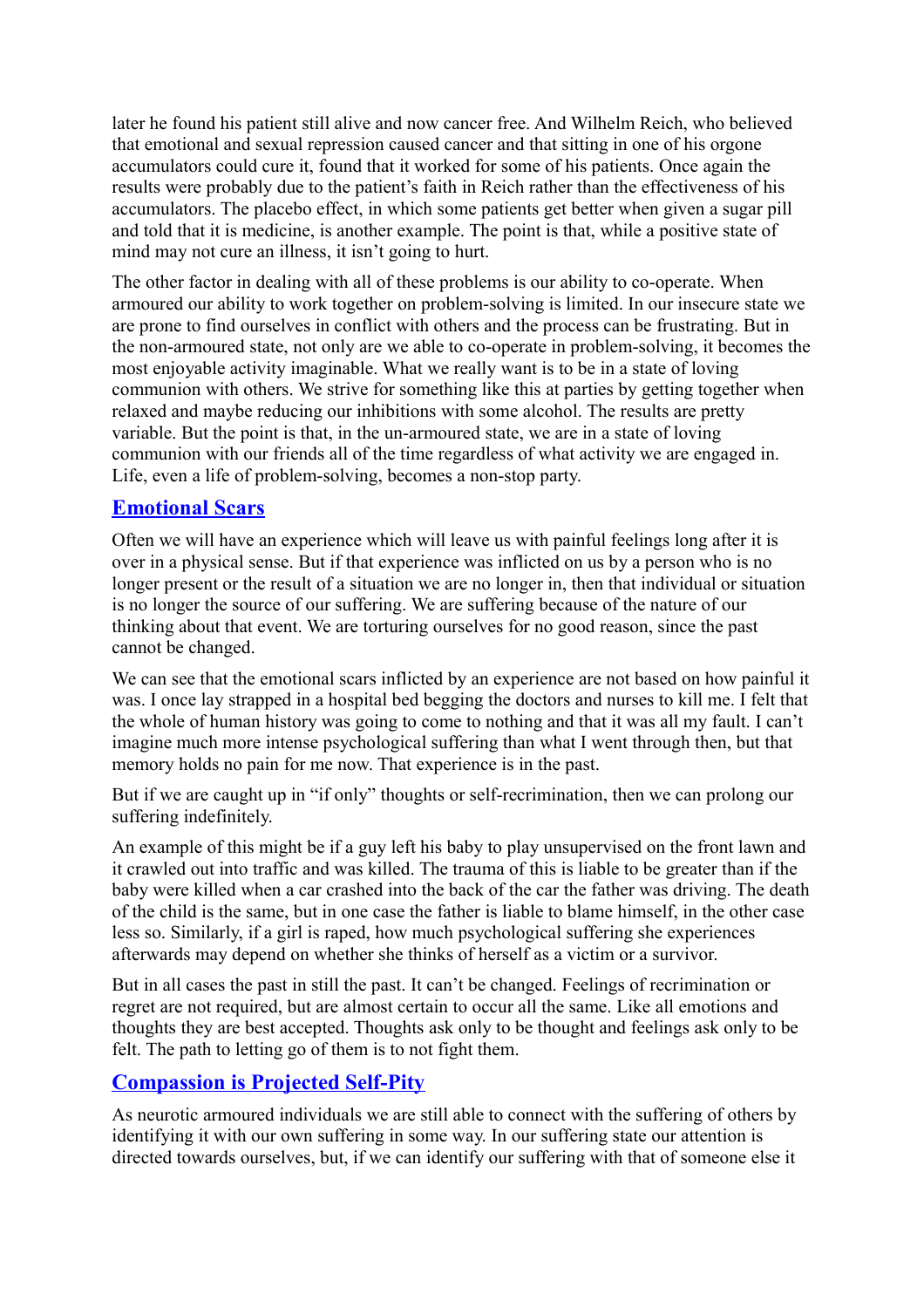can motivate us to try to do something to help them and by feeling a sense that our suffering is shared we can achieve some sense of catharsis.

Since, in our neurotic armoured state our inner child is frightened, unloved, oppressed, starved, molested, blind, deaf and crippled, there are few forms of suffering in the world with which we are incapable of identifying.

Clearly in a neurotic society compassion, the ability to feel identification with another's suffering, is tremendously important as it allows for mutual aid between pathologically selfcentred individuals.

However, as we become less neurotic and thus suffer less ourselves we may be worried about the fact that we start to feel less compassion for others. If we express to others the fact that seeing people suffer on the news each night no longer makes us feel bad, they may tell us that there is something wrong with us. But this is actually a sign of increasing mental health.

Some incredibly armoured individuals feel no compassion for others. We call them sociopaths. These are not healthy individuals. They are totally self-centred and very often behave very destructively towards others. Their lack of compassion is not due to a state of health, but to the fact that their armouring is so complete that it blocks out all awareness of their inner child's suffering.

The end of compassion, however, does not mean the end of mutual aid buts its true beginning. When we are no longer at war with ourselves we will be full of energy and enthusiasm, and the most enjoyable way of using that energy is in helping others. It is not necessary for us to be motivated by an experience of their pain any more than it is necessary for us to be dirty ourselves in order to feel motivated to clean the kitchen floor.

#### <span id="page-28-0"></span>**[The Inner Child](#page-2-0)**

While it is true that, in our neurotic state, our inner child suffers greatly, we need to understand that the inner child is not vulnerable in the way that a real child is vulnerable. Nothing can ever kill or injure the inner child in any way. Our scars are a part of our neurotic ego, our inner child, suffer as it may, can never be scarred.

The essence of the inner child (or our original nature) is unconditional love. We are capable of feeling love that does not depend on the behaviour or nature of the one loved. And this capacity is a function of our inner child.

When we are neurotic, not understanding the nature of the inner child, it is easy for us to feel paranoid, to feel that the inner child judges us harshly for oppressing it. Once again there is the phenomenon of projection. We can assume that the guilt that we feel, the lack of selfacceptance, has its origin in the inner child rather than in the fragility of the neurotic ego structure itself. And, in some cases, we may project aspects of our own state onto that which we have disowned and thus see the inner child as something evil and malicious.

These phenomena account for a tendency in our society for some individuals to feel a fear of children or a hostility towards them. Culturally we have evil child horror movies such as *The Omen* which reflect this fear. And in religion the concept of original sin projects our awareness of our own selfish nature onto the blank slate of the new born child. And, in the extreme, we have individuals whose fear of their own inner child, and their belief that it may condemn them, drives them to torture, kill or molest children.

All of this is based on a lack of understanding that the inner child is incapable of condemnation. Love is not unconditional if it carries with it any capacity for value judgement. Condemnation and value judgements are functions of the neurotic ego.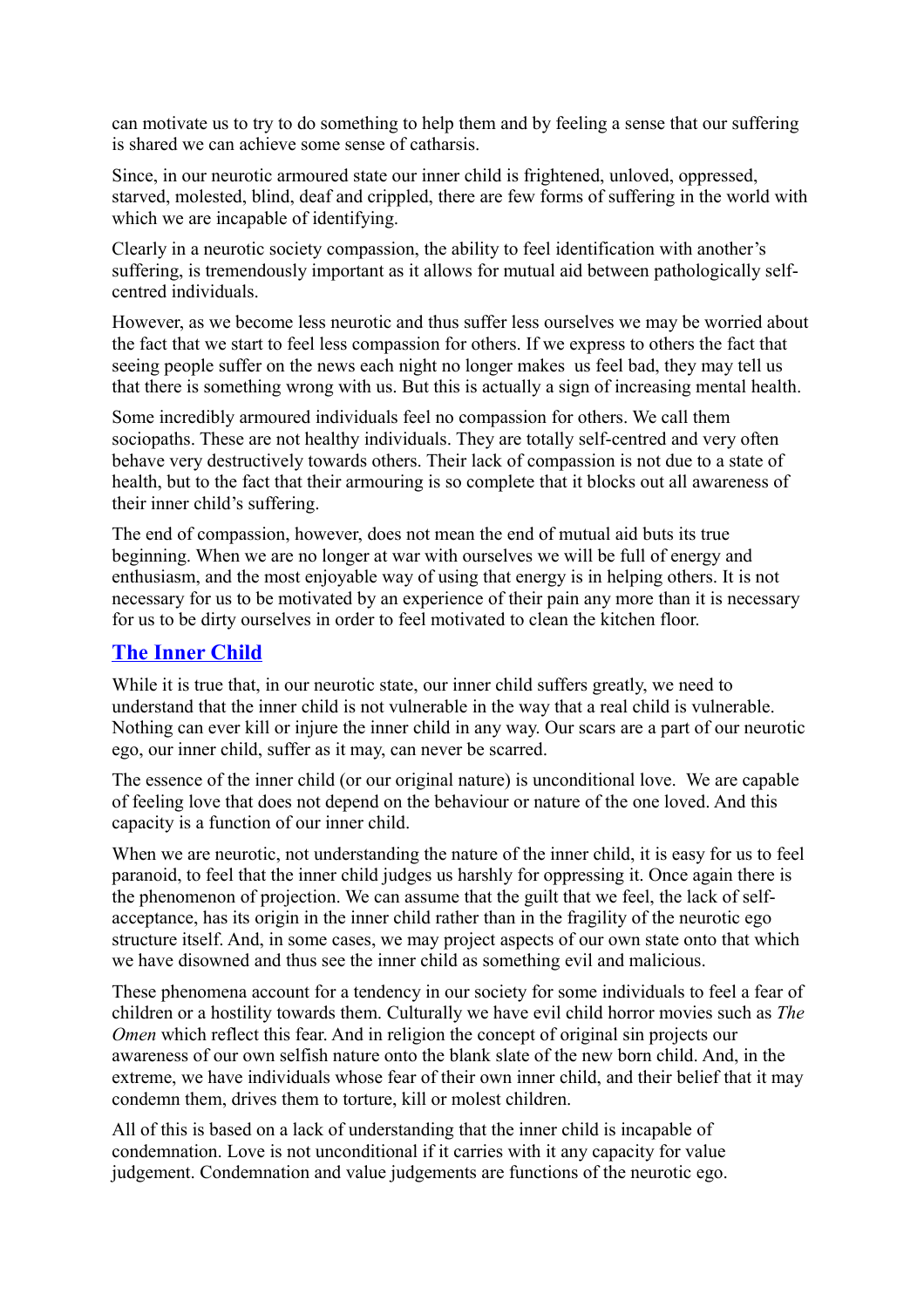Since the voice of the inner child is the un-warped expression of the natural processes of the universe as manifested in the organised form of matter we call humanity, the voice of the inner child is the voice of what religious people call "God". In the Christian religion we can see this reflected in the concept that God tells us that we are sinful (i.e. selfish) but he loves us anyway. This is nothing more than what our own deepest self has been trying to tell us all along.

So the concept of self-acceptance is not just a gimmick to make us feel better, it is reunion with our deepest instinctive self and a realisation of the promises embodied in our religions that we would some day find salvation from our state of suffering and re-enter paradise. The whole of human history has been little more than an ultimately easily cured state of insanity.

In the Christian religion, much that is said about The Kingdom of Heaven also applies to a non-neurotic global society. The problem with this term is that "kingdom" implies submission to a higher power as we have in neurotically hierarchical forms of social organisation and "heaven" implies that it takes place on some otherworldly plane of existence. Never-the-less, if one ignores the inappropriate name, much of what Jesus said about this state and how it might come about seems very appropriate.

## <span id="page-29-0"></span>**[What is Consciousness?](#page-2-0)**

We experience our lives. We think our thoughts. We have our feelings. But what or who is the "we" that experiences these things?

We have a body. We have a mind. We have an ego structure or personality. These give structure to our experience. They are media through which we experience.

We might think of these aspects of ourselves as a musical instrument. But what is the nature of the music itself?

Thinking is the construction and manipulation of patterns of information. But, we can stop thinking (i.e. stop processing or manipulating information) and still be conscious. This is what the discipline of meditation is all about.

Nor are the five senses necessary to consciousness. Even if we were to remove our ability to see, hear, taste, feel or smell, we would still be aware of the fact that we existed. We might know we existed because of our thought processes, but, once again, we could cease to think and still be aware of raw, unstructured, unmediated consciousness.

So what is this consciousness?

Thought takes place through the communication of information through the synapses in our brain. And physical awareness is possible because of the transmission of information through the nervous system generally. These are the conduits for our consciousness - they give it its shape - but what is it that is travelling through these conduits?

The answer is energy - the raw stuff of the universe.

Now we have to take a massive, seemingly insane leap and ask "What if energy itself is conscious? What if our consciousness, our awareness, the raw stuff of our experience, is nothing more than energy's awareness of its own existence?"

This may seem like madness, but if we take some time to consider it, we will find that :

a. We can't disprove it. We can't prove that unstructured energy or inanimate objects have no awareness. We can observe that these things do not act like living organisms. But that proves nothing. Even with living beings, behaviour can give us clues about the experience or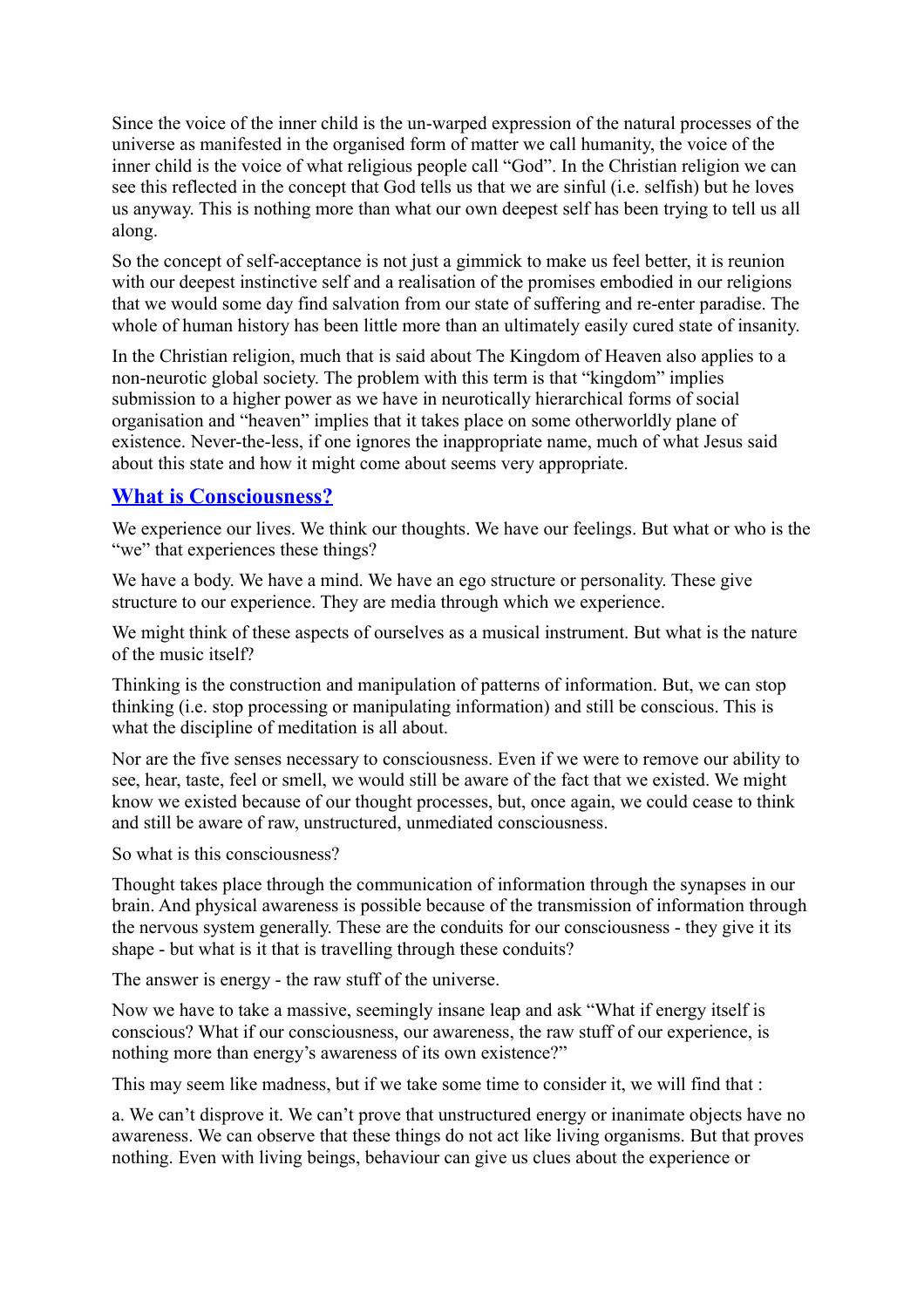awareness of the being, but we don't know what consciousness looks like, even if it looks like anything at all. So we have no reliable way of detecting it.

b. If we accept the concept that consciousness is energy's self-awareness as a provisional hypothesis we can see that some otherwise inexplicable phenomena actually begin to make some kind of sense.

First it is important to understand what is not being suggested here, which is that energy or inanimate objects have thoughts or feelings. Thoughts and feelings are structured forms of consciousness which are most likely restricted to living things, as they are dependent on some kind of nervous system. But what flows through these structures is energy.

We have emotions. The word contains the word "motion" because emotions are characterised by flow. When we feel an emotion it is the sensation of energy moving through the structure of our ego in some way. In anger, the energy explodes through cracks in the armour of the ego structure or threatens to do so. We feel it simmering. In sorrow we feel emotion flowing through us perhaps expressed through sobs and tears. We feel pain when the free flow of energy in our body is hampered by damage of some kind.

The phenomenon of orgasm is a good way of looking at the nature of our consciousness. While, for the male, the ejaculation of seminal fluid is not always accompanied by the ecstatic experience we think of as characterising the orgasm, nevertheless, we know what we mean by the orgasmic experience. How does this happen? What makes this bodily experience so appealing to us. It is not simply the expelling of a bodily substance. That happens when we sneeze or take a shit. We might be relieved but we do not have a heavenly experience.

Wilhelm Reich, who developed the concepts of body armour and character armour, found that these forms of armouring may be temporarily broken down by the bodily experience of orgasm. This allows energy to flow far more freely in the body for a brief period of time.

So we see that the emotional or bodily experience which allows for our most intense experiences of bliss is one in which energy flows freely through our body, and that pain accompanies the hindering of that flow, by disease or injury or armouring.

Remember when you were a young child and you felt blissfully happy running through an open field? Why? You were just running. It was just a field. What's the big deal? The big deal is that you felt free. You weren't hemmed in or frustrated. You were energy expressing the nature of energy.

But this doesn't mean that we want freedom from structure altogether. We want to feel energy flow freely through our bodies, but we don't want to spontaneously combust. Creativity occurs when the free flow of information or energy finds a form which makes possible something which didn't previously exist. So the healthy growth of individuals and societies is what feels best to them. The system of organisation of the individual or society is not oppressive in itself, but only becomes so if it is faulty in some way.

When we feel motivated or creative we say that we are filled with enthusiasm. What do we mean by "enthusiasm"? The literal meaning of the term is "the god within". Since our concept of God is a personification that we place upon the creative principle of the universe energy and its intrinsic potential for orderly creative organisation - then we can see that the enthusiasm or spirit or soul which lives within us and is the very substance of our experience - is "God" operating through us. And this "God" is essentially self-aware energy. We are "God".

Because, in our armoured state, we are so used to thinking of ourselves as isolated, largely unconnected entities, this is bound to seem a crazy idea. But if we think of ourselves as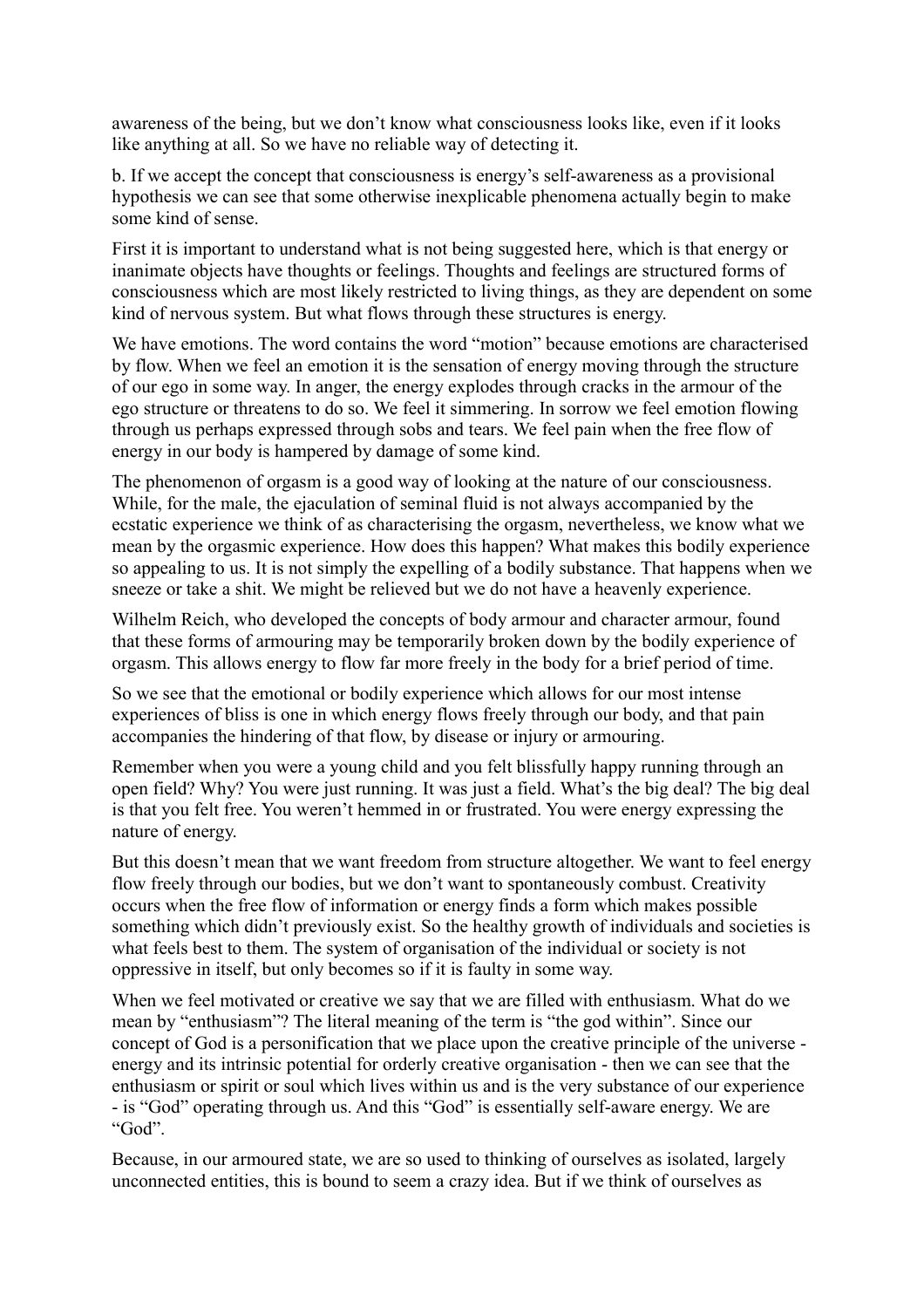robots all plugged into the same power supply it may make more sense. Also we might think of somebody suffering from multiple personality disorder. They are physically one person, and they began with one personality, but once that personality has split, each new personality experiences itself as different and generally in conflict with the others. Of course we don't share a single body, but the deeper we go into ourselves the more we discover that our concept of our self as separate is an illusion.

Love is the awareness of the connectedness between us. In essence love is a form of communication. Most of the time we are shut up within our armour, but, when we feel less vulnerable and drop our armour to some extent, we feel the pull of our oneness, the pull towards the unification of the whole. The reason we think of love in terms of specific relationships - parent and child or in a romantic relationship or marriage - is because these are special situations in which we either feel relaxed enough to drop our armour or feel the need or appropriateness of doing so, as in the case of caring for a child. But we can feel love for anyone if we drop our armour and doing so is a powerful encouragement for them to do likewise. Now that we can understand these things, armour will fast become a thing of the past and we will discover that the bliss of love which we only tasted infrequently before will become the very essence of our day to day experience.

We can also understand now our concepts about life after death. Fear of death is essentially fear that the ego is impermanent. Our ego is our concept of who we are. In the armoured state, we feel very anxious, because our ego structure is fragile. And we know that it will not last forever. At some point our body will die.

First we have to understand that the ego does not necessarily survive until we die. We can suffer a nervous breakdown followed by reintegration of parts of our character or change the whole orientation of our ego - for instance in the case of some people who become born again to a religion - and thus we are not really the same people as we were even though we haven't yet died. The same could be said about someone whose personality changes due to a painful illness or dementia. The ego is, by its nature, impermanent.

But, even if our ego survives to physical death, it won't survive beyond it. With the body goes any remnants of the structure which made us who we are.

However, if the essence of our consciousness lies in energy and its experience of its flow, then we can see that the essence of existence will remain. Energy can never be destroy virtually by definition. Only the structures within which the energy flows can be destroyed. So the concept put forward by some mystics that death means the merging of our consciousness with the universe seems valid.

We can see that the concept of self-aware energy animating our existence is compatible with the concept of the soul.

A couple of distinctions have to be made here though. Some see the soul as being specific to the person and surviving the death of the person in a separate form. If we are going to call the self-aware energy of the universe "the soul", then we have to acknowledge that it is a collective soul. What makes us separate entities is the experience of physical containment in the body and, more importantly, our armouring, which is an accumulation of emotional scars.

Even the very concept of ourselves as a separate continuing thing is an illusion. We are a pattern through which flows an ever changing assortment of matter and the energy of the universe taken in through the food we eat, the light of the sun, heat, etc., etc. We are always in flux. And the pattern survives only as long as it is viable.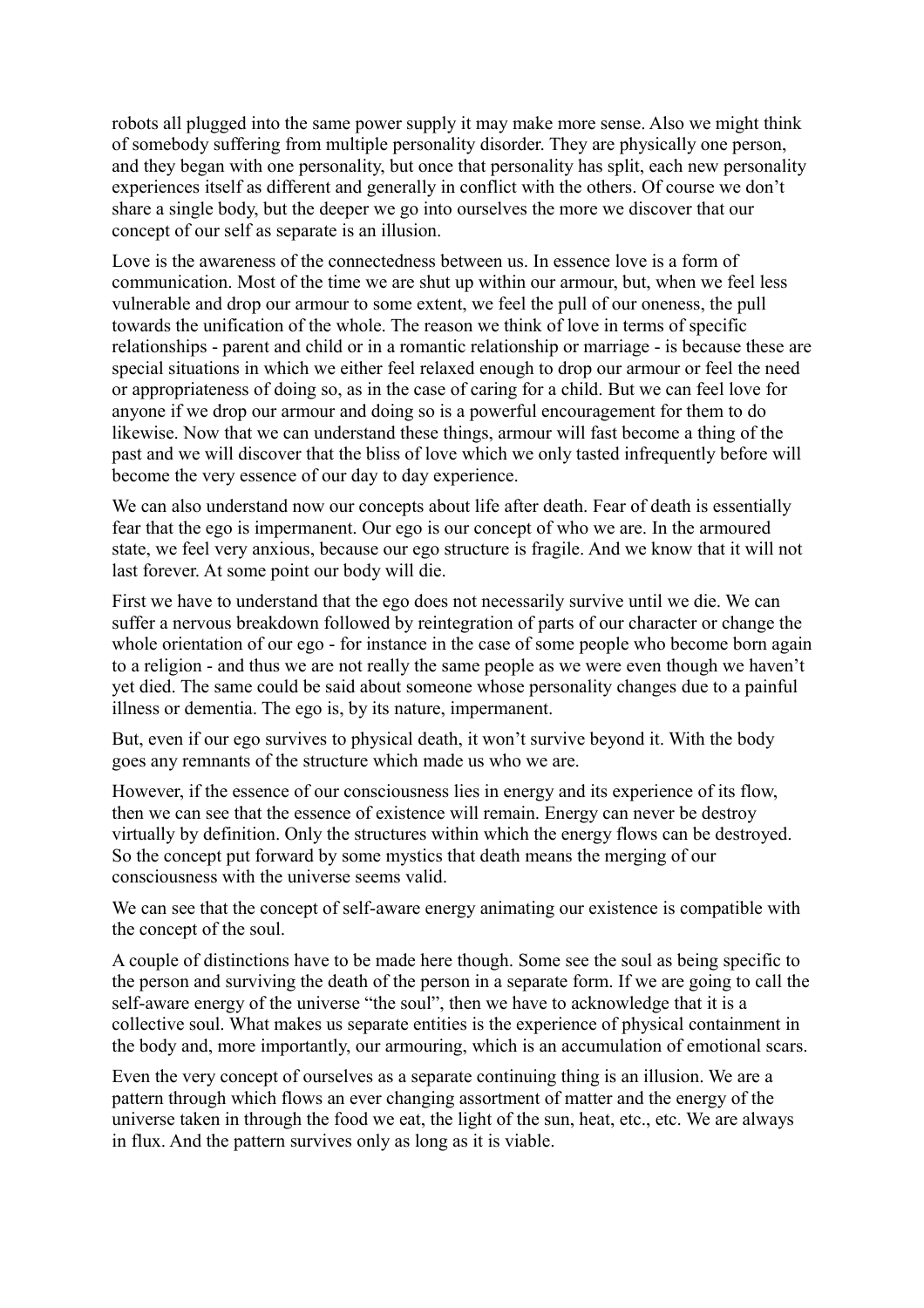It is also very important to distinguish between the soul and the conscience. The soul has no morality. A serial killer is an expression of the soul just as much as a saint. The creative process of the universe is an improvisation. There are inherent potentials which manifest themselves, but there is no overreaching intelligence to guide the process. Some paths lead on to bigger and healthier subsystems, and others are dead ends. We can see this in evolution. Some sea creature walked onto land and it was a success. The full potential of life on land was unleashed. But the dinosaurs proved to be a dead end.

The same self-aware energy is the motivating force behind the successes and the failures. Thus those who enacted the Holocaust were full of genuine enthusiasm, but it was misdirected by their armouring into mass slaughter.

When it comes to how we act, we are influenced by a number of factors :

1. All else being equal we will avoid behaviour which causes us pain and pursue behaviour which makes us feel pleasure.

2. We may also allow reason to effect our behaviour. We may choose a course of action which involves pain if we reason that it confers an advantage for us in the long run.

3. In the armoured (i.e. divided) state, we may feel compelled to behave in a way which will allow us to not be rejected or otherwise badly treated by others. This is a form of avoidance of pain, but it becomes complex as we trade off different kinds of pain against each other.

4. Our conscience may influence our behaviour by making us feel guilty if we behave in a particular way. The conscience is a part of the ego - a part of our armouring - in which we store our expectations about ourselves. These are imparted to us socially and laid down as a part of the deeper structure of our personality. It may consist of codes of behaviour taught to us by our parents or our teachers and can incorporate ideas absorbed later in life from others if those ideas mesh in some way with what has already been laid down.

All of these ways of choosing our behaviour carry with them their own flaws and limitations. The first is very short term decision-making. Eating sweets may give me pleasure, but if I don't moderate that in the light of knowledge of the physical effects I'll make myself sick. The second is a very good approach but it is limited by our current understanding of the situation and may in some cases be too slow, as we can't always gather all the facts before making a decision. The long-term effectiveness of the third would depend on whether the majority were going in the most potentially successful direction. This may be the case after a problem has been solved, but if there is a major problem it is usually because the majority are going in the wrong direction. Also, it is fear-driven, and being intimidated into a course of action contaminates the health of the system. The fourth is once again effected by the accuracy of the absorbed ideas, but also, because the system is guilt-driven, it discourages rational examination of those ideas and being correction through intimidation leads to an unhealthy system.

Now we have the advantage of being able to integrate aspects of each approach into something which works more effectively. We are still going to want to seek pleasure and avoid pain. If these new ways of understanding ourselves and the universe are well-founded they will make it much easier for us to use reason as a guiding force in our behaviour. And we will be guided by others (although aware that at base we are all one), but only in the spirit of co-operation, and not through any sense of fear. And we will carry with us ideas about how to chose the kind of behaviour which is in the long-term interests of ourselves and the system of which we are a part but without any form of emotional oppression.

## <span id="page-32-0"></span>**[Impasses to Thought](#page-2-0)**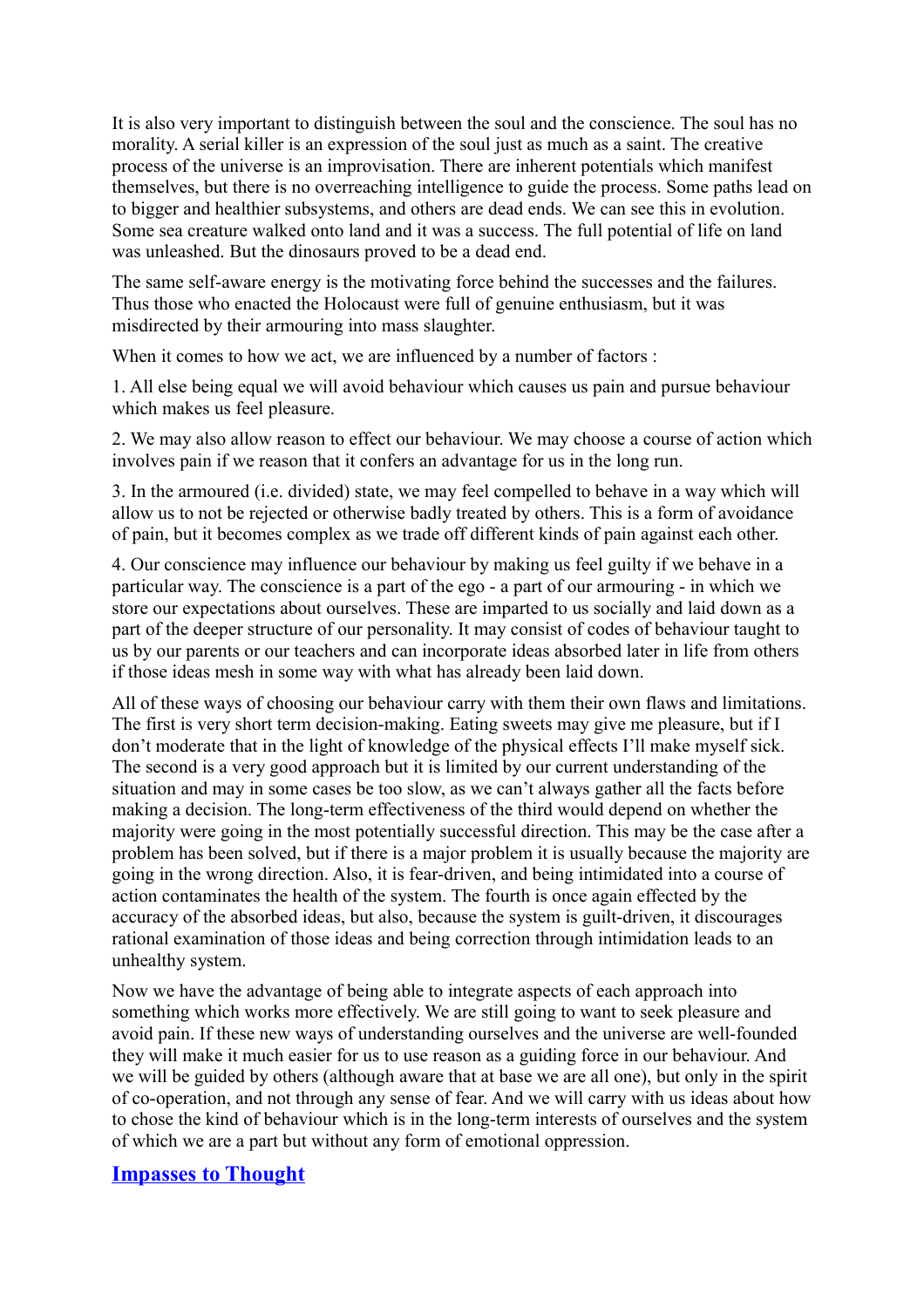If you think that what I say here makes sense and you wonder why you haven't come across these kinds of ideas before it is because the evolution of ideas, like the evolution of species, is obstructed by impasses.

For a long time animals only lived under the sea. The land represented a great opportunity for the flourishing of life, but fish were suited to life under the sea not to life on land. I don't know what lead to the first fish developing the ability to spend some of its time on land, but once it was there there were opportunities for new variations which, if successful, could proliferate and diversify and make full use of the terrestrial environment. When that first fish crawled up onto land it bridged a significant impasse. Similarly when we humans developed the ability for complex reasoning we bridged an impasse inherent in the limiting effects of the survival imperative and competition for mating opportunities in other species. Once that impasse was bridged we gradually took over the world.

Ideas develop in a similar way to animal species. We have ideas and if they seem useful others adopt them. Particularly powerful ideas which seem to be useful descriptions of aspects of the world take hold and become dominant. Then somebody comes up with a variation on one of those ideas, the thinking equivalent of a species mutation. Whether that idea takes off and leads to new ideas or perishes quickly depends on how well it fits either the needs of the society or the information that has been gathered about the world. Some ideas, like the theory of gravity, take hold because they are an effective description of observable reality and are useful in that way. Other ideas, such as the idea that behaving badly can lead to an eternity of pain in Hell, take hold because they effectively serve a social function, in this case control of antisocial behaviour.

So there is a survival of the fittest amongst ideas. Some ideas, such as that the sun revolves around the earth, die off when a more accountable explanation comes along.

But in the development of ideas there are also impasses. Of course in science we can be held back by the technological limits on gathering of information in our era. But, in broader philosophical thinking and in the development of a big picture framework for our scientific knowledge we can be held back by a fear of allowing ourselves to think certain thoughts.

In religious thinking we have the concept of blasphemy. While this doesn't directly effect philosophical or scientific thinking it is important to realise that religious thinking has had a tendency to have a big influence on acceptance of even scientifically valid ideas. Darwin was fearful about publishing his work on evolution because of the effect that it would have on people's religious beliefs, and, even today, some religious individuals resist accepting its validity.

But for the non-religious thinker there are still taboos. For an atheistic scientist any thought that might be leading him in the direction of acknowledging something that looks like God might be a taboo. And there are sexual taboos. Any re-examination of the nature of human sexuality can lead the individual to come up against those. And there is our natural fear of committing hubris. If our reason or intuition tells us we should turn the whole history of human thought on its head we may wonder who we are to do such a thing and we may doubt our own sanity.

The thoughts that can lead us to a concept of the world and ourselves that appears to work can include ones which we feel that we dare not even contemplate lest they lead us down a path to madness or irredeemable depravity. But once the impasse has been breached and those thoughts have been thought, then sometimes all the pieces of the picture rush together.

In my case, my mind was liberated by madness. I feared insanity, but I ended up there anyway, and, by good luck, it didn't kill me. And, as the psychiatrist R. D. Laing pointed out,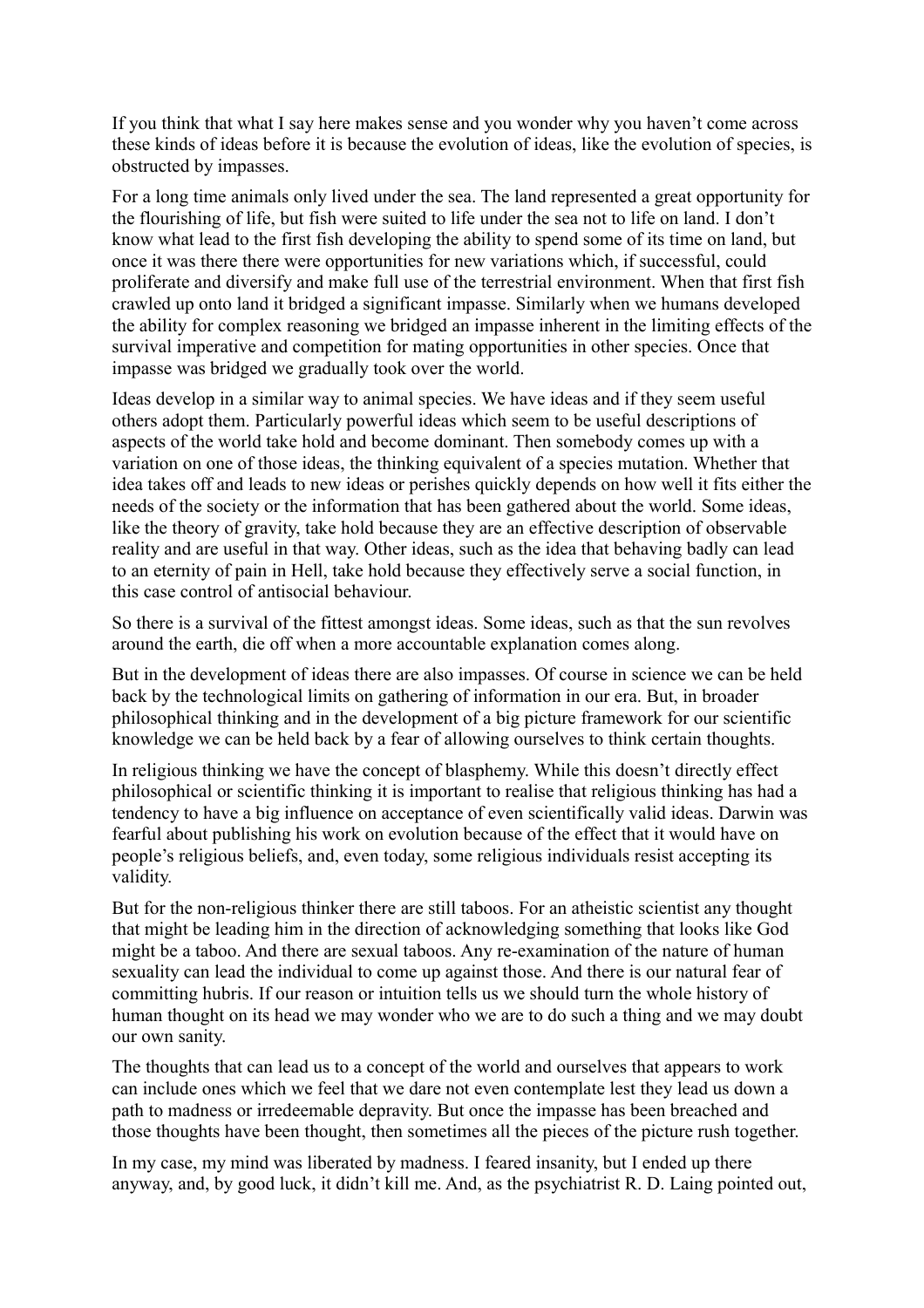breakdown can also be breakthrough. During my psychotic episodes my mind broke every taboo and committed every blasphemy. Caution was not an option. I had no control over my own mind. But when I returned to sanity, the impasses had been breached. I could travel back through those previously forbidden pathways if it were required to piece together a consistent explanation for my experiences and what I perceived about human behaviour generally.

# <span id="page-34-0"></span>**[Fight Against Only That Which You Wish to Become](#page-2-0)**

Since the purpose of our armouring is to protect us it stands to reason that criticism or hostility towards the armoured individual will generally be an ineffective approach to getting them to change their behaviour. Anything which makes them feel less secure will reinforce their armouring.

Very often when discussing things with those who cling to rigid dogmas, I've tried to point out that that dogmatic thinking is irrational or illogical in some way. I can't ever remember a case of them giving consideration to this criticism, rather, in most cases, they would respond simply by strongly restating their faith in that dogma. This makes sense, because dogma is precisely a defence against the brain's capacity for free thought based on the fear that such thought might lead to a scary place.

The way that things change for the better in the world is not through fighting against what is wrong but by developing an alternative to it. A good example of this is the intolerance of some conservative societies to some forms of sexuality. Such intolerance is not gone. In some societies it is still dominant. But if we look at what happened in countries like the United Kingdom and the United States where homosexuality was considered socially unacceptable by the majority of the population and sometimes illegal throughout the first half of the Twentieth Century, we will see that what brought about the change to the relatively more tolerant attitude we have today was not criticism of the conservative viewpoint, although that certainly occurred. What changed things was that a few individuals openly defied social expectation. When those who were still "living in the closet" saw the example being set and that those who were being true to themselves, while still treated appallingly in some cases, were, in general, happier than those, like themselves, who were giving in to social oppression, they began to follow that example. It is always hardest for the first individuals who break free of oppression. The more who pour through the crack that has opened in the dam of the dogmatic society, the easier it is for them all. Those who oppose homosexuality were once powerful individuals who could crush and kill the brightest in society as happened to Oscar Wilde, now they are just pathetic individuals waving placards at AID's victims funerals. That happened not through fighting them, but by refusing to be intimidated by them and showing that a life free of sexual repression could be a happier and more productive one.

While criticism and other forms of attack rarely bring about positive change in those whose behaviour is destructive, we also have to consider the danger that, in fighting against them, we are liable to become more like them.

During the Second World War, Great Britain fought against the Nazis in Germany and the Fascists in Italy. Now the Nazis were an example of a group of individuals who were so severely neurotically armoured that they had developed such a powerful fear of certain racial groups (and certain other groups) that they felt threatened as long as those individuals were present and so tried to exterminate them. Such an unhealthy society would, at some time, have to implode, but it was very efficient at killing people, so it had the capacity to take millions of innocent individuals with it on its path to self-destruction. And that is what it did.

But what happened when Great Britain fought a war against this horrific evil? Germany was in the thrall of a charismatic leader who was unquestioningly followed. So Great Britain got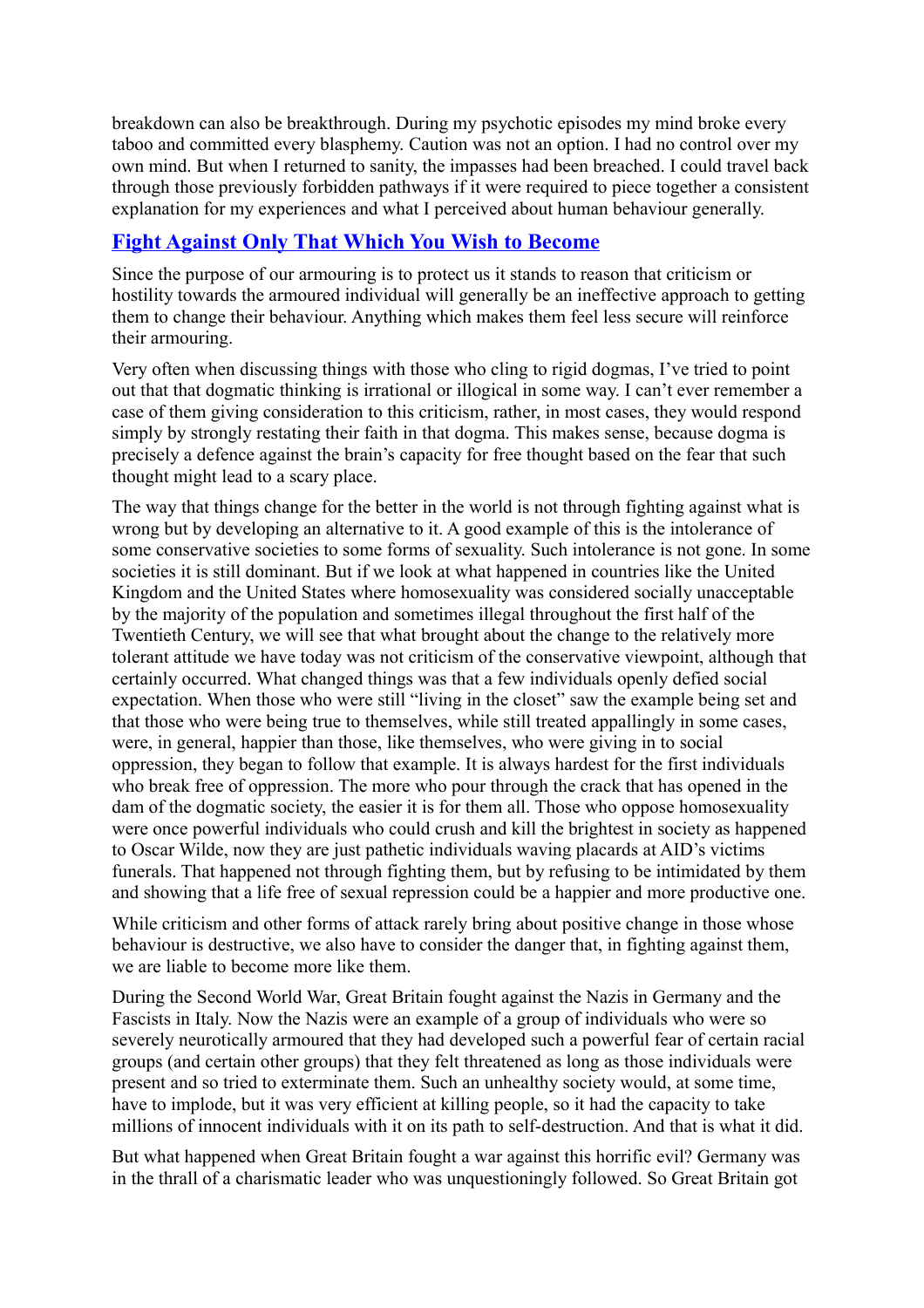its own charismatic leader - Winston Churchill. Germany instituted state censorship and engaged in extensive propaganda. Great Britain instituted state censorship and engaged in extensive propaganda. Germany armed its young men and trained them to become effective killers. Great Britain armed its young men and trained them to be effective killers. Germany carried out the wholesale slaughter of civilians through the bombing of cities. Great Britain carried out the wholesale slaughter of civilians through the bombing of cities.

This does not mean that the fight against Naziism was wrong. In a world in which neurotic armouring is the norm, you have to do whatever you can when a society starts carrying out an act of genocide.

The point is that the price we pay for that approach to fighting evil is that we become contaminated by it ourselves. We may not sink the the depths of our enemies but we follow them a good deal of the way.

Another example of this is the behaviour of some of those who fought against communism in the United States during the height of the Cold War. During the McCarthyist period individuals were fighting against communism by instituting censorship, jailing dissidents, encouraging citizens to inform on their neighbours and promoting patriotism, i.e. the submission of the individual to the concept of a collective state. And yet, surely, these were some of the very things which were wrong with communism.

## <span id="page-35-0"></span>**[Violence is Admission of Error](#page-2-0)**

Facing the truth about ourselves can be very painful, although only if we don't have the correct framework of understanding. Hopefully, it has been made clear by now that our essential nature is a healthy one and that, to the extent that we may behave in an unhelpful way either to ourselves or others, this is due to unfounded ways of thinking about ourselves. The truth, once properly understood, sets us free.

Anger is what occurs when we become aware of a chink in our armour. Imagine you are defending a castle. What happens when someone tries to climb in through a window? That's when you pull out your gun and try to shoot them. Anger is like that.

Or you could think of it in terms of a volcanic eruption. The earth's tectonic plates are like our armouring. Where there is a weakness is where the magma can spew forth in an eruption.

This doesn't mean that anger is a bad thing. Like every emotion it is trying to lead us to wholeness. It needs to be felt, and, where possible, healthily expressed.

We can tell something about the truthfulness of an individual's belief system by observing their behaviour. A belief system which is logically consistent with observable reality is very stable and requires little effort or discipline to maintain. By contrast, a deluded belief system, i.e. a lie, requires great effort and discipline to maintain. We have to be able to block out contrary evidence, think around internal inconsistencies and cling to a learned framework of thoughts, i.e. a dogma, which is not supported by what we observe around us.

The more an individual's armouring is based on a delusion the more volatile their behaviour is liable to be. There are more chinks in their armour and so they are going to be angry more of the time.

Where possible we express our anger verbally, but sometimes the anger is too strong and our ability to put it into words insufficient. This is when we resort to violence. Violence is the language of the inarticulate.

Violence, and to a lesser extent anger itself, invalidates the belief system of the individual who uses it.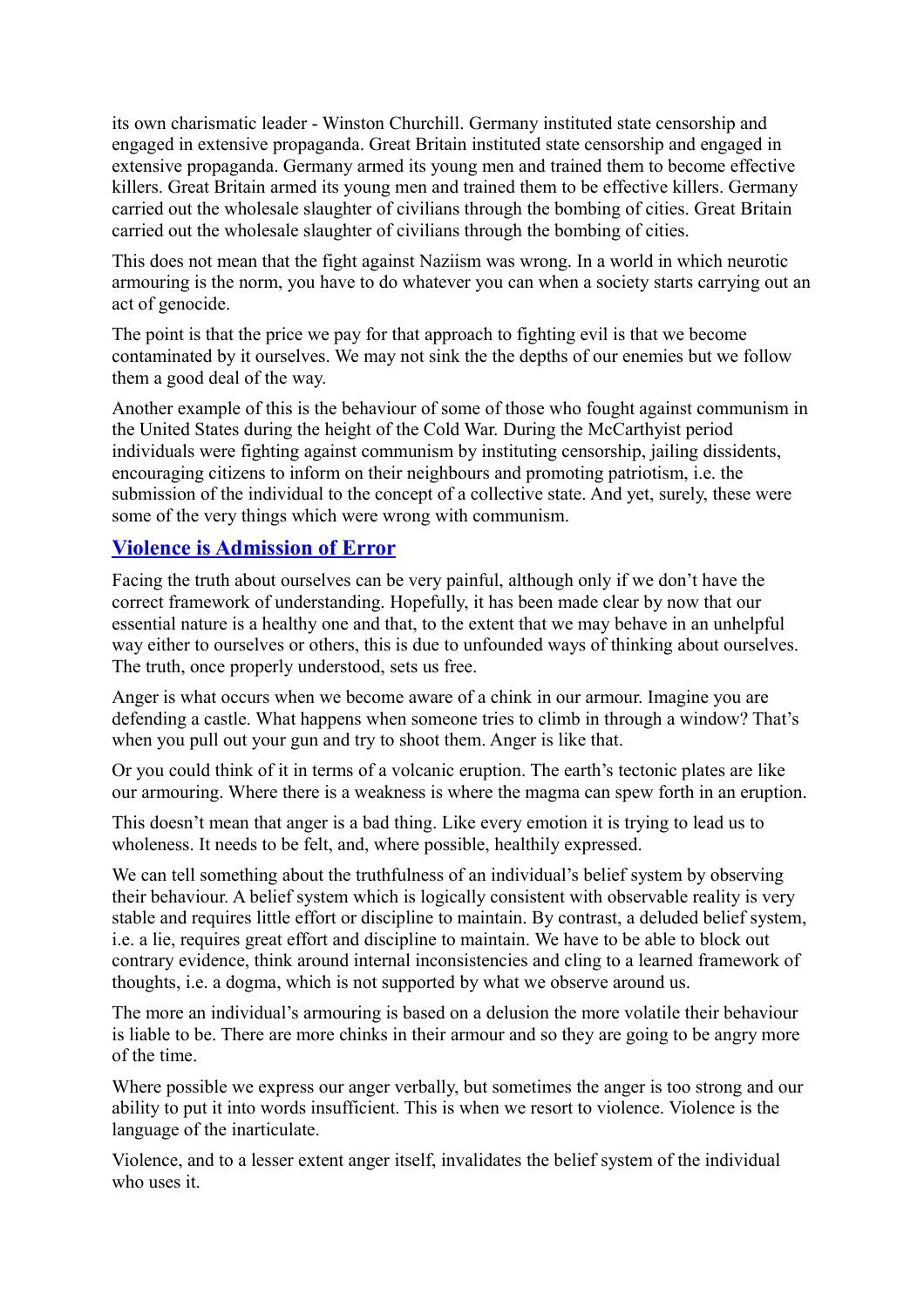There was a case of certain individuals from a particular religious faith who were so offended by a depiction of their central prophet in some cartoons that they killed the cartoonist. In so doing they proclaimed to the world that that faith was incapable of giving them the strength to cope with ridicule. Some have been happy to be martyred for their beliefs because they sensibly recognised that, when execution is the only response one's enemies have left, the moral battle has been won. If one is killed because of one's beliefs alone, that is a strong admission of failure on the part of those who do the killing. On the other hand a faith so weak that it is not sufficient unto itself but requires that others tiptoe around it for fear of hurting it, knows deep down that it is a lie. Violence in the service of religion, from witch burnings to inquisitions to crusades to terrorism, has always been an expression of the fear that comes from weak faith.

Most of the time, the best thing to do is to allow violent individuals to drain as little of our energy as possible. If we can step in directly to get in the way of them hurting someone, that is reasonable, but the way they will change and find health is through the inevitable collapse that will occur if they are left to their own devices.

# <span id="page-36-0"></span>**[A New World is Rising](#page-2-0)**

If we have within us an original nature characterised by unconditional love which can be liberated when we feel secure enough to drop our armouring, then what about humanity as a whole?

Dogmas and forms of conformist social behaviour are to humanity what the inflexible character armour is to the individual.

But, just as a sudden breakdown of the armouring can be painful and destructive to the individual, the same applies to social or political structures. Racial conflict in the Balkans was kept repressed for decades by communist oppression. When communism collapsed a bloodbath ensued.

It is much better if repressive structures are gradually eroded by better understanding. But we don't always have much control over what happens in the world. We can try to respond to the emergencies, but supporting oppression because its collapse might unleash violence probably wouldn't be a good idea.

We can, however, see positive things happening in the world as well. The breakdown of old dogmas and conformist behaviours has allowed some of us to be more honest about aspects of our lives, such as sexuality, and has opened up a social space for the exchange of new ideas. If I had lived during the Middle Ages and tried to express some of the ideas I have here, if I was lucky I might have been able to talk to one or two people before I was executed for heresy. Today I might be dismissed as a loony by many, but at least I can reach an audience via the internet.

If dogma and social conformism and oppressive political structures are what is keeping our deeper nature as a species repressed, then, even though the collapse of some parts of that human equivalent to the earth's tectonic plates, may release repressed hostilities that express themselves in violence, the overall direction could be towards health.

Jesus said of the last days : "You will hear of wars and rumours of wars, but see to it that you are not alarmed. Such things must happen, but the end is still to come. Nation will rise against nation, and kingdom against kingdom. There will be famines and earthquakes in various places. All these are the beginning of birth pains." Matthew 24:6-8.

To me this suggests the very thing I'm describing. The wars are the death throws of the old neurotic world, and the collapse of that world is necessary for the birth of the new.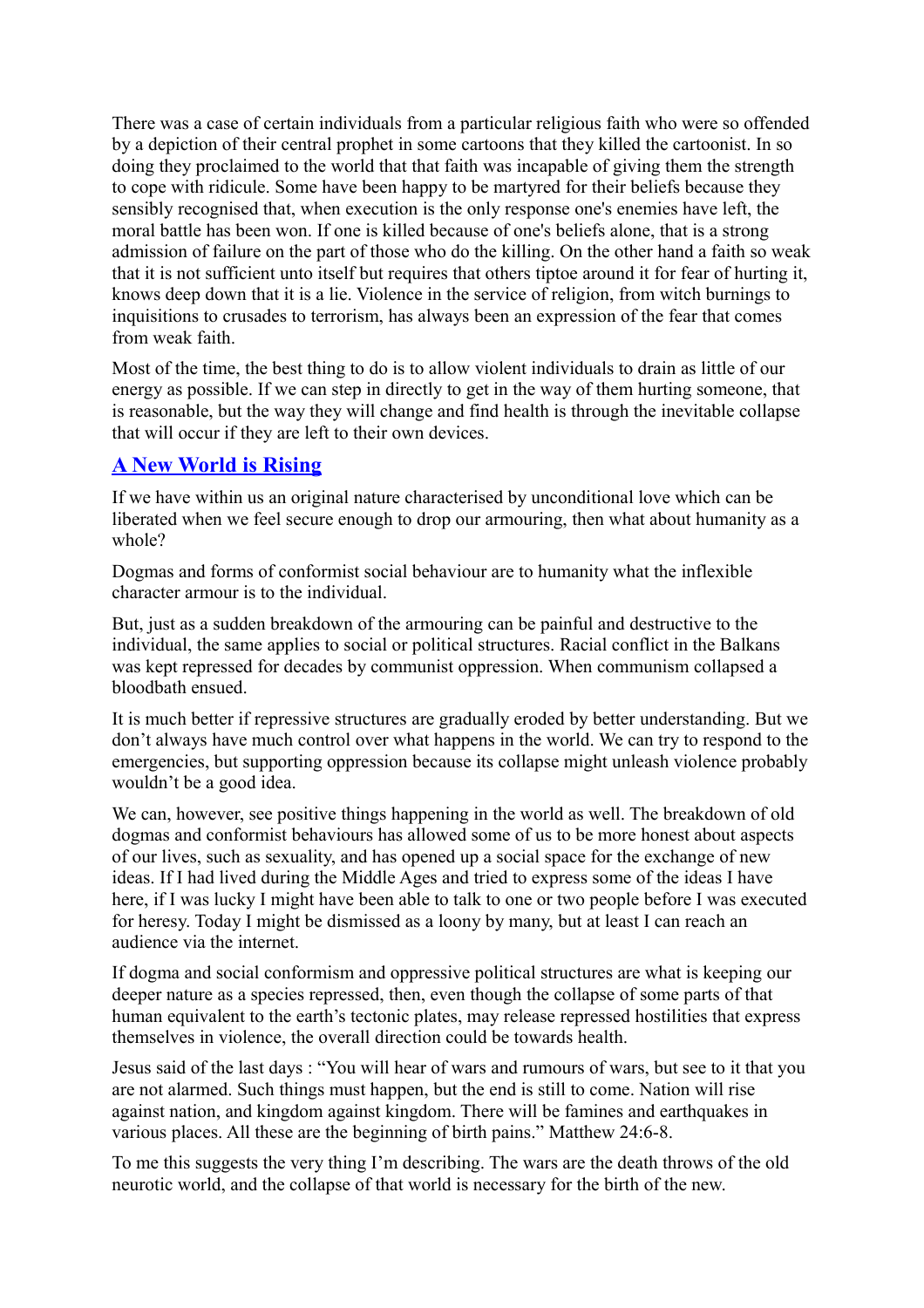Religious individuals may assert that Jesus was describing something supernatural which would include his personal return to earthly existence, but I believe that individuals who, for whatever reason, have access to their original nature often speak as that nature using the word "I" to refer to what is perhaps more properly thought of as "us". During psychotic breakdowns individuals very often claim to be Jesus or God. Though they may be confused and what they say may be unreliable, they are merely acknowledging that what we term "God" can speak through any of us when armouring is either non-existent or broken. So the return is the return of the voice not the vessel through which it spoke.

Jesus also said this : "At that time if anyone says to you, 'Look, here is the Christ!' or, 'There he is!' do not believe it. For false Christs and false prophets will appear and perform great signs and miracles to deceive even the elect - if that were possible. See, I have told you ahead of time. 'So if anyone tells you, 'There he is, out in the desert,' do not go out; or, 'Here he is, in the the inner rooms,' do not believe it. For as the lightning comes from the east and flashes to the west, so will be the coming of the Son of Man. Wherever there is a carcass, there the vultures will gather." Matthew 24:23-28

Here we can see that what is being referred to as "the coming of the Son of Man" is not something focused in an individual towards whom others can look for guidance. Rather the phenomenon is something which happens everywhere seemingly in a flash. This is consistent with the concept that the social space opened up by the death of dogmas, repressive regimes and social conformism allows for the decentralised improvisation of a new consciousness by those whose thinking has been thus liberated. I believe this book is a part of that, but only a part. There are many other useful ideas out there. And the internet is a key to this coming together of a new consciousness because it allows for completely decentralised communication similar to that found in the human brain. If we are to be one entity the internet will be our nervous system. The last sentence refers to the dying dogmas. A lot of people, like those vultures, will have their attention focused on those dogmas in their death throws, but the real action is happening elsewhere.

It should be emphasised that there is nothing supernatural about Jesus' predictions. They are descriptions of a generalised pattern of events which would be predictable by anyone with insight into the operation of the system being observed, in this case, human society. Jesus was quite fallible as he predicted that these things would happen within the lives of his own generation.

## <span id="page-37-0"></span>**[General Advice on Becoming Free](#page-2-0)**

1. Pleasure is healing. Just as suffering directs our attention towards ourselves, pleasure reassures our deeper nature and allows us to be less armoured. The path towards freedom from needing things is to enjoy them more. Addiction occurs when we need more of something to get the same kick. This formula of decreasing returns may be unavoidable with drugs like heroin. But if we have a strong need for particular kinds of food or material possessions or particular activities, then we need to get over the idea that it is wrong to pamper ourselves and instead of criticising ourselves should really surrender to the pleasure that these things can give us. If we get quality of pleasure we won't be so much of a slave to quantity. Sexual pleasure also is healing. We need to be careful about others' potentially fragile egos and also the possibility of disease, but otherwise sex is something which can heal us and help us to reawaken our ability to bond emotionally with our fellows. And if a partner is not immediately available, masturbation is an easy way to access healing pleasure and thus become more open to the new loving and co-operative society.